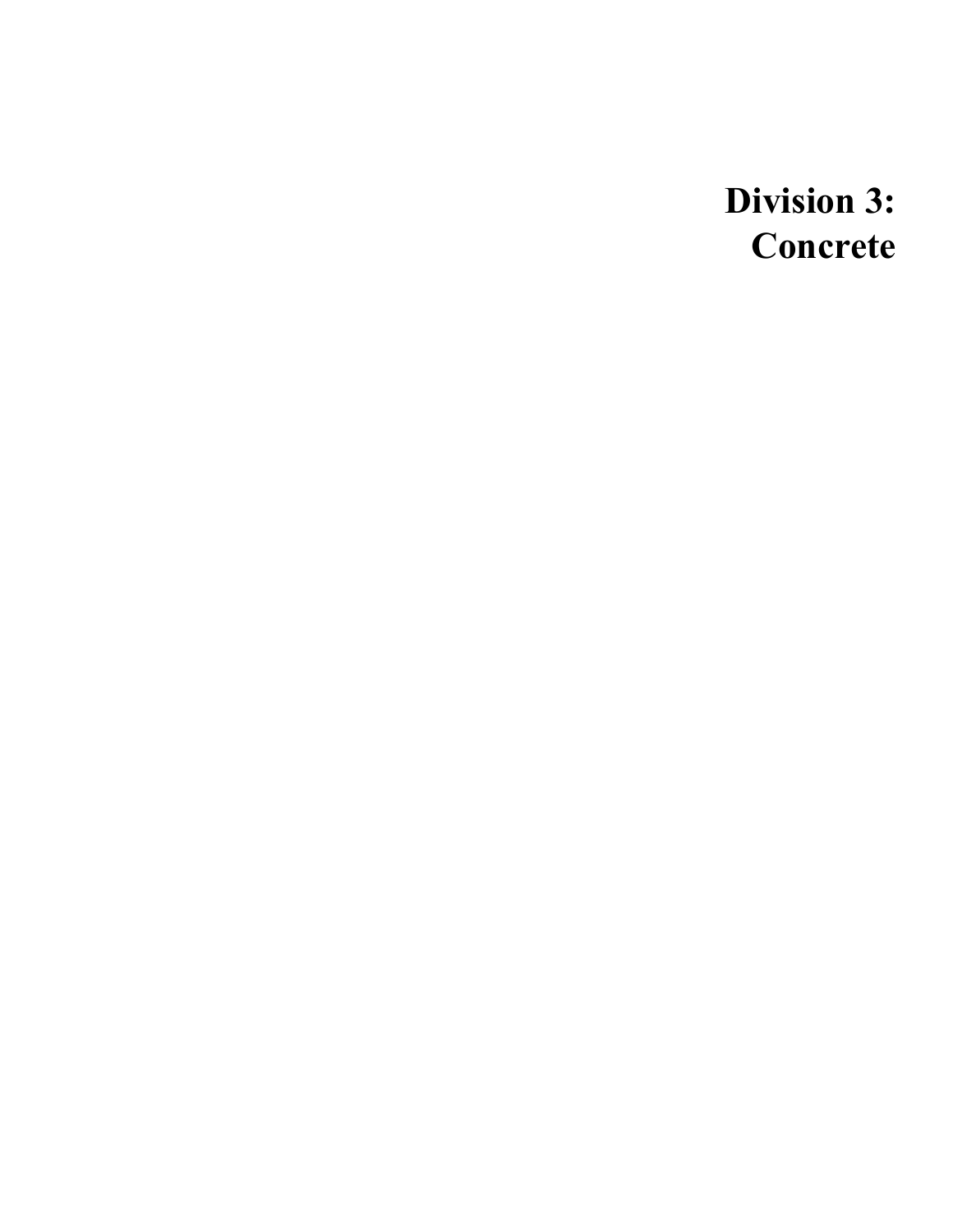# SECTION 033000 – CAST-IN-PLACE CONCRETE

# **1.0 GENERAL**

# 1.1 SUMMARY

- A. This Section includes all labor, materials, equipment, operations, or methods listed, mentioned or scheduled on the plans and/or herein specified, including all incidentals necessary and required for completion of work under this Section.
- B. Provide and install Portland cement concrete site work complete, including the following principal items
	- 1. Concrete slab for Tuff Sheds

# 1.2 RELATED SECTIONS

A. Documents affecting work of this Section include, but are not necessarily limited to, General Conditions, Special Conditions and Division 1 of these Contract Documents.

# 1.3 SUBMITTALS FOR REVIEW

- A. Comply with Section 013300, Submittal Procedures.
- B. The Contractor's Testing Laboratory's certificate of compliance.
- C. The Contractor shall submit:
	- 1. Certified copies of mix designs for each concrete class specified including compressive strength test reports.
	- 2. Certification that materials meet requirements specified.
	- 3. Certification from vendor that samples originate from and are representative of each lot proposed for use.
- D. The Testing Agency will submit reports on tests and inspections performed to the County, the Architect and Structural Engineer, the Contractor, and the Division of the State Architect.
- E. Schedule of placing for the Construction Manager's review before starting work.

# 1.4 QUALITY ASSURANCE

A. Reference and Standards:

# SECTION 033000 – CAST-IN-PLACE CONCRETE 1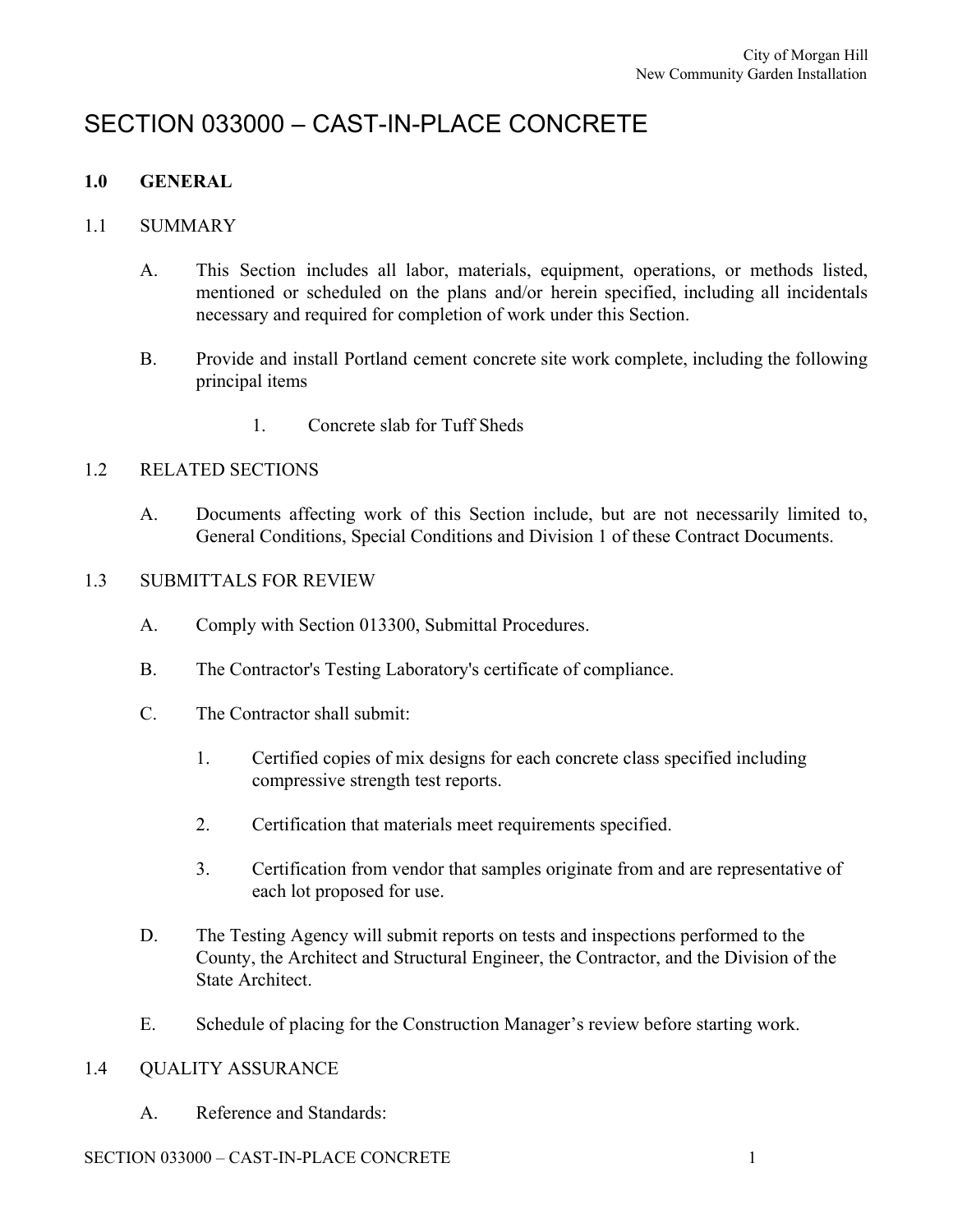- 1. Perform work in accordance with all applicable laws, codes and regulations required by the State of California.
- 2. Reference to "Standard Specifications" shall mean the current Standard Specifications of the State of California, Business and Transportation Agency, Department of Transportation, CALTRANS.
- 3. The American Concrete Institute (ACI): "Manual of Concrete Practice," Parts 1, 2 and 3.
- 4. California Code of Regulations (also known as California Building Code (CBC)), Title 24, 2007 edition, DSA/SS/AC provisions.
- 5. American Society for Testing and Materials (ASTM).
- B. Stipulations:
	- 1. The Contractor shall be responsible for quality of concrete in place and shall bear burden of proof that concrete meets minimum requirements. Use the same mix design for all exposed concrete.
	- 2. Placing of concrete by means of pumping will be an acceptable method of placement providing that the Contractor can demonstrate that, specified concrete strengths will be met.

# 1.5 FIELD SAMPLES AND TESTS

- A. The City's representative will select a qualified testing laboratory to take samples for testing during the course of the work as considered necessary. The County will pay costs for such tests. Contractor shall cooperate in making tests and shall be responsible for notifying the designated laboratory in sufficient time to allow taking of samples at time of pour.
- B. Should tests show that concrete is below specified strength, Contractor shall remove all such concrete, as directed by the Project Inspector. Full cost of removal of low strength concrete, its replacement with concrete of proper specified strength and testing, shall be borne by Contractor.
- C. Testing Laboratory Qualifications: The Testing Laboratory shall be under direction of a Civil Engineer registered in the State of California, shall have operated successfully for four years prior to this work, and shall conform to requirements of ASTM E329.
- D. All samples and testing shall conform with CBC Sections 1903.

# 1.6 COORDINATION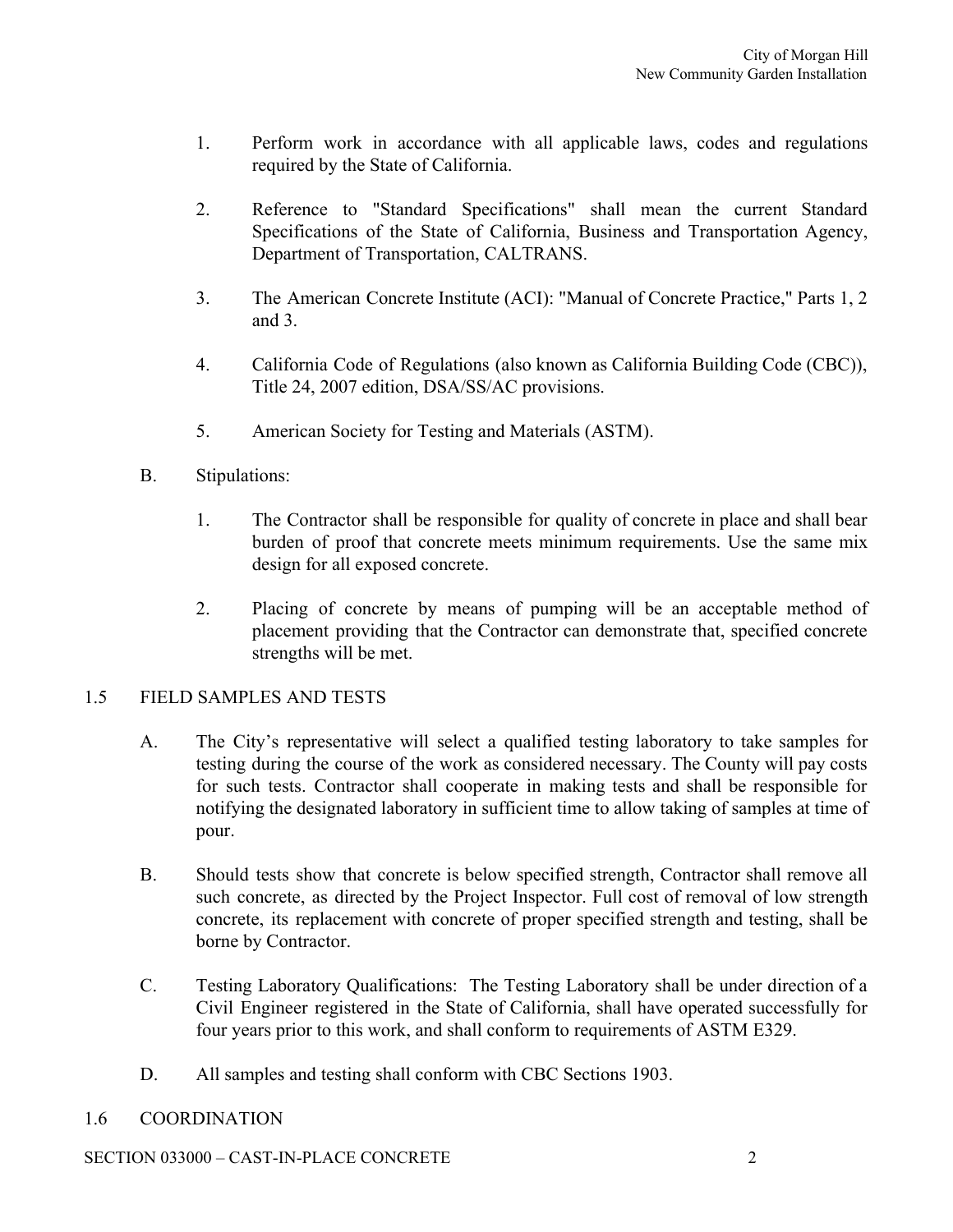A. Coordinate items of other trades. Contractor shall be responsible for the proper installation of all accessories embedded in the concrete and for the provision of holes, openings, etc., necessary to the execution of the work of the trades.

# 1.7 PRODUCT DELIVERY, STORAGE AND HANDLING

- A. Supply ready mixed concrete throughout. Batch, mix and transport in accordance with ASTM C-94, "Specifications for Ready Mixed Concrete."
- B. Mix and deliver concrete in quantities that will permit immediate use only.
- C. Indiscriminate addition of water for any reason will be cause for rejection of the load.
- D. Ensure storage facilities are weather tight and dry.
- E. Deliver and store packaged materials in original containers with seals unbroken and labels intact until time of use.
- F. Store bulk cement in bins capable of preventing exposure to moisture.
- G. Use sacked cement in chronological order of delivery. Store each shipment so that it may be readily distinguishable from other shipments.

# **2.0 PRODUCTS**

# 2.1 REINFORCING MATERIALS

- A. Bar Reinforcement ASTM A615.
	- 1. #3 and smaller: Grade 60.
	- 2 #4 and larger: Grade 60.

# 2.2 CONCRETE CLASSES

| CLASS | STRENGTH | <b>AGGREGATE</b> | /EIGHT<br>W | JMP |
|-------|----------|------------------|-------------|-----|
|       | 3000     | 3/4              | 145         |     |

- A. Class: Identifies all concrete as specified.
- B. Strength: Compressive strength in psi after 28-days when tested in accordance with ASTM C39. All concrete shall develop compression strength specified in 28-days. To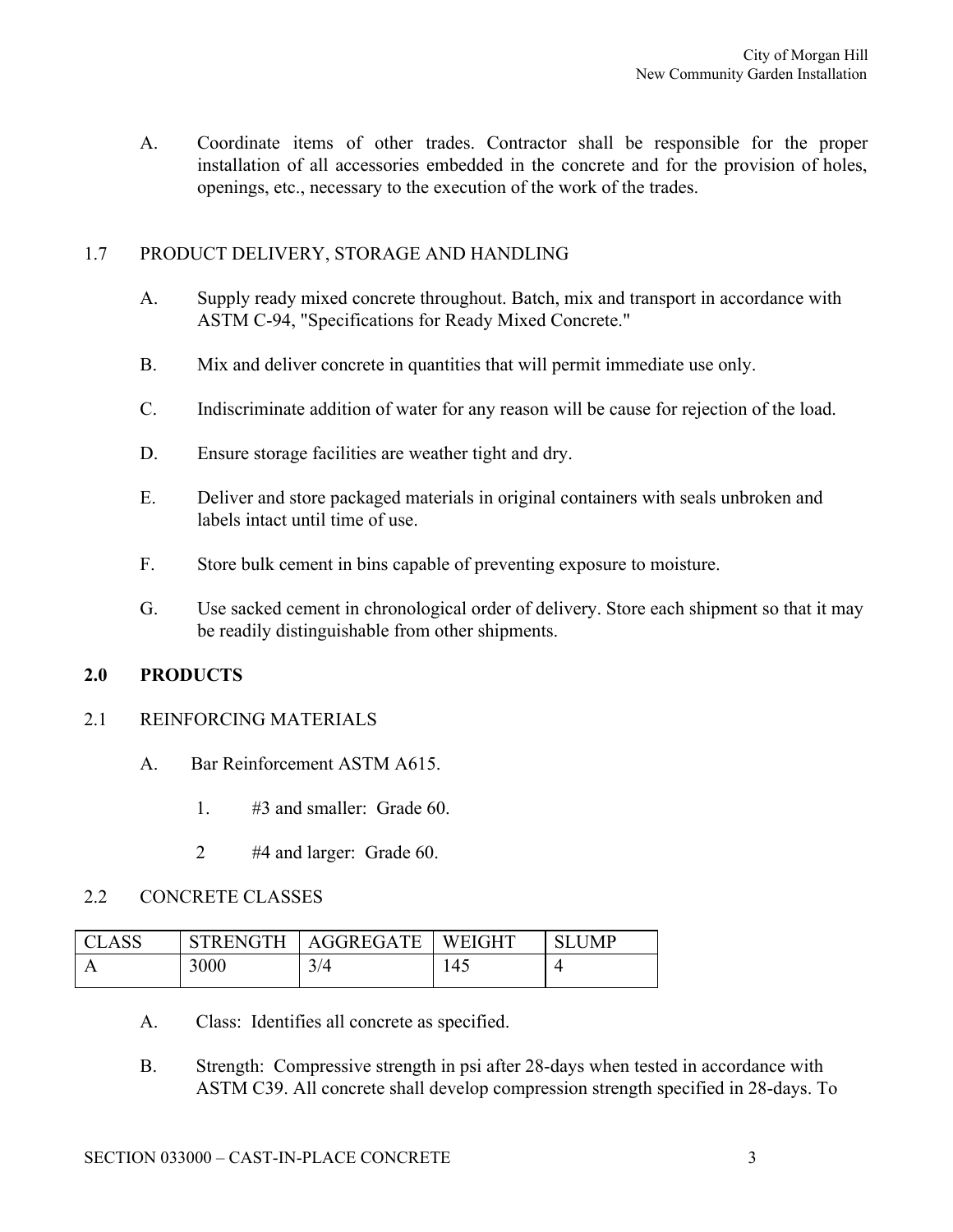meet above requirements, mix shall be designed such that average compressive strength will exceed specified 28-day strength by an amount as specified by ACI 318.

- C. Aggregate: Maximum size in inches.
- D. Weight: Pounds per cubic foot, air dry.
- E. Slump: In inches when tested in accordance with ASTM C143.

# 2.3 CONCRETE MATERIALS

- A. General Requirements:
	- 1. Cement and aggregates shall have proven history of successful use with one another. Sources of cement and aggregate shall remain unchanged throughout work unless the Architect and Structural Engineer approves request for change made at least 10-days prior to anticipated date of casting.
	- 2. Ready-mixed concrete shall meet requirements of ASTM C94.
	- 3. Deviations in properties of materials tested by Testing Agency shall be cause for their rejection pending additional test results and redesign of mix.
	- 4. No frozen aggregates will be permitted.
- B. Cements:
	- 1. ASTM C150, Type II. Use one brand of cement throughout project unless otherwise acceptable to Architect and Structural Engineer.
	- 2. Maximum water/cement ratio of 0.50 for all cast-in-place concrete.
- C. Fly Ash: ASTM C618, Type F; maximum 15% replacement of Portland cement.
- D. Aggregates:
	- 1. Coarse: ASTM C33. Coarse aggregate shall consist of a clean, hard, fine grained, sound crushed rock, or washed gravel or a combination of both. It shall be free from oil, organic matter or other deleterious substances and shall not contain more than two percent by weight of shale or cherty material. "Cleanness value shall not be less than 75 when tested per MM Test Method, 227 and conforming to CBC Section 1903A.4.2.
	- 2. Fines: ASTM C33. Sand equivalent shall be not less than 75 when tested as per ASTM D2419.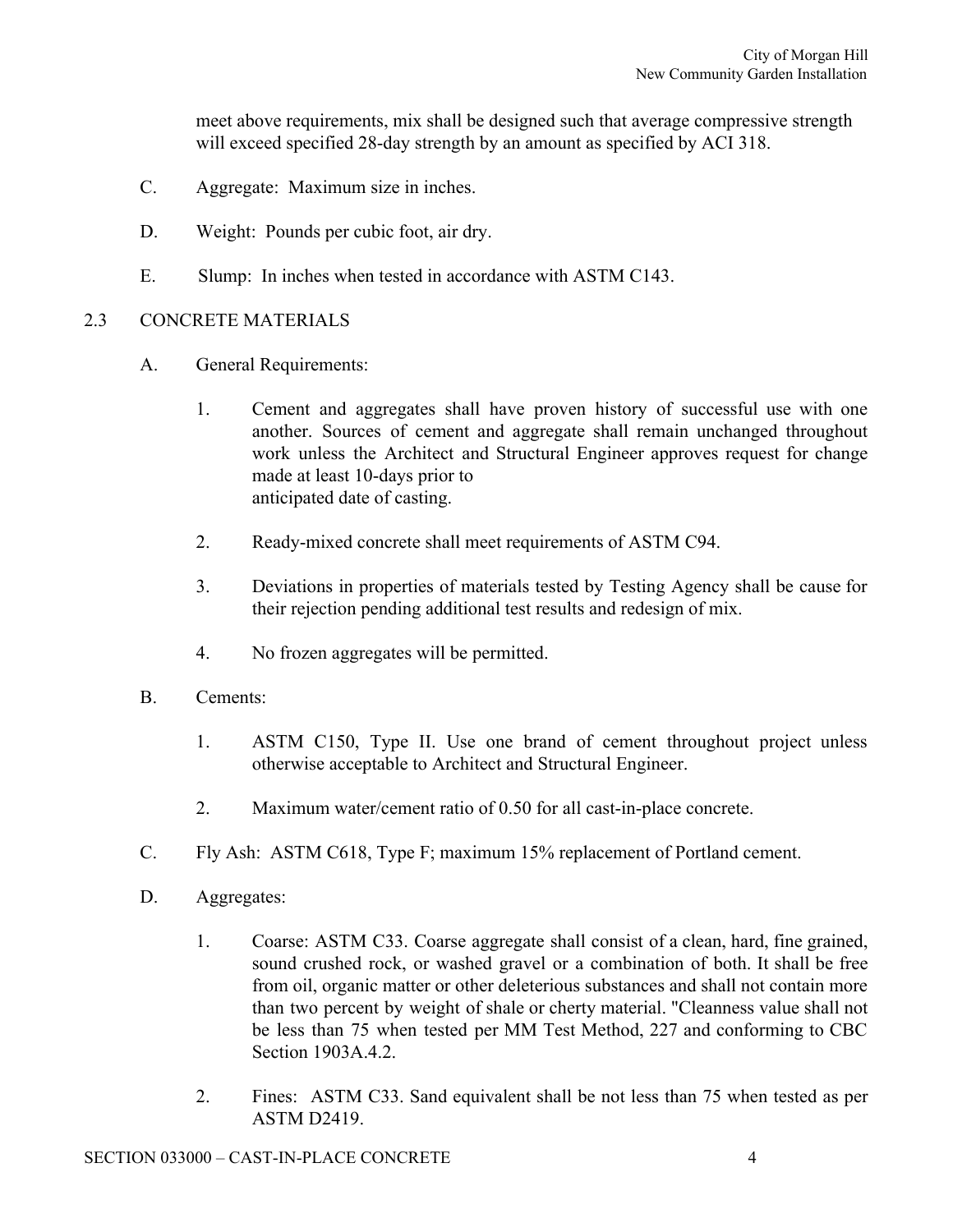- 3. Provide aggregates from a single source for exposed concrete.
- E. Water: Clean and potable, free from impurities detrimental to concrete.
- F. Water-Reducing Admixture: Must be compatible with color pigments where required. ASTM C494, Type A, that does not contain non-lignini sulfonate. Same as Grace Construction Materials' "WRDA" with hycol; Master Builders "Pozzolith" 322N; or equal product substituted per Section 012600, Modification Procedures.
- G. Other Admixtures: Only as accepted by the Architect and Structural Engineer.
- H. Non-Shrink Grout: Premixed high strength grout requiring only addition of water at the site. Same as Master Builder's "Masterflow 928 Grout"; Burke's "Non-Ferrous, Non-Shrink Grout", or equal product substituted per Section 012600, Modification Procedures.
- I. Curing Materials: Curing Compound: ASTM C309. Water loss not more than 0.55 kg/m2 in 72 hours; Light Reflectance – not less than 60%. Same as Grace Construction Materials' "Horn Clear Seal"; Grimes Co.'s "Sealcrete"; Master Builders' "Masterseal W", or equal product substituted per Section 012600, Modification Procedures.

# 2.4 CONCRETE MIXES

A. Concrete mixes shall be accepted and shall be in accordance with CalTrans Standard Specifications Section 90. Unless otherwise noted, mix shall be Class "A," 3,000 psi, Type II Portland cement and 3/4-inch maximum aggregate.

# 2.5 ANCILLARY MATERIALS

- A. Concrete Sealer: As manufactured by L. M. Scofield Co. or silicone-based, non-staining product such as Siloxane as manufactured by Prosoco and available from White Cap (415) 626-3750 and as accepted by Project Inspector.
- B. Water Barrier: NT-100 as manufactured by Mirafi and as accepted by Project Inspector.

# 2.6 MIXES

- A. General Requirements:
	- 1. The Contractor shall perform tests or assemble the necessary data indicating conformance with specifications.
	- 2. For each mix submit data showing that proposed mix will attain the required strength in accordance with requirements of CBC Section 1905.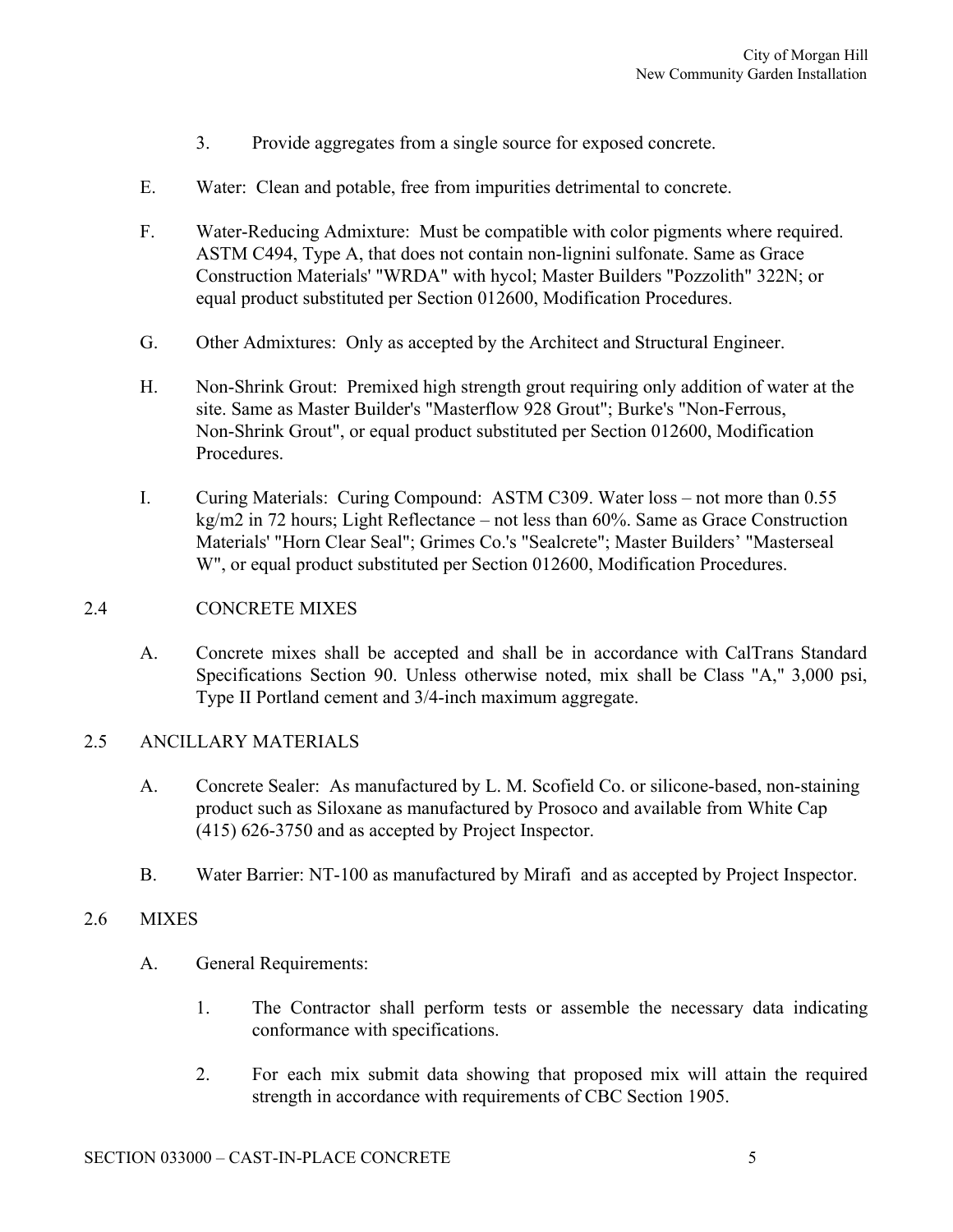- 3. The Contractor shall instruct Laboratory to base mix design on use of materials tested and approved by the Testing Agency.
- 4. Mix design shall include compression strength test reports per CBC Section 1905.6.
- 5. Mix shall be designed, tested, and adjusted if necessary in ample time before first concrete is scheduled to be placed. Laboratory data and strength test results for revised mix design shall be submitted to Architect and Structural Engineer prior to using in project.
- 6. Ensure mix designs will produce concrete to strengths specified and of uniform density without segregation.
- 7. If mix yield exceeds 1-cubic yard, modify mix design to no more than one cubic yard without changing cement content.
- 8. The Contractor's mix designs shall be subject to review by the Architect and Structural Engineer and by the Testing Agency.
- 9. Introduction of calcium chloride will not be permitted.
- 10. Unspecified admixtures will not be permitted unless the Architect and Structural Engineer reviews, the Contractor modifies mix designs as necessary, and modifications are accepted by the Testing Agency.
- B. Slab-on-Grade Mix requirements:
	- 1. Maximum water/cement ratio: 0.50.
	- 2. Minimum fly ash content: N/A
	- 3. Do not use air entrainment additives.
	- 4. Use of Water-Reducing admixture is required. Use High Range Water-Reducing admixture (super plasticizer) when required to maintain workability and pumpability.
- C. Patching Mortar: Mix in proportions by volume of one part cement to two parts fine sand.
- D. Non-Shrink Grout: Follow approved manufacturer's printed instructions and recommendations.
- 2.7 MIXING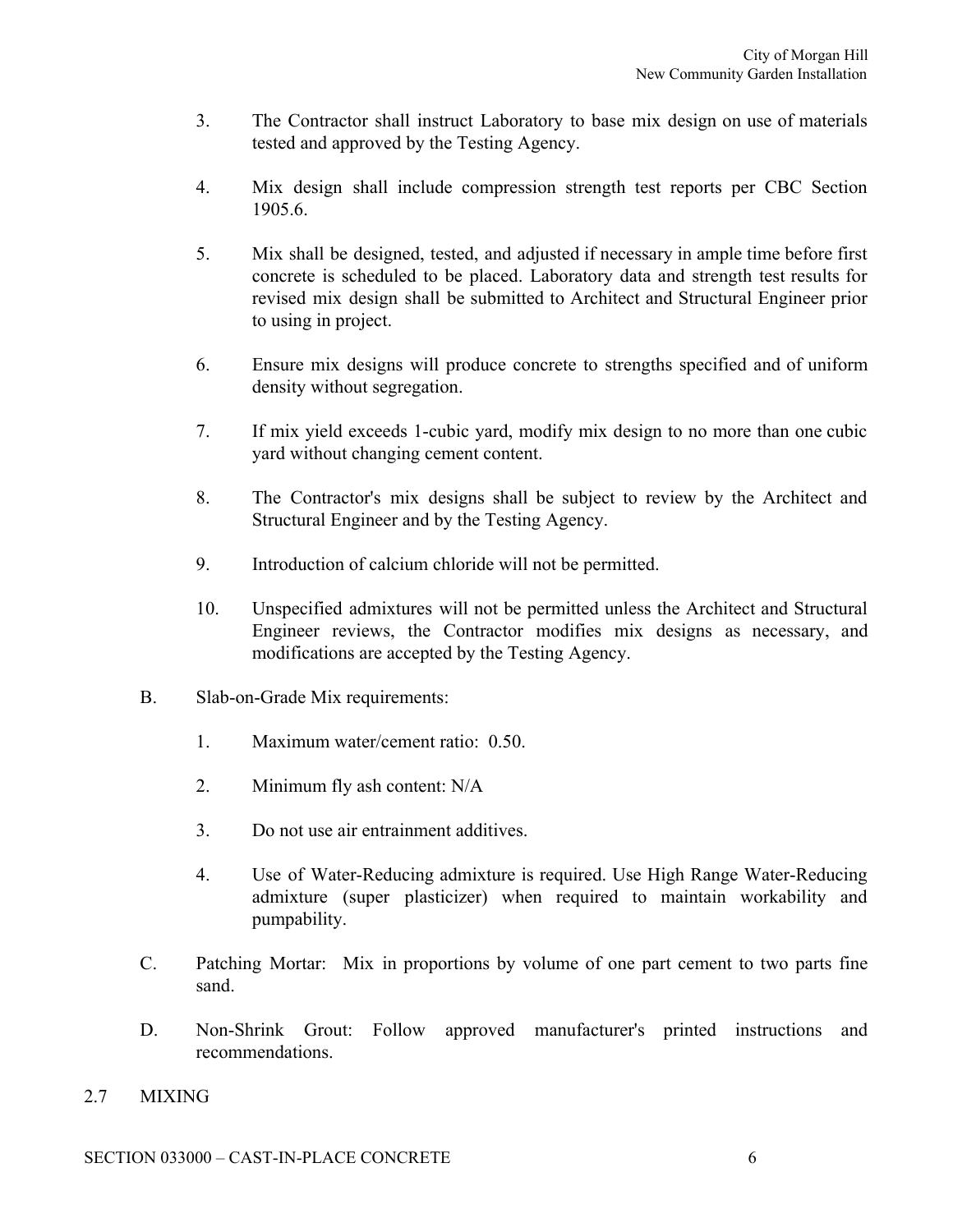- A. Batching Plant Conditions:
	- 1. Ensure equipment and plant will afford accurate weighing, minimize segregation and will efficiently handle all materials to satisfaction of the Architect, Structural Engineer and the Testing Agency.
	- 2. Replace at no additional expense equipment the Architect, Structural Engineer and the Testing Agency deem inadequate or unsuitable.
	- 3. Use approved moisture meter capable of determining moisture content of sand.
- B. General Requirements:
	- 1. Thoroughly clean concrete equipment before use for Architectural concrete mixes to avoid contamination.
	- 2. Mix cement, fine and coarse aggregates, admixtures and water to exact proportions of mix designs. Method of mixing shall comply with CBC Section 1905.8.
	- 3. Measure fine and coarse aggregates separately according to approved method which provides accurate control and easy checking.
	- 4. Adjust grading to improve workability; do not add water unless otherwise directed.
	- 5. Maintain proportions, values, or factors of approved mixes throughout work.
	- 6. Mix concrete in transit mixers five minutes immediately prior to discharge in addition to mixing as called for by ACI 304 and ASTM C94.
- C. Admixtures: Use automatic metering dispenser to introduce admixture into mix. Dispenser shall be recommended and calibrated by admixture manufacturer.

# 2.8 SOURCE QUALITY CONTROL

- A. The Testing Agency will:
	- 1. Review mix designs, certificates of compliance, and samples of materials the Contractor proposes to use.
	- 2. Test and inspect materials, as necessary, in accordance with ACI 318 and CBC Sections 1903, and 1905 for compliance with requirements.
	- 3. Take samples as required from the Contractor's designated sources.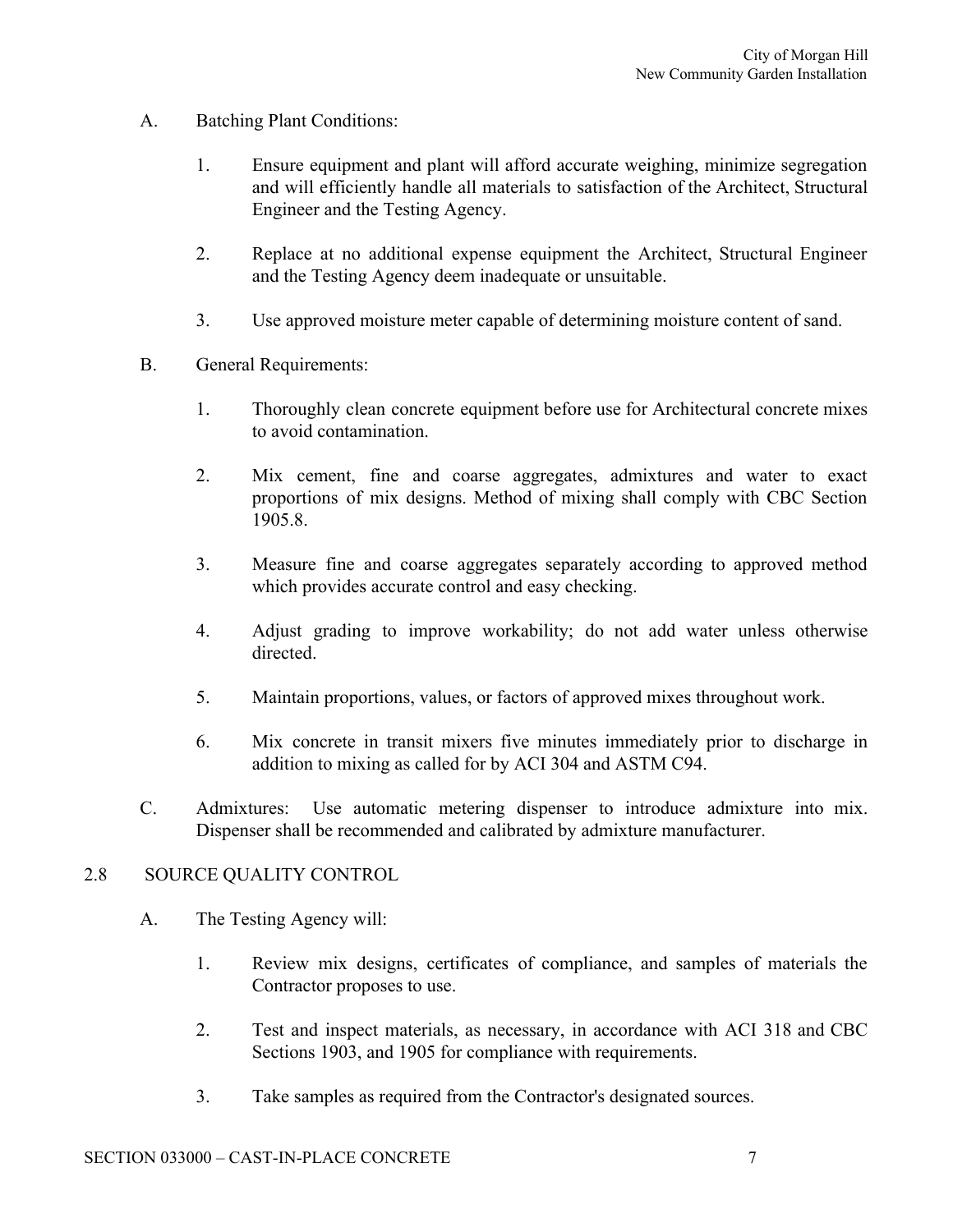- 4. Take one grab sample for each 100 tons of Portland cement except that, when used in bulk loading ready-mix plants where separate bins for pre-tested cement are not available, take grab samples for each shipment of cement placed in bin with not less than one sample being taken for each day's pour and subsequently test such samples if required by the Architect.
- 5. Test both coarse and fine aggregate by use of solution of sodium or magnesium sulfate, or both whenever in the judgment of the Architect and Structural Engineer such tests are necessary to determine quality of material. Perform such tests in accordance with ASTM C88. Loss shall not exceed 6-percent of either fine or coarse aggregate. Aggregate failing to comply with this requirement may be used in the Work provided it contains less than 2- percent of shale and other deleterious particles and shows a loss in soundness test of not more than 10-percent when tested in the sodium sulphate solution.
- 6. Test for sand equivalent of fine aggregate in accordance with California Test 217.
- 7. Test for cleanness value of coarse aggregate in accordance with California Test 227.
- 8. Inspect plant prior to any work to verify following:
	- a. Plant is equipped with approved metering devices for determining moisture content of fine aggregate.
	- b. Other plant quality controls are adequate.
- 9. Continuously inspect quality and quantity of materials used in transit mixed concrete, in batched aggregates and ready-mixed concrete at mixing plant or other location where other materials are measured.
- B. Waiver of Batch Plant Inspection:
	- 1. Continuous batch plant inspection may be waived if the plant complies with ASTM C94 and has been certified by an agency acceptable to the City of Morgan Hill to comply with the requirements of the National Ready Mix Concrete Association.
	- 2. When batch plant inspection is waived, the following requirements shall apply:
		- a. Testing Agency shall check the first batching at the start of work and furnish mix proportions to the licensed Weighmaster.
		- b. Licensed Weighmaster shall identify material quantities and certify each load by a ticket.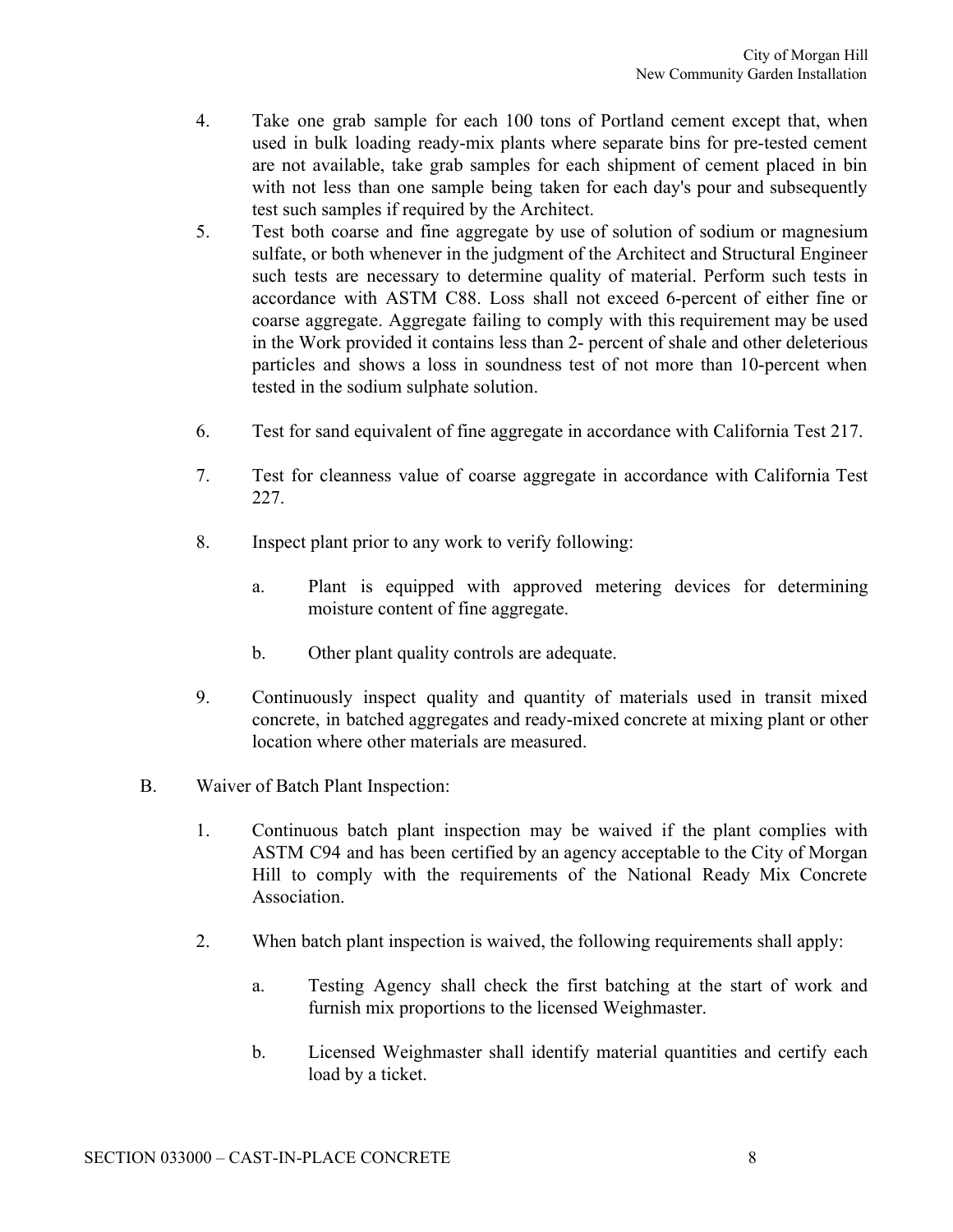- c. Project Inspector shall collect truck mix tickets with load identification and maintain a daily record of placement. Trucks without a load ticket identifying the mix shall be rejected. Copies of daily placement record shall be submitted to DSA.
- d. At the end of the project, the Weighmaster shall submit an affidavit to the City of Morgan Hill certifying that all concrete supplied conforms to proportions established by mix designs.

# **3.0 EXECUTION**

# 3.1 GENERAL REQUIREMENTS

- A. Install all concrete work true to line and grade as indicated on the drawings. Installation shall conform with the standards and requirements of ACI 117-06-Specifications for Tolerance for concrete construction and materials.
- B. Correct irregularities to the satisfaction of the Architect and Structural Engineer.

# 3.2 PREPARATION

- A. Take every precaution to obtain a subgrade of uniform bearing power by compaction to provide a firm base.
- B. Subgrade shall be kept moist and shall not be allowed to dry out before placement of concrete. Place no material on muddy subgrade.
- C. Obtain acceptance of subgrade from Project Inspector prior to placing steel and concrete.

# 3.3 FORMS

- A. Forms shall be constructed in accordance with ACI 347 and shall be of sufficient strength and sufficiently tight to prevent visible distortion or leakage of mortar and fines.
- B. Forms for exposed surfaces shall be designed to protect intended finish. Deflection of facing material between studs shall not exceed 0.0025 of the span. Facing material and pattern of joints shall be as accepted by the Project Inspector.
- C. Maintain forms within the following tolerances.
	- 1. Top of Form: Plus or minus 1/8 inch in 10 feet and no abrupt variations; at required elevation to plus 3/8 inch.
	- 2. Face of Form: Plus or minus 1/4 inch in 10 feet longitudinal and no abrupt variations; perpendicular to surface plus or minus 1/8 inch.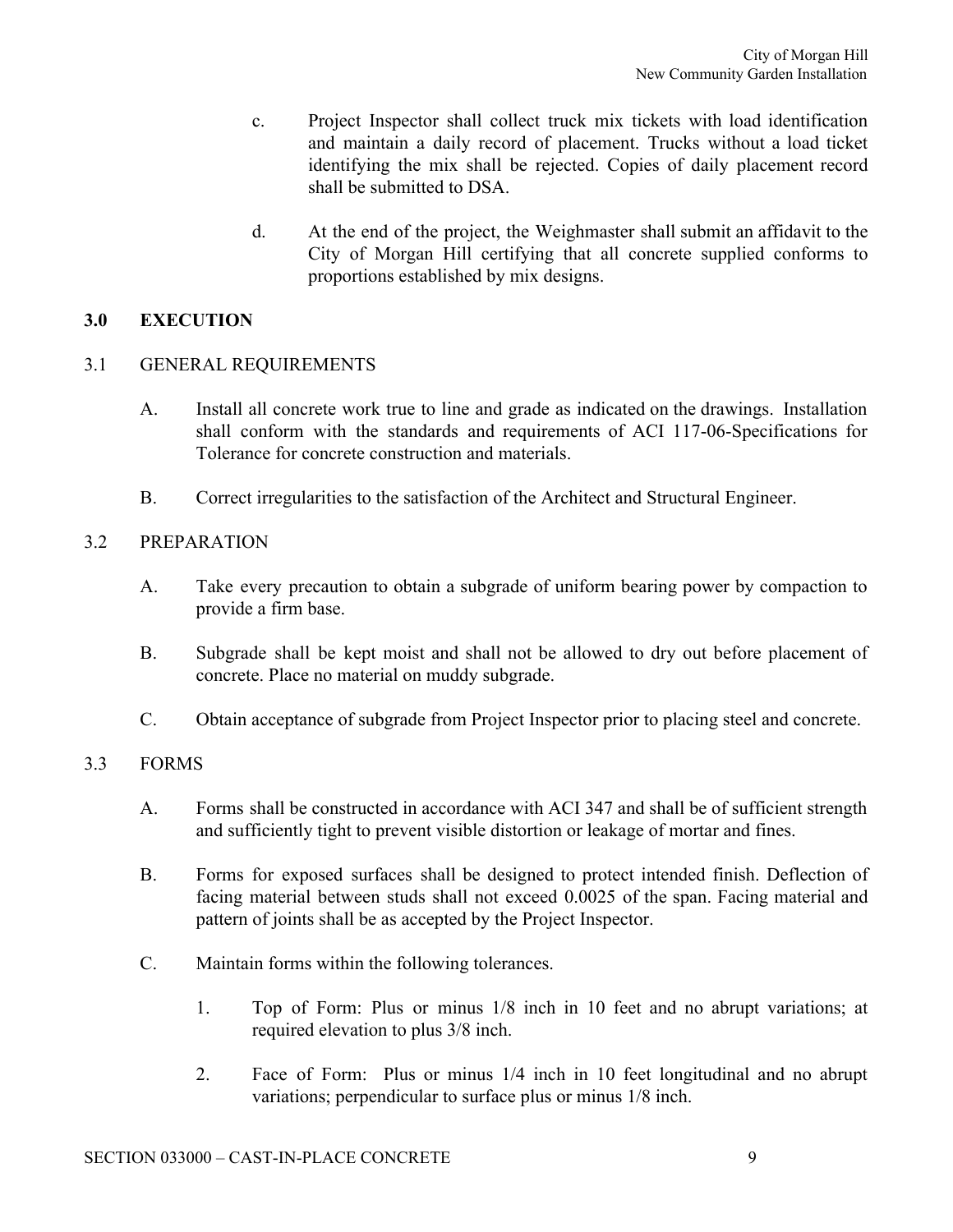- D. Obtain approval of formwork from Project Inspector prior to placing concrete.
- E. Forms may be reused upon cleaning and coating with parting compound to ensure separation from concrete without damage.
- F. After concrete is placed, the following minimum times shall elapse before removal of forms.
	- 1. Footing sides: 24 hours.

# 3.4 REINFORCEMENT

- A. All concrete shall be steel reinforced unless specifically noted to be "not reinforced." If no reinforcement is shown, reinforce in same manner as that shown in similar places.
- B. Fabricate and place reinforcement as indicated on the Drawings and in accordance with ACI "Detailing Manual" SP-66. No reinforcement shall be placed prior to distribution of the accepted shop drawings.
- C. Secure reinforcement in position by suitable supports and by wiring at intersections with tie wire. Supports shall be of sufficient number and strength to resist crushing or displacement under full load. Metal shall not extend to surface of concrete.
- D. At time of placing concrete, reinforcing shall be free of excessive rust, mill scale, or other bond reducing matter. Immediately before placing concrete, check and adjust position, support and anchorage.

# 3.5 PLACING CONCRETE

- A. The Architect, Testing Laboratory and DSA shall be notified at least 48 hours before placing concrete.
- B. Place concrete in accordance with CBC Section 1905.
- C. Place concrete in cycles as a continuous operation to permit proper and thorough integration and to complete scheduled placement. Place no concrete where sun, wind, heat, or facilities prevent proper finishing and curing.
- D. Convey concrete as rapidly and directly as practicable to preserve quality and to prevent separation from rehandling and flowing; do not deposit concrete initially set. Cast concrete within ninety (90) minutes after adding water unless otherwise noted. Retempering of concrete which has partially set will not be permitted.
- E. Take precautions to avoid damage to under-slab moisture barrier and displacement of reinforcement and formwork.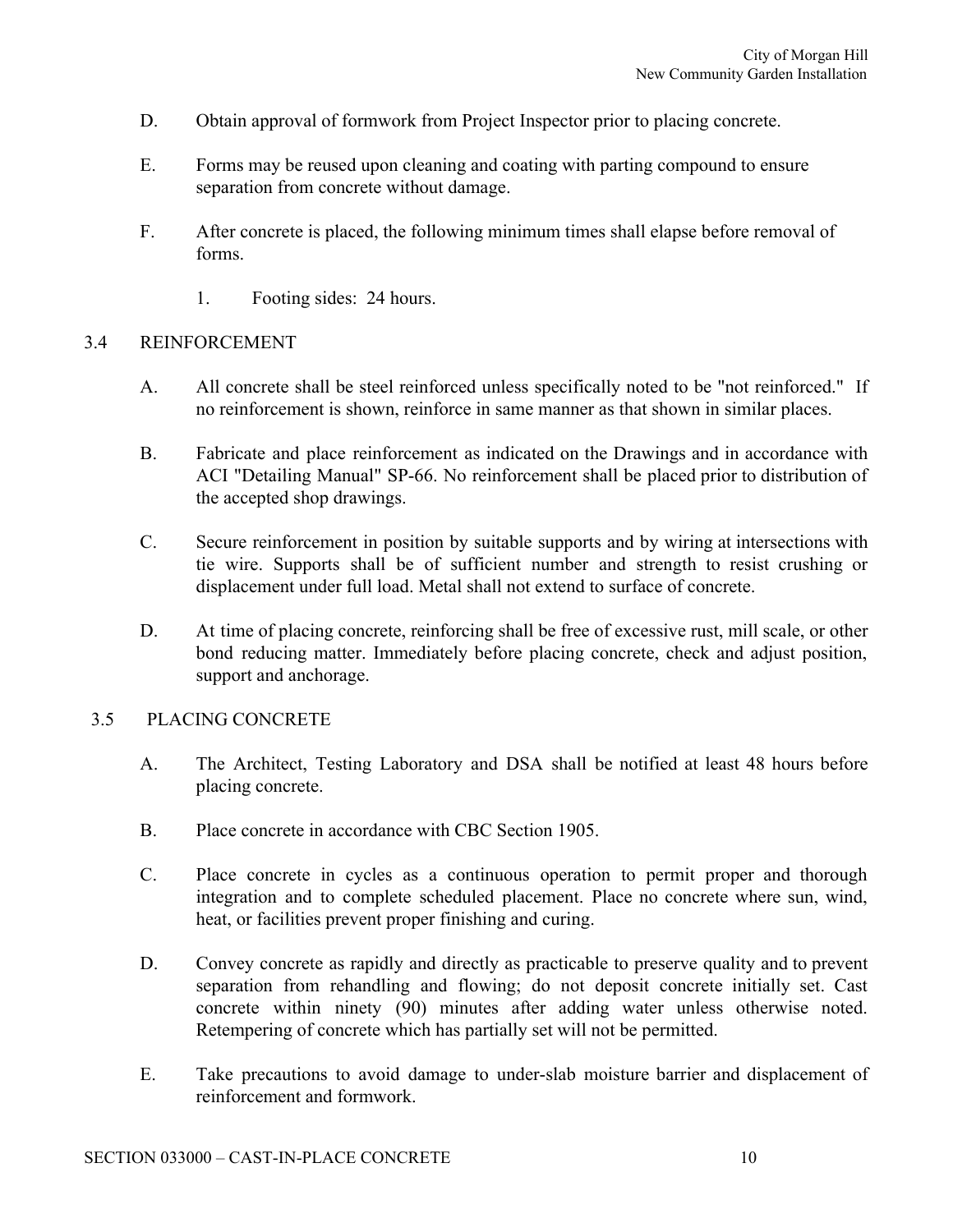- F. Deposit concrete vertically in its final position. Avoid free falls in excess of six feet where reinforcement will cause segregation and in typical conditions unless the Architect and the Structural Engineer approves otherwise.
- G. Keep forms and reinforcement clean above pour line by removing clinging concrete with wire brush before casting next lift. Also remove leakage through forms.
- H. Interruption in casting longer than 60-minutes shall be cause for discontinuing casting for remainder of day. In this event, cut back concrete and provide construction joints as the Architect directs; clean forms and reinforcement as necessary to receive concrete at a later time.
- I. Hot Weather Concreting: Conform to ACI 305 and following requirements when mean daily temperature rises above 75 degrees Fahrenheit.
	- 1. An upper temperature limit of concrete mixes shall be established by the Contractor for each class of concrete. Concrete temperature during placing shall not be so high as to cause difficulty from loss of slump, flash set, or cold joints, and shall not exceed 90°F. Other project climatic conditions detrimental to concrete quality such as relative humidity, wind velocity, and solar radiation shall also be considered.
	- 2. Trial batches of concrete for each mix design shall be made at the limiting mix temperature selected. In lieu of trial batches, compression strength test reports (20 minimum) at the limiting temperature for each proposed mix shall be submitted to the testing laboratory for review.
	- 3. Practices to maintain concrete below maximum limiting temperature shall be in accordance with ACI 305. Concrete ingredients may be cooled before mixing, or flake ice or well-crushed ice of a size that will melt completely during mixing may be substituted for part of the mixing water.
	- 4. Practices to avoid the potential problems of hot weather concreting shall be employed by the Contractor in accordance with ACI 305.
	- 5. When the temperature of the reinforcing steel or steel deck forms is greater than 120°F, reinforcing and forms shall be sprayed with water just prior to placing the concrete.
- J. Cold Weather Concreting:
	- 1. No placement of concrete will be allowed at temperatures below 20 degrees Fahrenheit or if mean daily temperature for curing period is anticipated to be below 20 degrees Fahrenheit.
	- 2. No concrete placement will be allowed on frozen subgrade.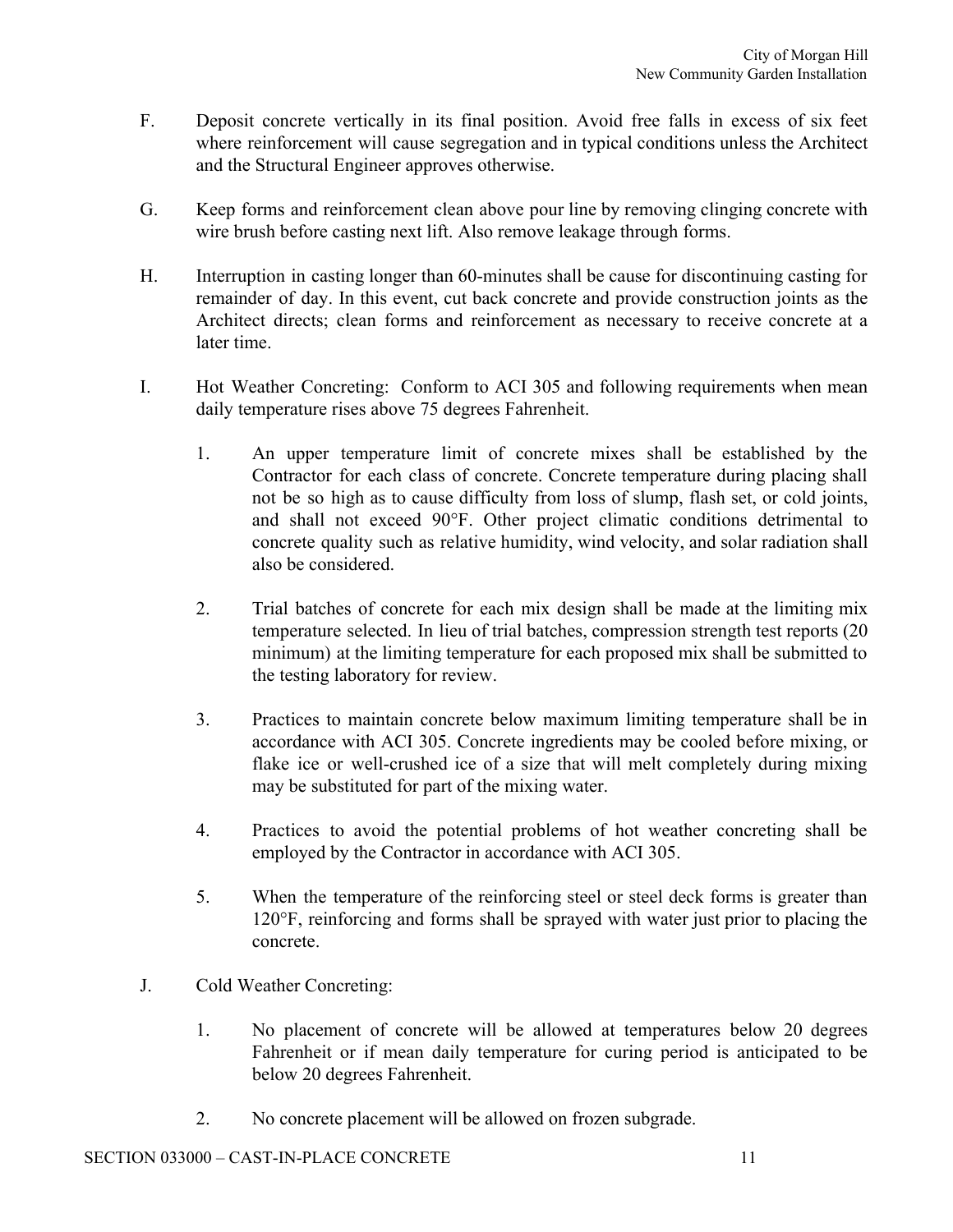- 3. Conform to ACI 306 and following requirements when mean daily temperature falls below 40 degrees Fahrenheit.
	- a. Reinforcement, forms or ground to receive concrete shall be completely free from frost.
	- b. Concrete at time of placement for footings shall have temperature no lower than 50 degrees Fahrenheit, for all other concrete this minimum temperature at time of placement shall be 60 degrees Fahrenheit. Maximum temperature shall be 90 degrees Fahrenheit.
	- c. Concrete shall be maintained at temperature no lower than 50 degrees Fahrenheit for minimum 7-day period after placement by means of blanket insulation, heaters, or other methods as approved by the Architect and Structural Engineer.
	- d. Use of calcium chloride or admixtures containing calcium chloride as accelerators will not be permitted.
	- e. The Contractor shall keep a record of concrete surface temperature for first 7-days after each pour. This record shall be open to inspection by the Inspector.
- K. Consolidating:
	- 1. Use vibrators for thorough consolidation of concrete.
	- 2. Provide vibrators for each location during simultaneous placing to ensure timely consolidation around reinforcement, embedded items and into corners of forms; ensure availability of spare vibrators in case of failures. Vibrate through full depth of freshly placed concrete.
	- 3. Do not place vibrators against reinforcement, attach to forms, or use to spread concrete.
	- 4. Exposed Concrete: Vibrate with rubber type heads and, in addition, spade along forms with flat strap or plate.
- L. Construction Joints:
	- 1. Verify location and conformance with typical details; provide only where designated or approved by the Architect and Structural Engineer. Comply with CBC Section 1906.4.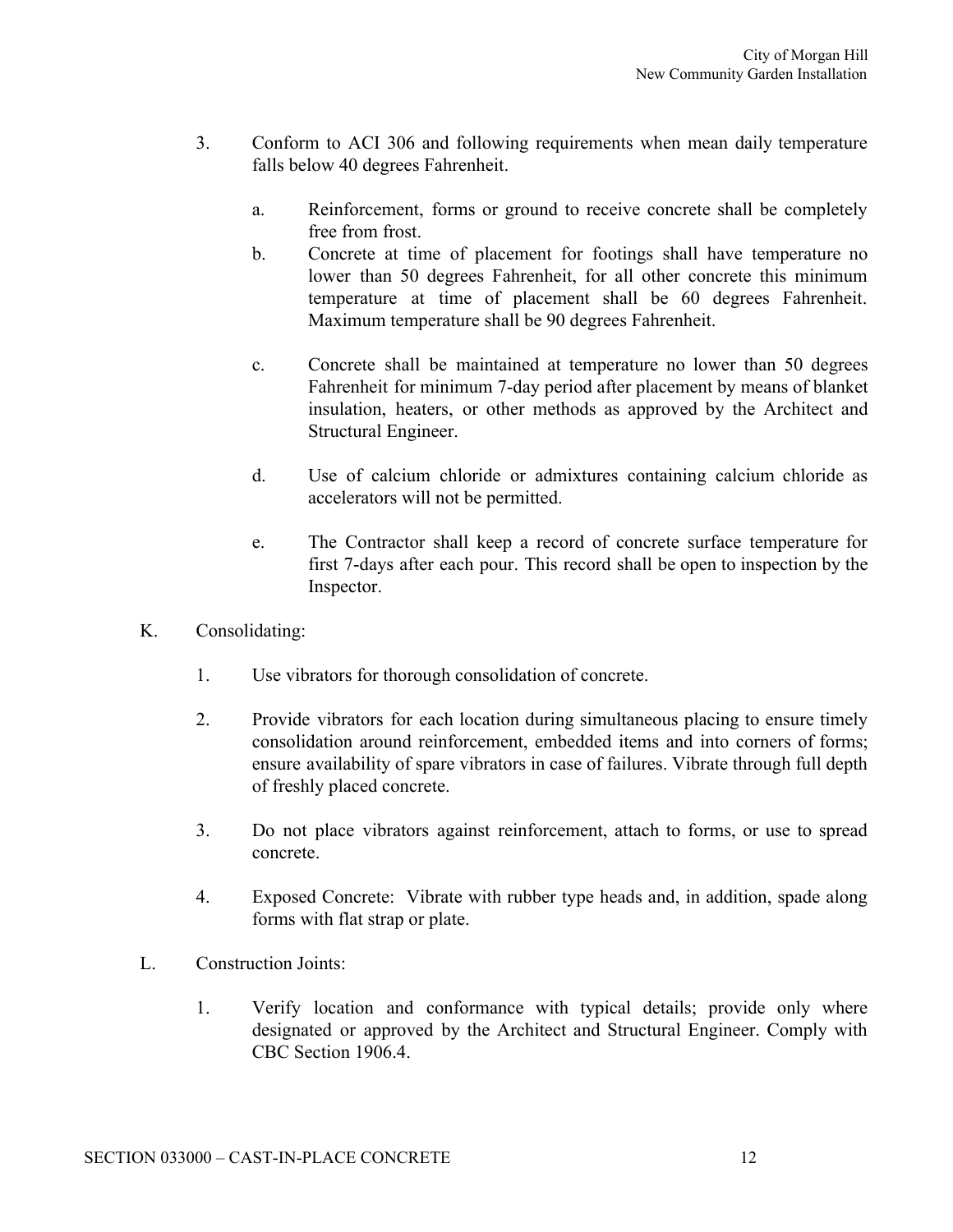- 2. All horizontal and vertical construction joints to be thoroughly sandblasted to clean and roughen entire surface to minimum 1/4-inch relief exposing clean coarse aggregate solidly embedded in mortar matrix.
- 3. Just prior to depositing concrete, the surface of the construction joint shall be thoroughly wetted.

# 3.6 CURING

- A. General Requirements:
	- 1. Take curing measures immediately after casting and for measures other than application of curing compound, extend for seven days. The Architect and Structural Engineer may recommend longer periods based upon prevailing temperature, wind and relative humidity. Comply with CBC Section 1905.11.
	- 2. Avoid alternate wetting and drying and fluctuations of concrete temperature.
	- 3. Protect fresh concrete from direct rays of sun, rain, freezing, drying winds, soiling, and damage.
	- 4. Do not permit curing method to affect adversely finishes or treatments applied to finish concrete.
- B. Curing Method, Typical: Obtain the Architect's and Structural Engineer's approval of alternate measures.
	- 1. Keep forms and concrete surfaces moist during period forms are required to remain in place.
	- 2. Apply Creteseal (CS2000) per manufacturers' recommendations.
- C. Cure exposed concrete in accordance with CalTrans Standard Specifications Section 90.
- D. Only water or curing compounds that impart no permanent color or gloss shall be used for curing concrete.

# 3.7 CONCRETE SEALING

A. Seal all exposed surfaces according to manufacturer's specifications.

# 3.8 FIELD QUALITY CONTROL

A. The Testing Laboratory will sample and test cast-in-place concrete as required by the Division of State Architects. Tests, if required, will be made in accordance with ACI 318 and CBC Section 1903.

#### SECTION 033000 – CAST-IN-PLACE CONCRETE 13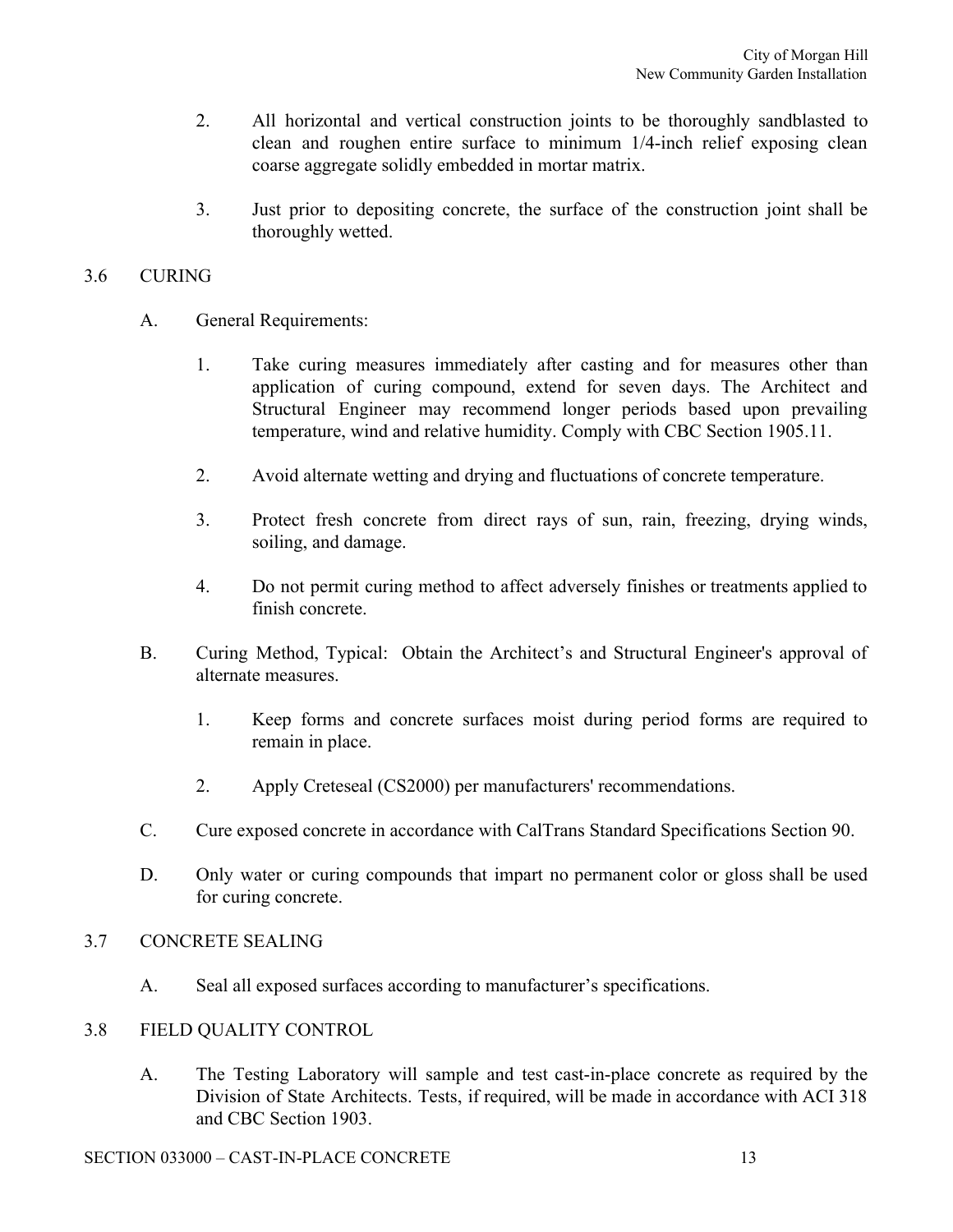- 1. Review concrete mix designs.
- 2. Inspect concrete and grout placement continuously.
- 3. Test concrete to control slumps according to ASTM C143.
- 4. Continuously monitor concrete temperature as it arrives on the site.
- 5. Test concrete for required compressive strength in accordance with CBC Section 1905:
	- a. Make and cure three specimen cylinders according to ASTM C31 for each 50 cubic yards, or fraction thereof, of each class poured at site each day.
	- b. Retain one cylinder for 7-day test and two for the 28-day test.
	- c. Number each cylinder 1A, 1B, 1C, 2A, 2B, 2C, etc; date each set; and keep accurate record of pour each set represents.
	- d. Transport specimen cylinders from job to laboratory after cylinders have cured for 24-hours on site. Cylinders shall be covered and kept at air temperatures between 60 and 80 degrees Fahrenheit.
	- e. Test specimen cylinders at age 7-days and age 28-days for specified strength according to ASTM C39.
	- f. Base strength value on average of two cylinders taken for 28-day test.
- 6. Test and inspect materials, as necessary, in accordance with ACI 318, MM Test Method 227 (Coarse Aggregates) and MM Test Method 217 (Fine Aggregates), for compliance with requirements specified in this Section.
- B. The Contractor shall:
	- 1. Submit ticket for each batch of concrete delivered to job site. Ticket shall bear the following information:
		- a. Design mix number.
		- b. Signature or initials of ready mix representative.
		- c. Time of batching.
		- d. Weight of cement, aggregates, water and admixtures in each batch with maximum aggregate size.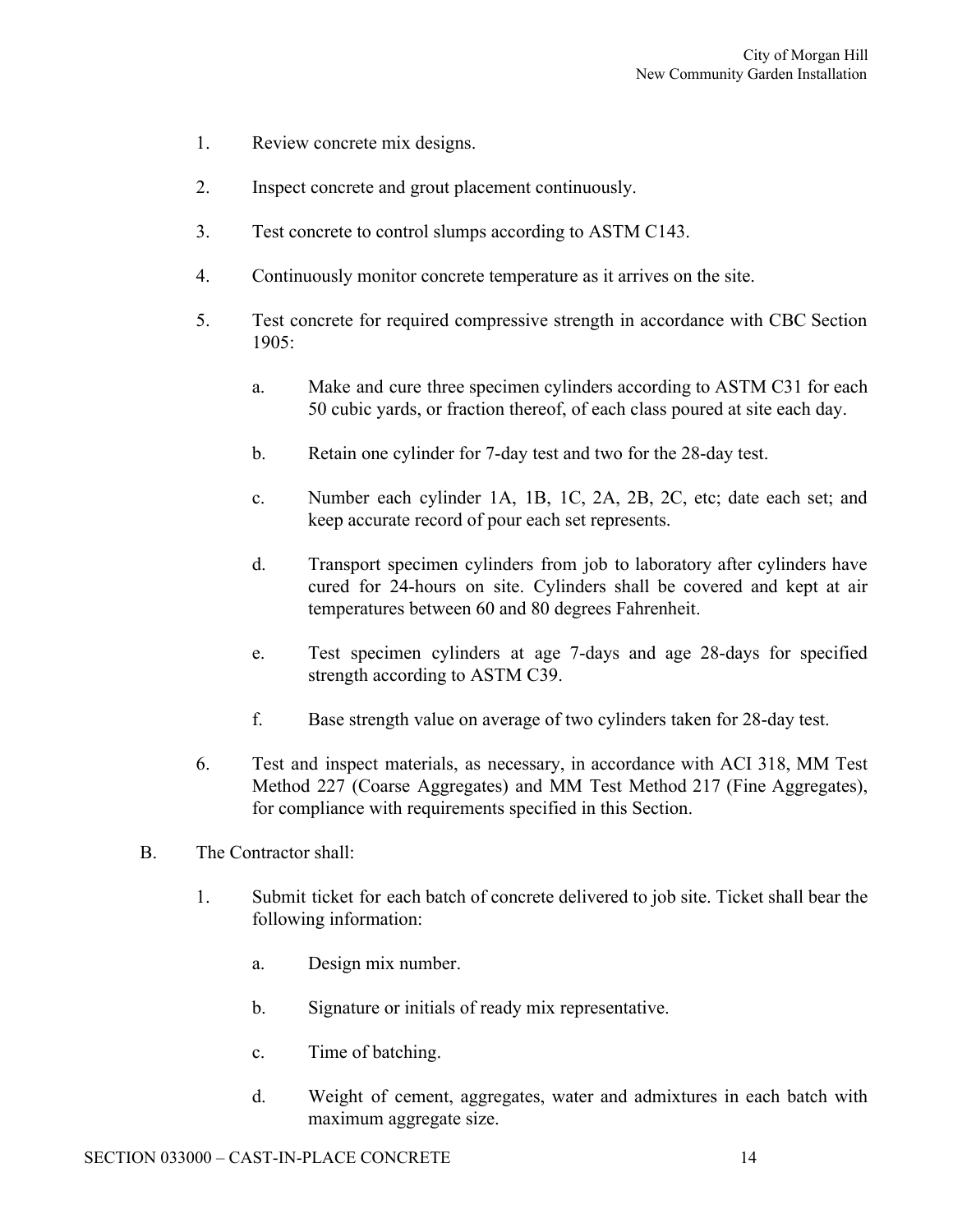- e. Total volume of concrete in each batch.
- f. Notation to indicate equipment was checked for contaminants prior to batching.
- 2. Pay the Testing Agency for taking core specimens of hardened structure and testing specimen according to ASTM C88 and C42 when laboratory tests of specimen cylinders show compressive strengths below specified minimum.

# 3.9 CLEANING, PATCHING AND DEFECTIVE WORK

- A. Where concrete is under strength, out of line, level or plumb, or shows objectionable cracks, honeycombing, rock pockets, voids, spalling, exposed reinforcement, signs of freezing or is otherwise defective, and, in the Architect's and Structural Engineer's judgment, these defects impair proper strength or appearance of the work, the Architect and Structural Engineer will require its removal and replacement at the Contractor's expense.
- B. Immediately after stripping and before concrete is thoroughly dry, patch minor defects, form-tie holes, honeycombed areas, etc., with patching mortar. Patch shall match finish of adjacent surface unless otherwise noted. Remove ledges and bulges.
- C. Compact mortar into place and neatly file defective surfaces to produce level, true planes. After initial set, dress surfaces of patches mechanically or manually to obtain same texture as surrounding surfaces.
- D. Rock Pockets:
	- 1. Cut out to full solid surface and form key.
	- 2. Thoroughly wet before casting mortar.
	- 3. Where the Architect and Structural Engineer deems rock pocket too large for satisfactory mortar patching as described, cut out defective section to solid surface, key and pack solid with concrete to produce firm bond and match adjacent surface.
- E. Cleaning
	- 1. Insure removal of bituminous materials, form release agents, bond breakers, curing compounds if permitted and other materials employed in work of concreting which would otherwise prevent proper application of sealants, liquid waterproofing, and other delayed finishes and treatments.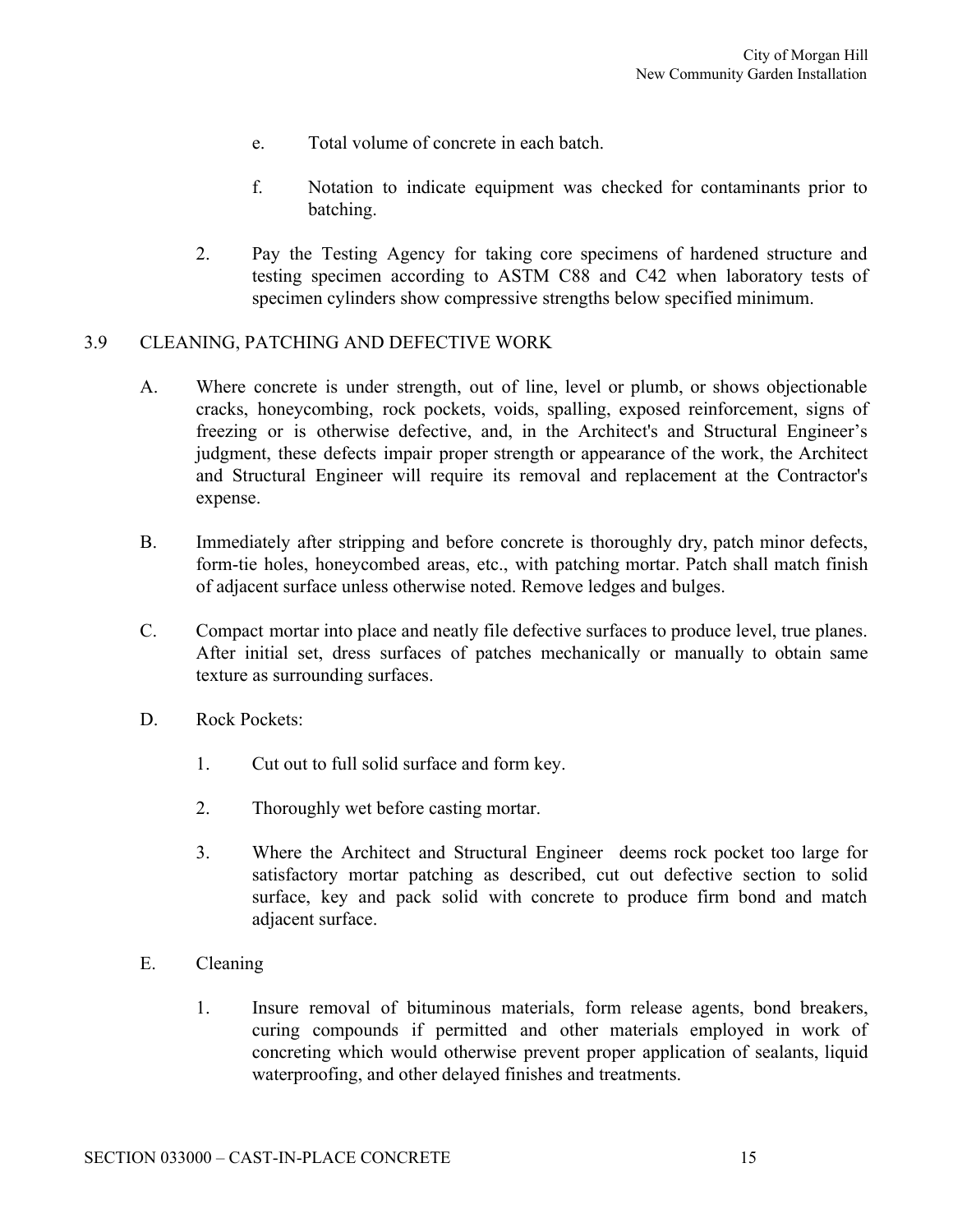2. Where cleaning is required, take care not to damage surrounding surfaces or leave residue from cleaning agents.

# 3.10 PROTECTION

- A. Protect concrete from injurious action of the elements and defacement of any nature during construction operations.
- B. Protect exposed corners of concrete from traffic or use which will damage them in any way.
- C. Make provisions to keep all exposed concrete free from laitance caused by spillage or leaking forms or other contaminants. Do not allow laitance to penetrate, stain, or harden on surfaces which have been textured.
- D. Remove and replace pavement that does not comply with requirements in this Section.
- E. Protect pavement from damage. Do not permit construction traffic on concrete pavement. Exclude other traffic from pavement for at least 28 days after placement.
- F. Maintain pavement free of stains, discoloration, dirt, and other foreign material. Sweep pavement not more than two days before date scheduled for Substantial Completion inspections.

# 3.11 DEFECTIVE CONCRETE

A. If any concrete work is not formed as indicated, is under strength concrete, is concrete is out of line, level or plumb, or showing objectionable cracks, honeycomb, rock pockets, voids, spalling or exposed reinforcing, it shall be removed, repaired or replaced as directed by the Project Inspector.

# 3.12 CLEANING

- A. Refer to Section 017400, Construction Cleaning & Waste Management for final cleaning procedures.
- B. During construction, wash off work as quickly as possible when stains or splotches are unavoidable.
- C. Upon completion, clean exposed surfaces carefully. Brushing and cleaning solution, if used, must be preceded and followed with a through rinsing of clear water. No sandblasting will be allowed to clean surfaces.
- D. Remove from premises; equipment, debris and surplus material needed for, or resulting from, this work. Remove all concrete waste from planting areas and legally dispose of it.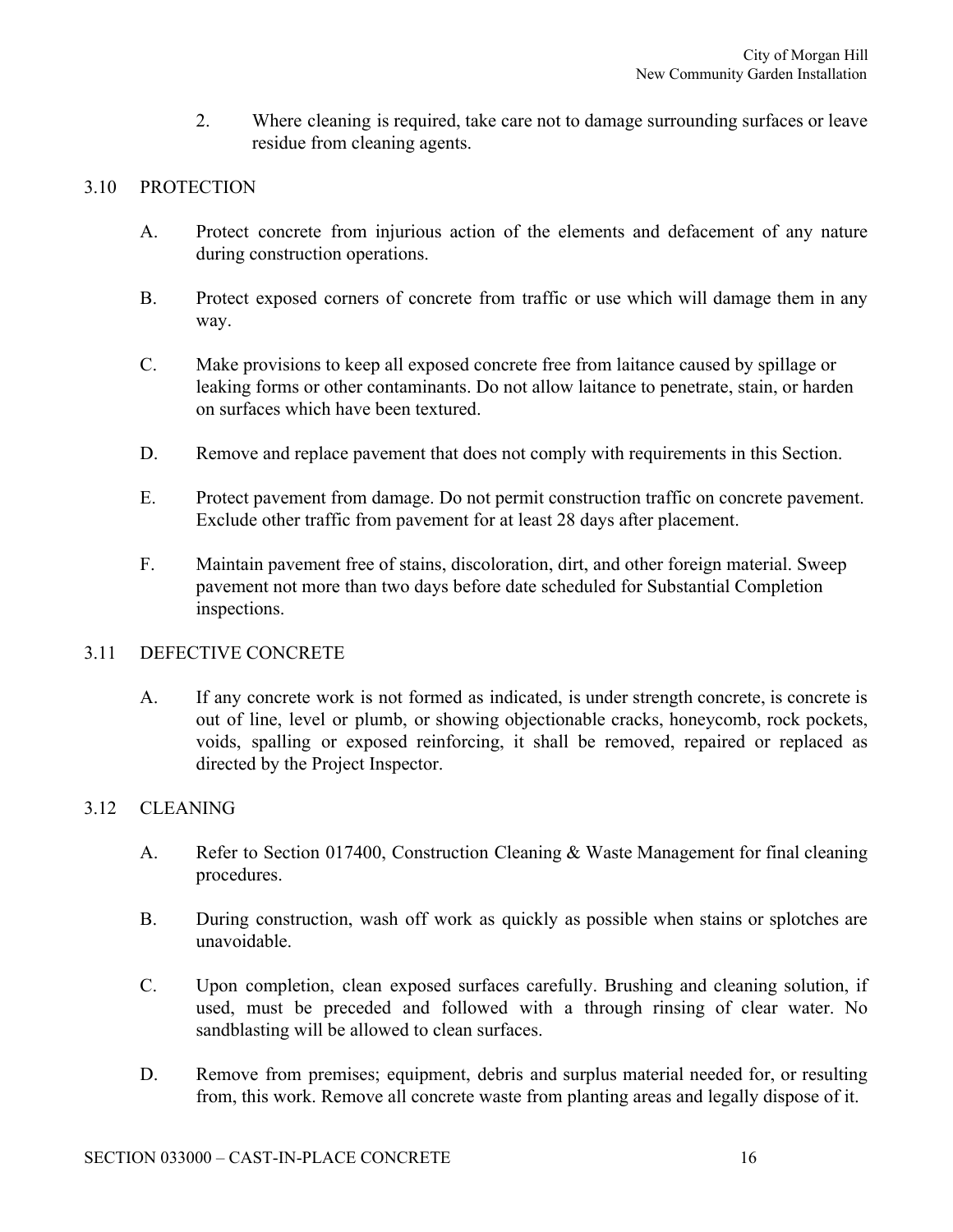- E. All work shall be left in a condition satisfactory to the Project Inspector.
- F. Perform Work under this Section to keep affected portions of building site neat, clean, and orderly. Remove, immediately upon completion of Work under this Section, surplus materials, rubbish, and equipment associated with or used in performance. Be aware that failure to perform clean-up operations within 24 hours of notice by Architect and Structural Engineer will be considered adequate grounds for having work done by others at no added expense to the County

# **END OF SECTION**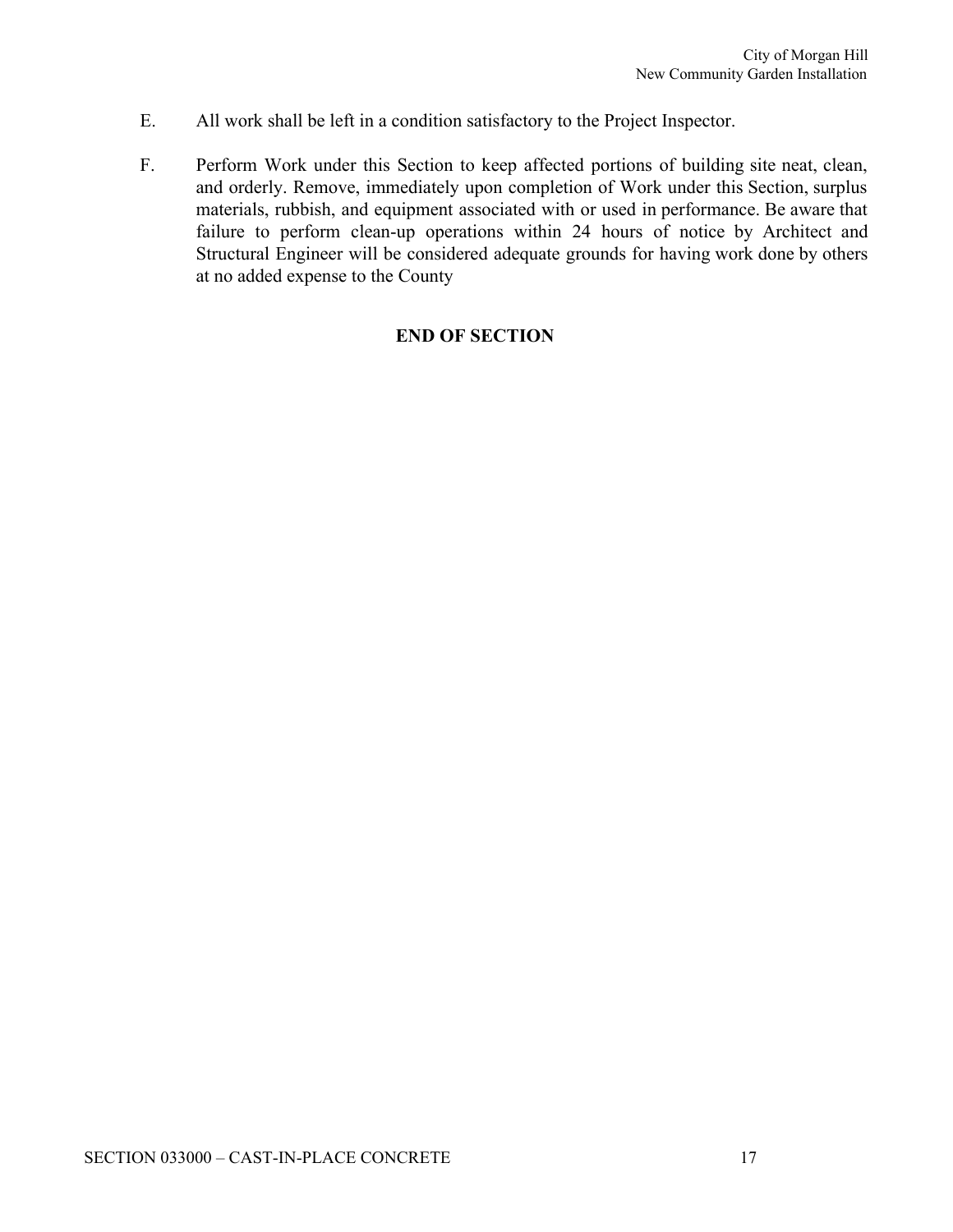**Division 8: Openings**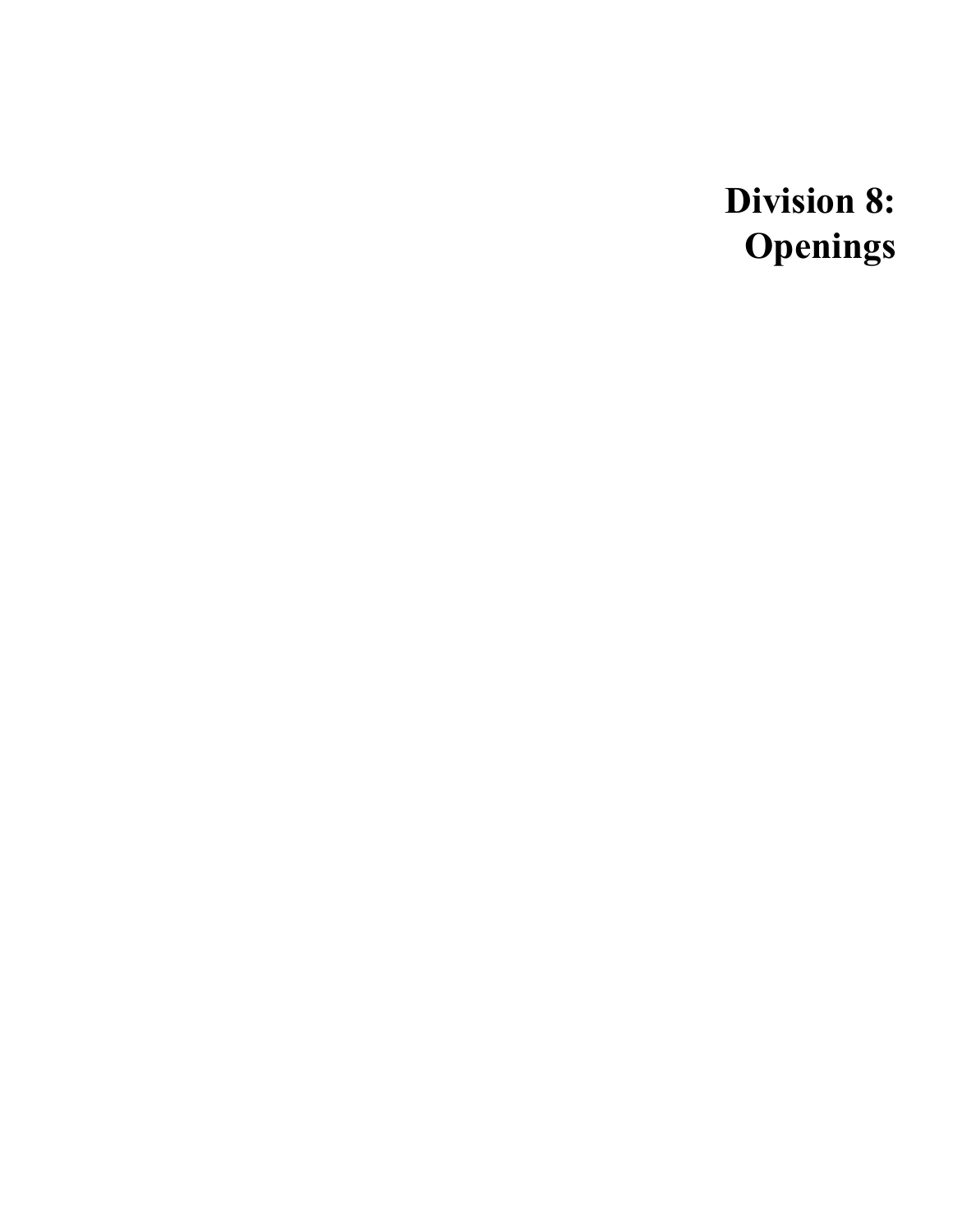# SECTION 085169 – GATE HARDWARE

# **1.0 GENERAL**

### 1.1 SUMMARY

- A. This Section includes all labor, materials, equipment, operations, or methods listed, mentioned or scheduled on the plans and/or herein specified, including all incidentals necessary and required for completion of work under this Section.
	- 1. "Hardware groups" have been assigned to the various doors required for this work, as indicated in the Door Schedule on the Drawings. The hardware groups are described in detail in the "Hardware Schedule," Section 3.2 A and B of this Section.
	- 2. Unless otherwise approved by the Architect, furnish all finish hardware described in the Hardware schedule and all other finish hardware not described but required for a complete and operable facility.

# 1.2 RELATED SECTIONS

- A. Documents affecting work of this Section include, but are not necessarily limited to the drawings and project manual.
- C. Section 323113 Chain Link Fences & Gates

# 1.3 QUALITY ASSURANCE

- A. Qualifications of Supplier:
	- 1. The finish hardware supplier shall have an AHC member of the American Society of Hardware Consultants who shall be made available for consultation at no additional cost to the District during construction.
	- 2. The AHC shall be present at completion of the work and shall check the installation of finish hardware and shall report to the Architect all obvious misapplication of finish hardware.

# 1.4 SUBMITTALS

- A. Comply with pertinent provisions of these Contract Documents.
- B. Materials List:
	- 1. Within 15 days after award of Contract, and before any finish hardware is ordered or purchased for this work, submit to the Architect for his approval a complete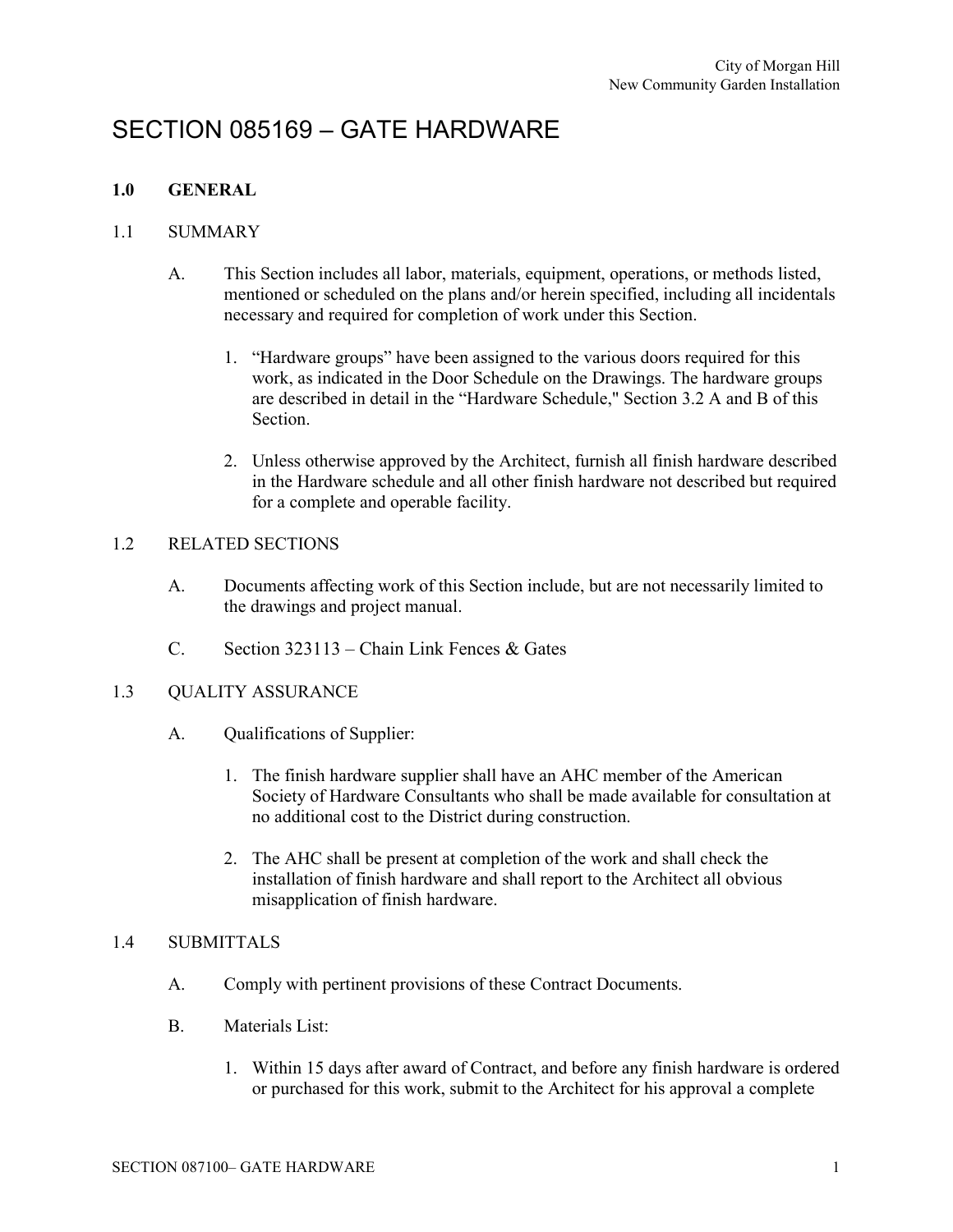list of all finish hardware proposed to be furnished for this work, giving manufacturer's name and catalog number for each item.

2. This shall in no way be construed as permitting substitution of items for the items specified.

# 1.5 DELIVERY, STORAGE AND PRODUCT HANDLING

- A. Delivery:
	- 1. Deliver all finish hardware to the job site with all labels intact and legible.

### B. Packaging:

- 1. Furnish all finish hardware with each unit marked or numbered in accordance with the Hardware schedule.
- 2. Pack each item complete with all necessary pieces and fasteners.
- 3. Properly wrap and cushion each item to prevent scratches during delivery and storage.
- C. Protection:
	- 1. Use all means necessary to protect materials before, during and after installation and to protect the installed work and materials of other trades.

#### D. Replacement:

1. In the event of damage, immediately make all repairs and replacements necessary for the approval of the Architect and at no additional cost to the District.

# **2.0 PRODUCTS**

# 2.1 FASTENINGS

- A. Furnish all finish hardware with all necessary screws, bolts, and other fasteners of suitable size and type to anchor the hardware in position for long life under hard use.
- B. Furnish fastenings where necessary with expansion shields, toggle bolts, hex bolts, and other anchors approved by the Architect, according to the material to which the hardware is to be applied and the recommendation of the hardware manufacturer.
- C. When flush bolts occur in path of travel, provide accessible flush bolt (automatic).
- D. Door closer shall comply with 11B-404.2.8.1, door closer delay time. Minimum Delay Time: 5 seconds to move from  $90<sup>o</sup>$  to  $12<sup>o</sup>$  from latch. Maximum closer-effort: 5 pounds exterior doors, 5 pounds interior doors and minimum effort to latch door.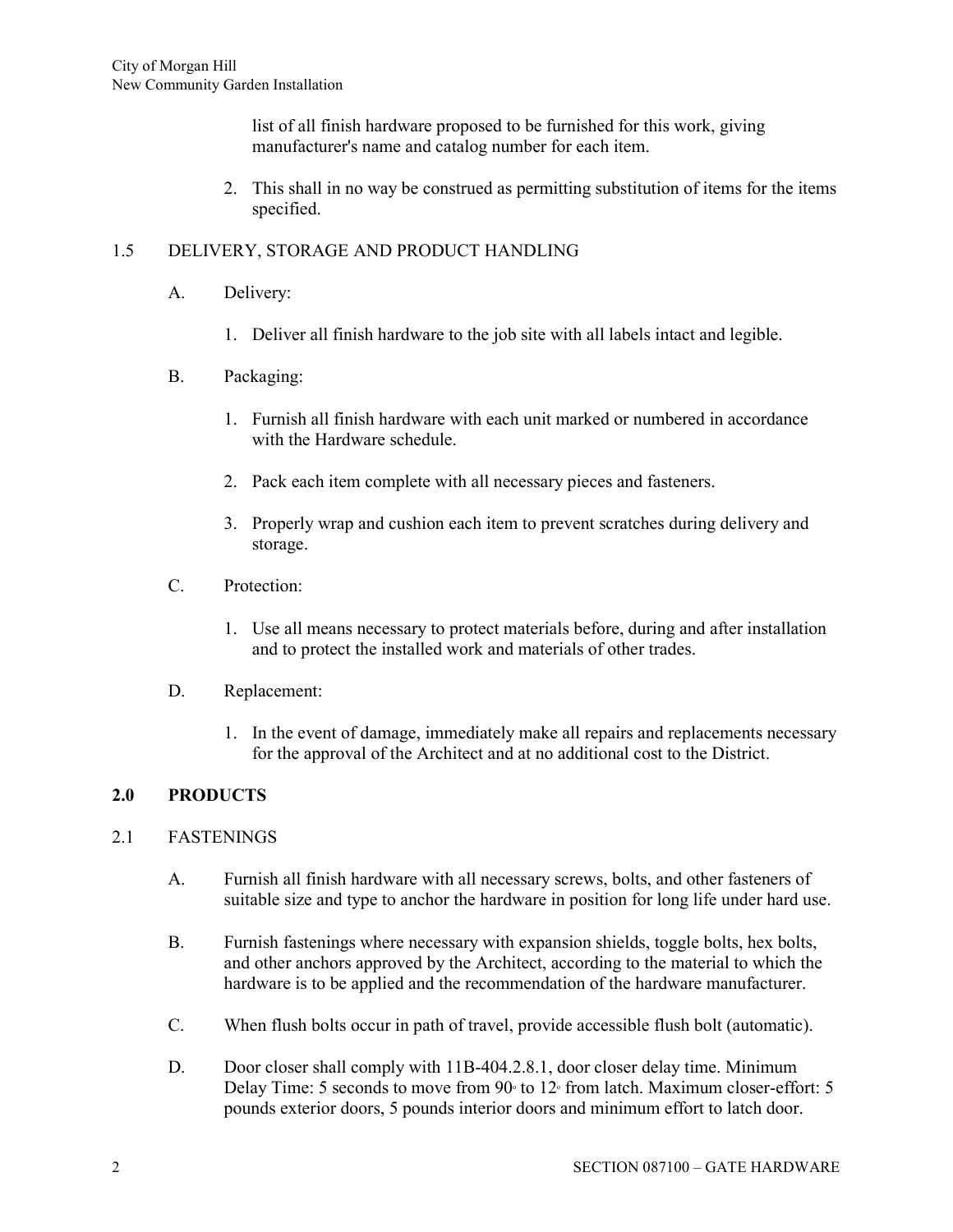- E. The Authority having Jurisdiction, may increase the maximum effort to operate fire doors to achieve positive latching, but not to exceed 15 lbs max.
- F. All fastenings shall harmonize with the hardware as to material and finish.

# 2.2 FINISH HARDWARE REQUIREMENTS

- A. Refer to 3.2 A & B of this Section for Schedule.
- B. Thresholds in the path of travel shall conform with 11B-404.2.5.
- C. Hand-activated hardware, including lever-type hardware, panic bars, push-pull activating, shall be between 34" to 44" AFF.
- D. Lever handles for thumb turn dead bolt per 11B-309.4.
- E. Maximum effort to unlatch panic hardware must be 15 lb. in direction of travel.

# 2.3 KEYING

- A. Construction Keying:
	- 1. Construction key all locks; provide six construction keys and one extractor key.
- B. Final Keying System:
	- 1. All locks keyed per District's instructions.
- C. Deliver all keys to the District.
- D. Contractor shall provide a method independent of the final keying system for securing the building during construction and shall provide the SUHSD Facilities and Operations Department with construction keys and IC control keys.
- E. Primus cylinders should be 0 bitted. When contractor is ready for installing the cylinders, the SUHSD Facilities and Operation Department will pin them according to their keying schedule. Contractor will then install the pinned cylinders.
- F. Keying System:
	- 1. Provide keyed cylinders to provide master and grand master keying system. Based on the Districts direction.

# **3.0 EXECUTION**

# 3.1 INSTALLATION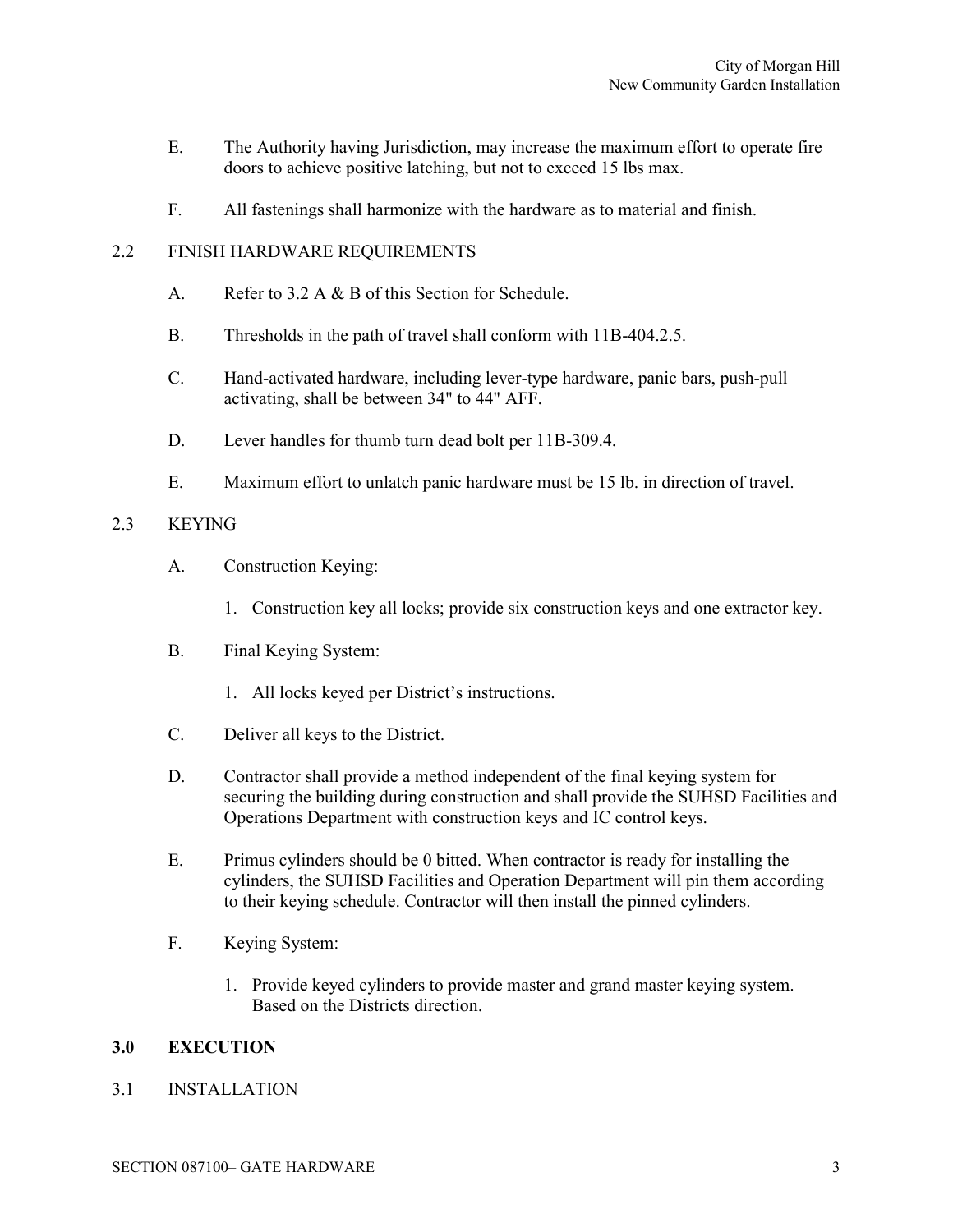- A. Install the work of this Section in strict accordance with the manufacturer's recommendations as approved by the Architect, anchoring all components firmly into position for long life under hard use.
- B. Doorstops must be mounted within 4-inches of wall in path of travel.

# 3.2 HARDWARE SCHEDULE

#### A. FINISH HARDWARE

- 1. General:
	- a. Finish throughout to be Dull Chromium
	- b. Heavy duty fork latch for all gates except entry gate.
	- c. Bull Dog Hinges for all gates.
- 2. Hardware
	- a. Gate at Accessible Entry
		- 1. Hinge: Bull Dog Hinges
		- 2. Kick Plates: IVES 8400 x 10" 2" LDW B4E
		- 3. Schlage "D" series passage hardware
		- 4. Weld 6"x6" 16GA min. square to gate. Add steel plate to increase thickness for mounting hardware both sides.

#### 3.3 CLEANING

- A. Upon completion, clean the work of this Section in accordance with recommendations of the manufacturers of the materials used.
- B. Provide required protection of products to prevent damage and wear prior to acceptance of the work by the District.

#### 3.4 WARRANTY

- A. The products delivered shall be free from defects.
- B. Manufacturer's standard performance warranty, as available for specified installation and environmental conditions.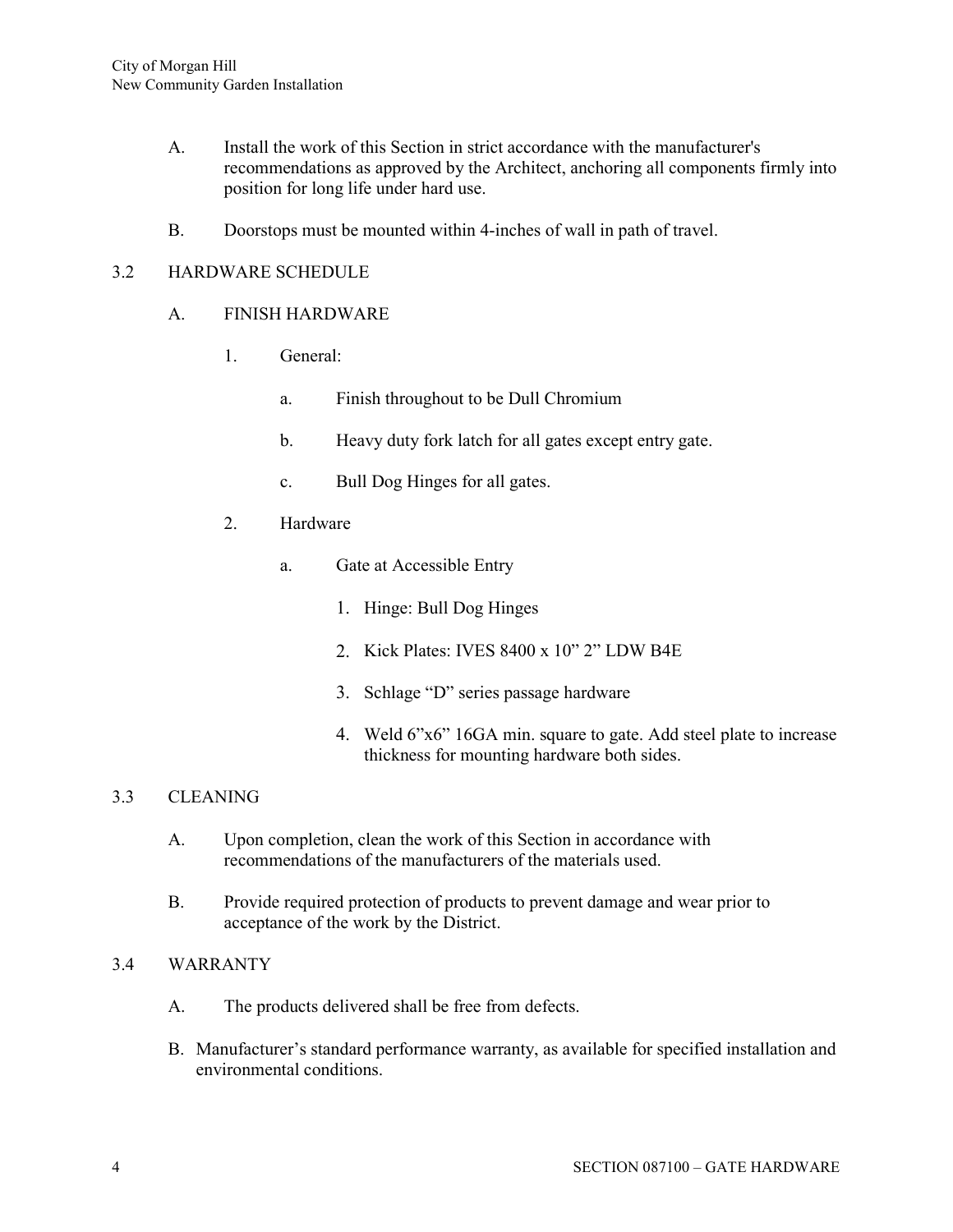# **END OF SECTION**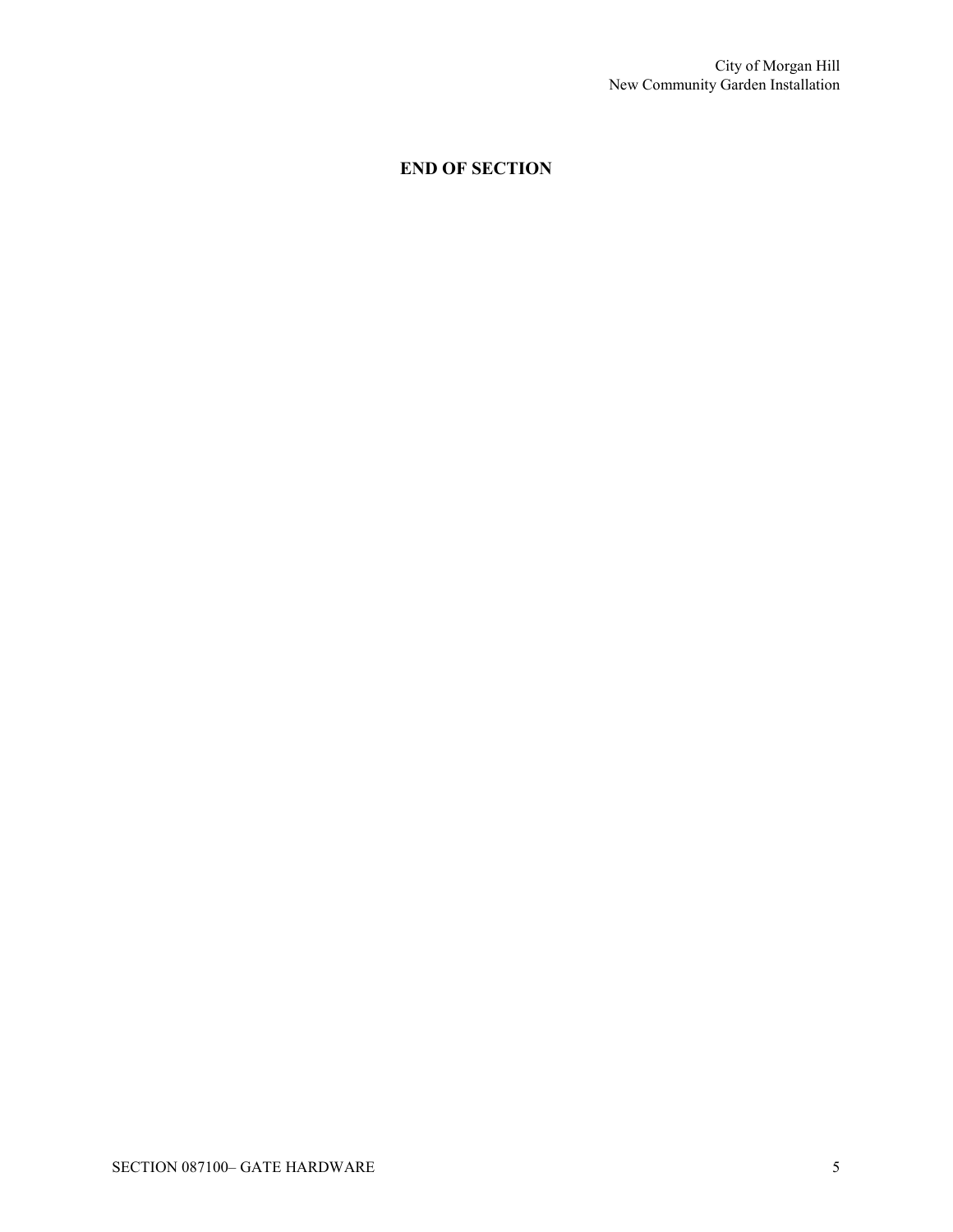**Division 10: Specialties**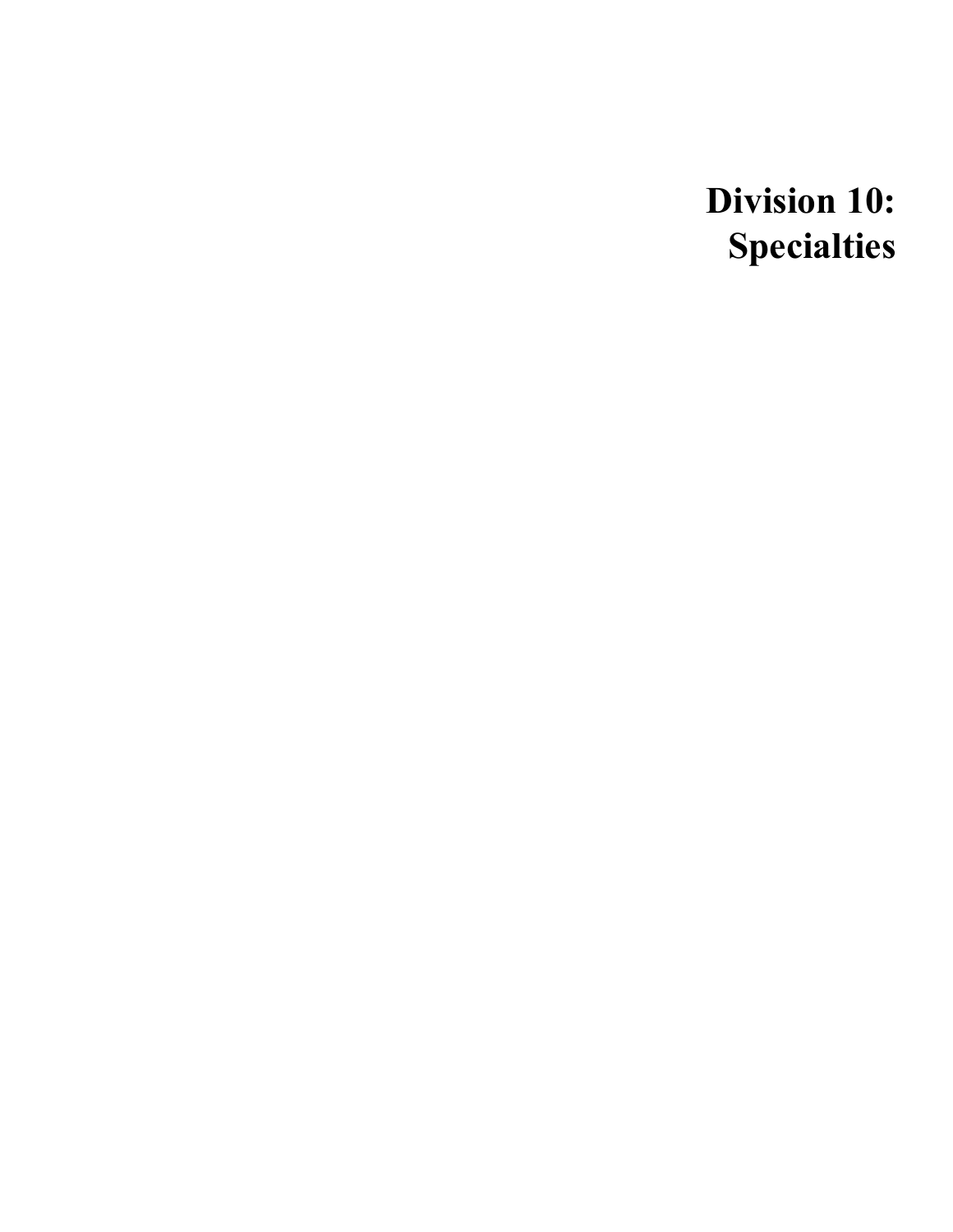# SECTION 101400 – SIGNAGE

# **1.0 GENERAL**

# 1.1 SUMMARY

- A. This Section includes all labor, materials, equipment, operations, or methods listed, mentioned or scheduled on the plans and/or herein specified, including all incidentals necessary and required for completion of work under this Section.
- B. Provide and install post mounted exterior signage for parking herein referred to as "signage."

# 1.2 RELATED SECTIONS

A. Documents affecting work of this Section include, but are not necessarily limited to, Volumes 1 and 2 of these Contract Documents.

# 1.3 REFERENCES

- A. Americans With Disabilities Act (ADA).
- B. American National Standards Institute (ANSI).
- C. 2007 California Building Code (CBC).
	- 1. 1998 ICC/ANSI A117.1 Accessible and Usable Buildings & Facilities
- D. American Society for Testing and Materials (ASTM):
	- 1. ASTM B209 Specification for Aluminum and Aluminum-Alloy Sheet and Plate
	- 2. ASTM D4956 Specification for Retroreflective Sheeting for Traffic Control
- E. American Architectural Manufacturer's Association (AAMA):
	- 1. AAMA 611 Voluntary Specifications for Anodized Architectural Aluminum
	- 2. AAMA 2603 Voluntary Specification, Performance Requirements and Test Procedures for Pigmented Organic Coatings on Aluminum Extrusions and Panels.
- F. National Association of Architectural Metal Manufacturers (NAAMM):

# 1.4 SUBMITTALS

SECTION 101400 - SIGNAGE 1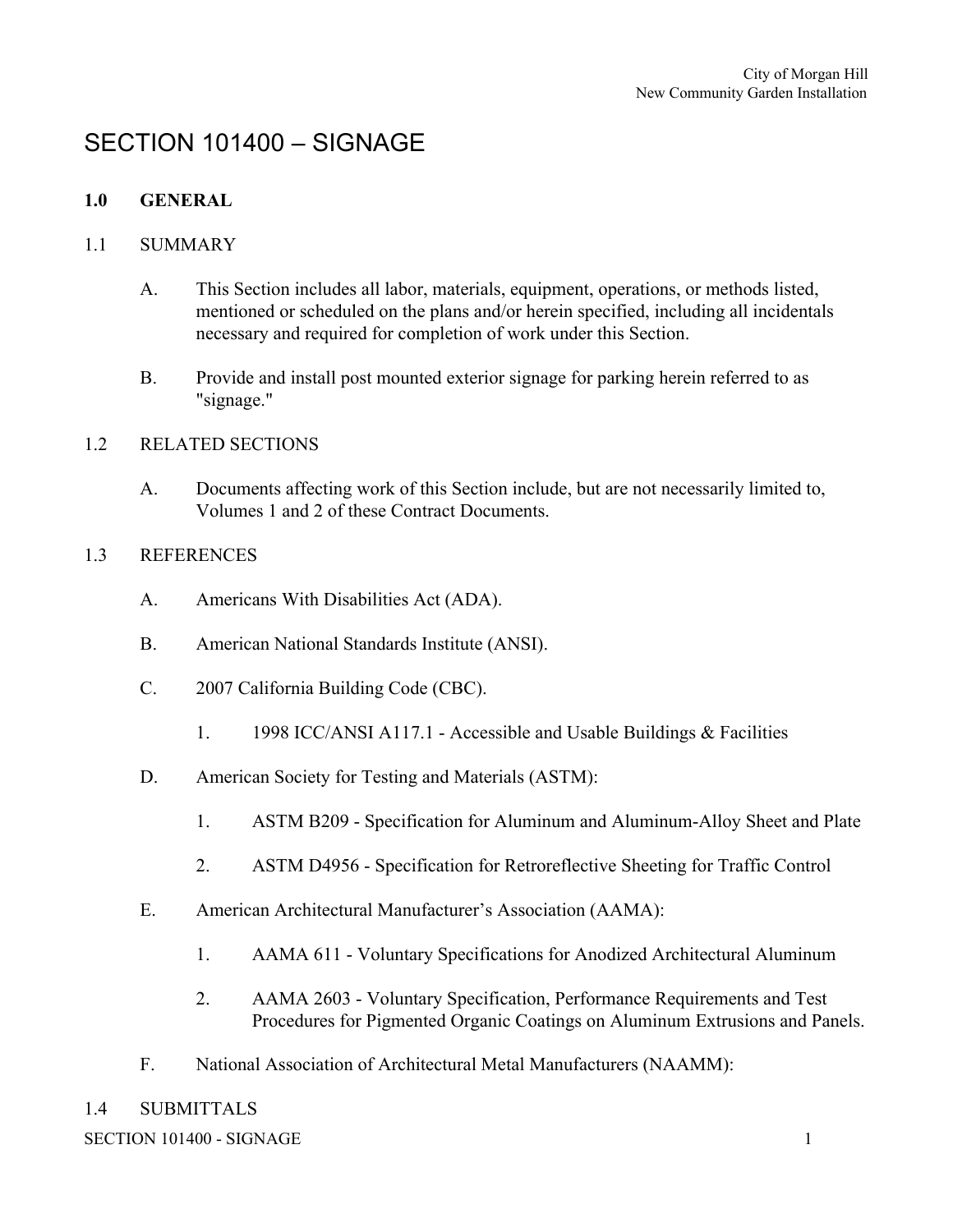- A. Comply with pertinent provisions of Volumes 1 and 2 of these Contract Documents.
- B. Submit manufacturer's descriptive literature and specifications, including brochures and color samples of material for selection, as applicable for approval
- C. Submit shop drawings listing sign styles, lettering and locations, and overall dimensions of each sign, including methods of construction.
- D. Submit full-size sample of sign type, style and color specified including method of attachment.
- E. Submit Manufacturer's standard warranty information

#### 1.5 QUALITY ASSURANCE

- A. Signage shall comply with all applicable provisions of the 2007 CBC, ADA and ANSI A117.1-1998.
- B. Manufacturer Qualifications: Manufacturer must submit 3 references showing comparable products for projects completed within the last 5 years.
- C. Provide all signage systems from a single manufacturer.

#### 1.6 DELIVERY, STORAGE AND HANDLING

- A. Use all means necessary to protect signs before, during and after installation.
	- 1. In the event of damage, make all repairs and replacements necessary to the approval of the Architect and at no additional cost to the District.
- B. Deliver materials to jobsite in manufacturer's original unopened factory packaging.
- C. Inspect materials at time of delivery to assure that specified products have been received.
- D. Store materials in original packaging in a climate controlled environment and away from direct sunlight.

# **2.0 PRODUCTS**

- 2.1 MANUFACTURER
	- A. Signage: Best Sign Systems, Inc., 1202 N. Park Ave., Montrose, CO 81401, 1-800-235-2378 or approved equal.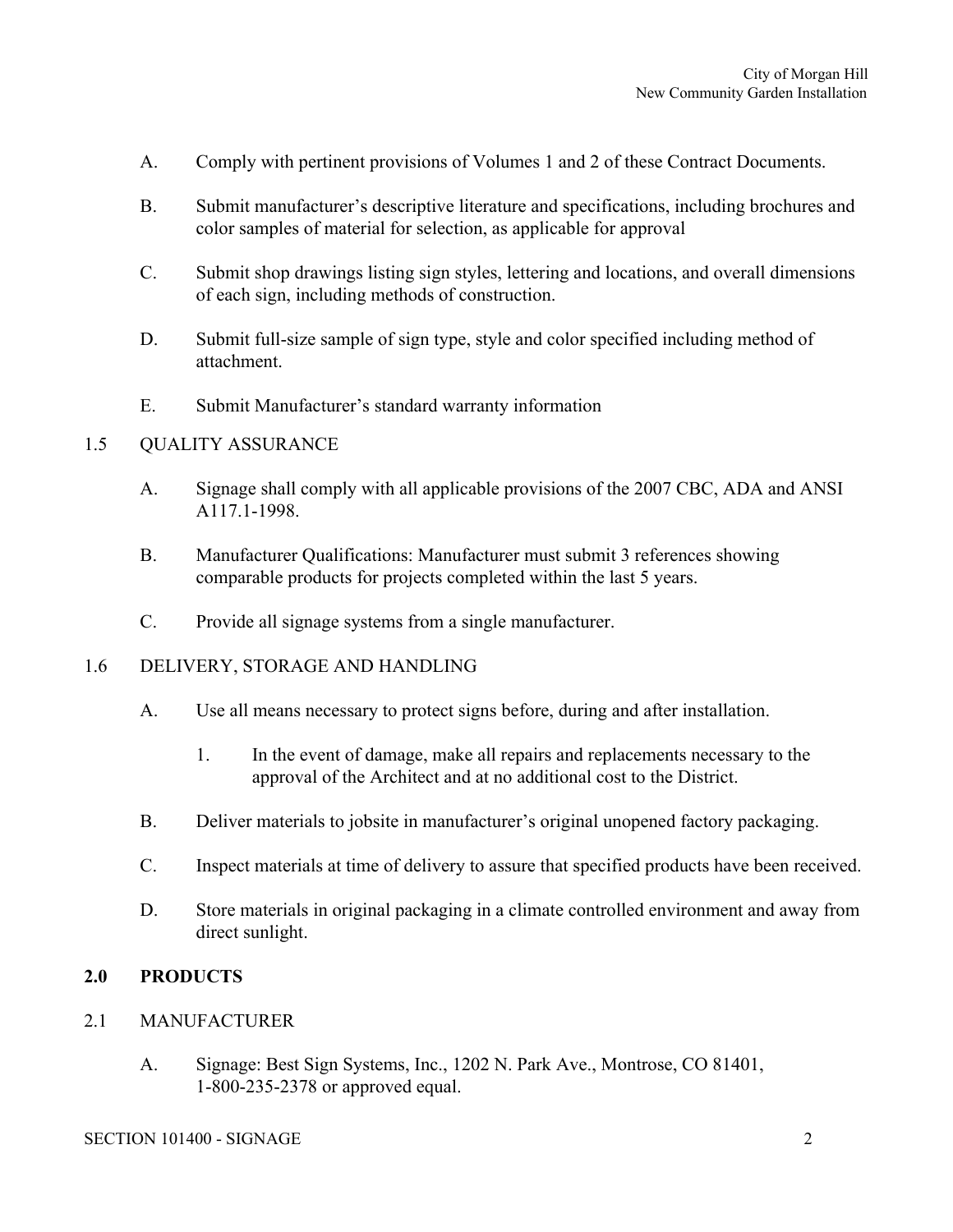B. Exterior Signage (Metal): Compliance Signs.com,Safeway Sign Co. (213) 321-4608, Zumar Industries (213) 233-8231, Western Highway (714) 761-4811, or approved equal.

# 2.2 METAL EXTERIOR SIGNS, POST-MOUNTED FREE-STANDING

- A. General: Sign(s) shall satisfy applicable codes and regulations (1129B.5):
	- 1. Size of lettering on signage shall be no less than 1" in height.
	- 2. Sign shall feature a reflectorized dark blue background with white symbol and lettering.
- B. Materials:
	- 1. Aluminum: signs shall be minimum of 0.040" thick and shall be painted on both sides for corrosion resistance.
	- 2. Steel: Sheet steel for painted work. One of the following zinc-coated sheet steel treated for paint adhesion:
		- a. Paintbond by U.S. Steel Corp.
		- b. Zincgrip Paintgrip by Armco Steel Corp.
		- c. Bethin Gripcote by Bethlehem Steel.
		- d. Paintite by Inland Steel Corp.
	- 3. Fasteners: Galvanized steel for exterior signs.
	- 4. Anchors and Inserts: Non-ferrous metal or hot-dipped galvanized steel anchors and inserts for exterior installations.
	- 5. Sign Sizes:
		- a. Entrance to Parking Area sign shall be no less than 17" wide by 22" high.

# 2.4 ACCESSORIES

A. Holes and screws.

# 2.5 BRAILLE SYMBOLS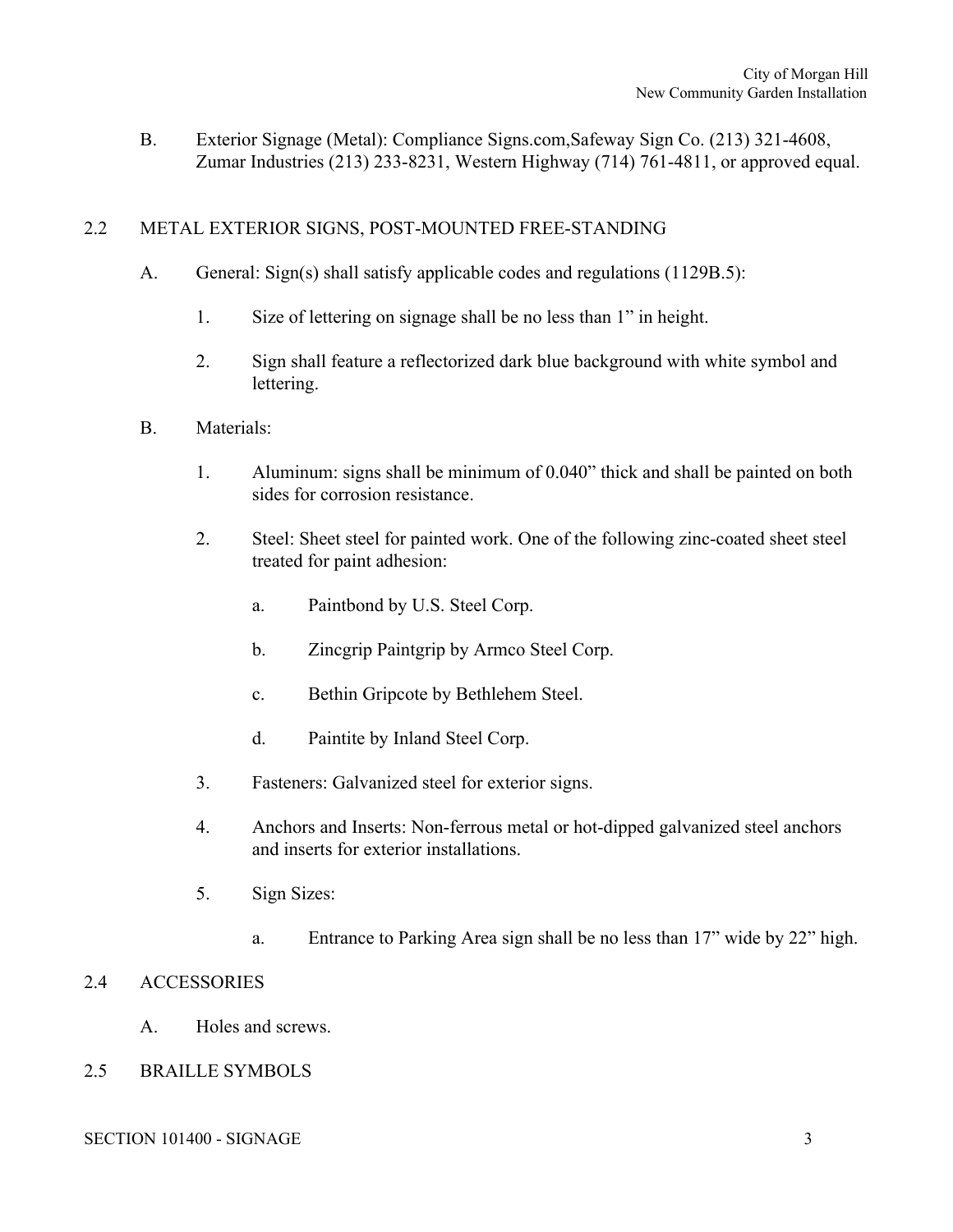- A. Contracted California Grade 2 Braille shall be used wherever Braille symbols are specifically required.
	- 1. Dots shall be 1/10 inch on centers in each cell with 2/10 inch space between cells.
	- 2. Dots shall be raised a minimum of 1/40 inch above the background.
- B. Mounting Location and Height: Where permanent identification is provided for rooms and spaces, raised letters shall be provided and shall be accompanied by Braille in conformance with Section 3105A.(e)7, The CalACS Accessibility Standards Interpretive Manual. Signs shall be installed on the wall adjacent to the latch outside of the door. Where there is no wall space on the latch side, including at double leaf doors, signs shall be placed on the nearest adjacent wall, preferably on the right. Mounting height shall be 60 inches above the finish floor to the center line of the sign. Mounting location shall be determined so that a person may approach within 3 inches of signage without encountering protruding objects or standing within the swing of a door.

# **3.0 EXECUTION**

- 3.1 INSTALLATION
	- B. Locate sign units and accessories as indicated on the Drawings. Use mounting methods of the type described and in compliance with the manufacturer's instructions. For complete specifications, see exterior sign schedules below.
	- C. Install signs level, plumb, and at heights indicated.

\* Towed vehicle reclamation location and telephone number to be permanent part of sign. Please indicate request for this information in signage submittal package.

# 3.2 SIGN SCHEDULES

- A. All Exterior signs shall be metal and are referenced in Table 2. Refer to part 2.3 of this **Section**
- B. See plans for signage location

# 3.3 CLEAN UP

- A. Upon completion of installation, remove all debris resulting from work of this Section.
- B. Clean all signage surfaces in accordance with manufacturer's clean-up and maintenance instructions.

# 3.4 WARRANTY

SECTION 101400 - SIGNAGE 4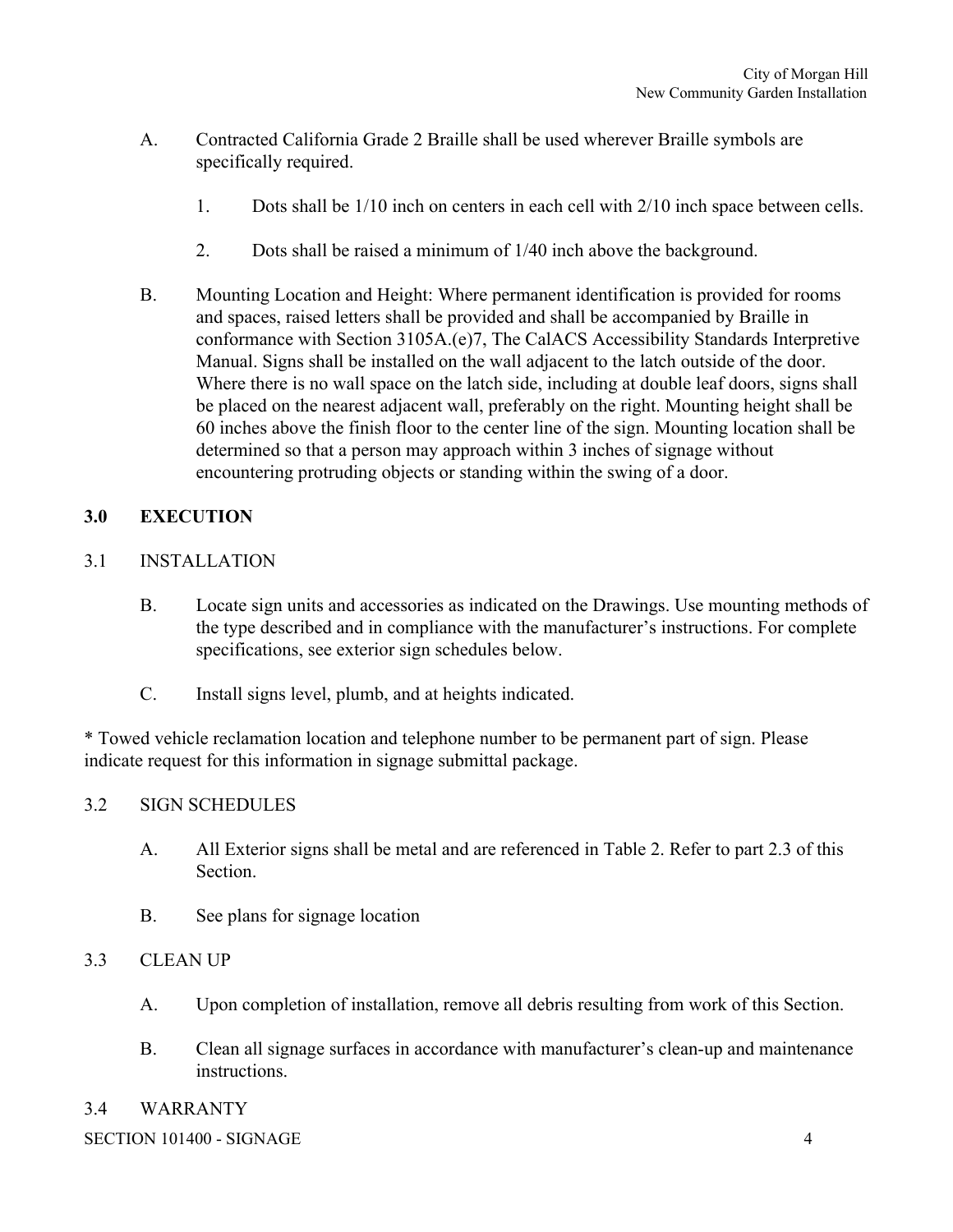A. Product delivered shall be free of defects.

# **END OF SECTION**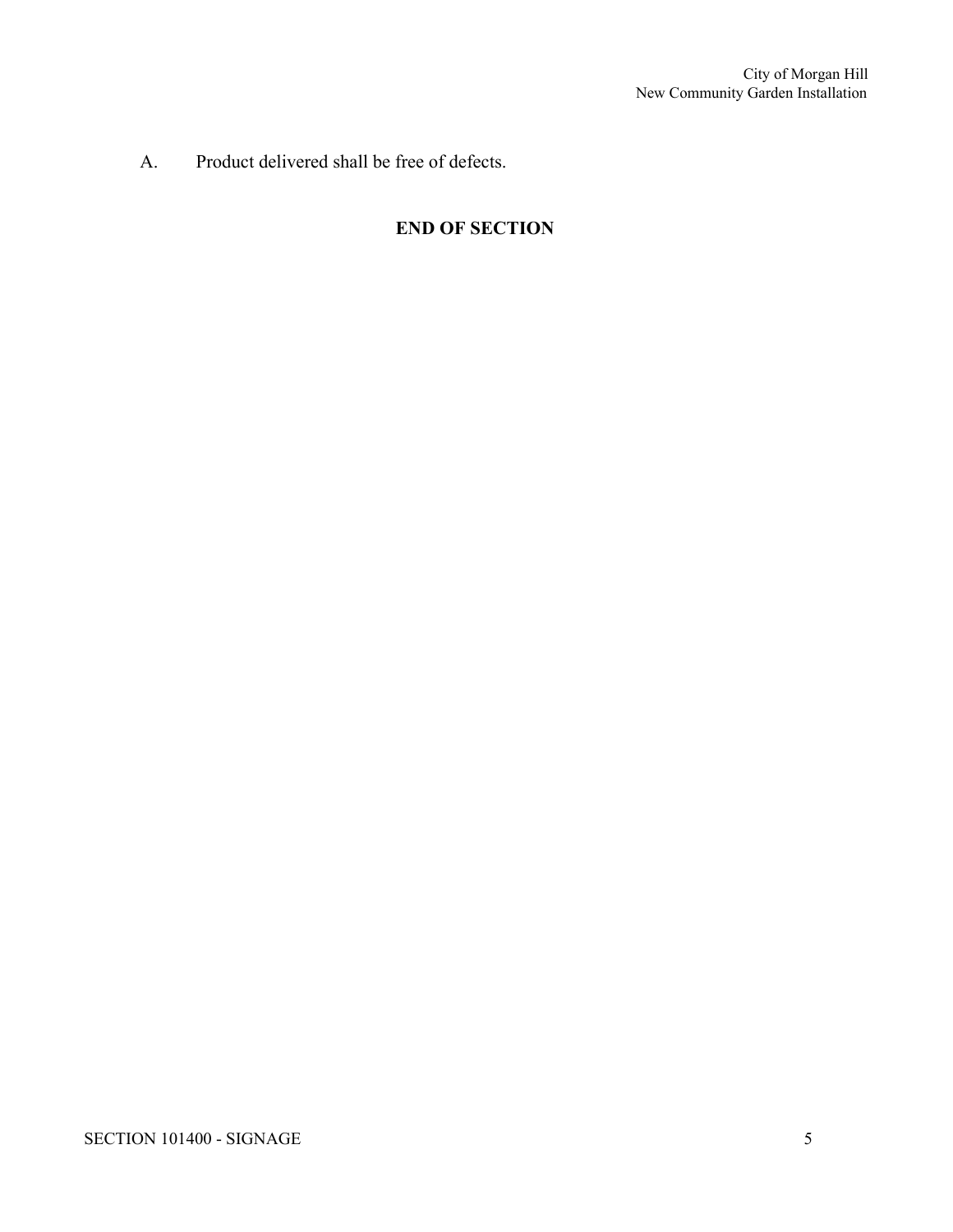**Division 31: Earthwork**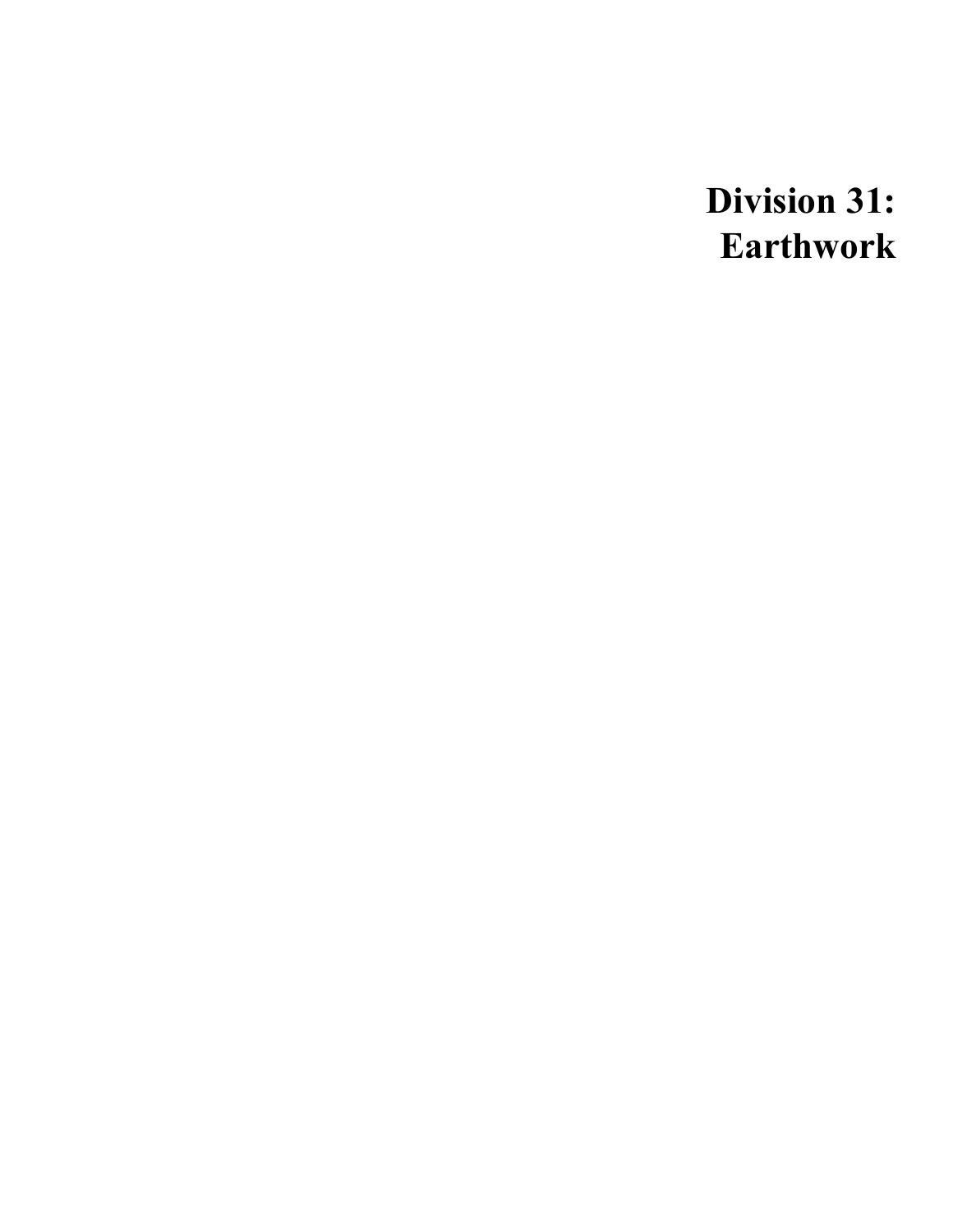# SECTION 312213 – ROUGH & FINISH GRADING

# **1.0 GENERAL**

# 1.1 SUMMARY

- A. Section includes ripping, grading, filling, rough contouring, and compacting as indicated on the drawings.
- B. In vegetable bed and planting areas, do not compact, only provide finish grading.
- C. Related Sections:
	- 1. None

# 1.2 REFERENCES

A. The provisions of the project Soils Report and any supplements to the Soils Report shall be adhered to for rough grading of the site.

# 1.3 CLOSEOUT SUBMITTALS

- A. Section 017000 Execution and Closeout Requirements.
- B. Project Record Documents: Accurately record actual locations of utilities remaining by horizontal dimensions, elevations or inverts, and slope gradients.

# **2.0 PRODUCTS**

# 2.1 MATERIALS

- A. Topsoil: none
- B. Other Fill Materials: Shall adhere to the provisions of the project Soils Report and any supplements to the Soils Report.

# **3.0 EXECUTION**

- 3.1 EXAMINATION
	- A. Section 013000 Administrative Requirements.
	- B. Verify site conditions.
	- C. Verify that survey benchmark and intended elevations for the Work are as indicated.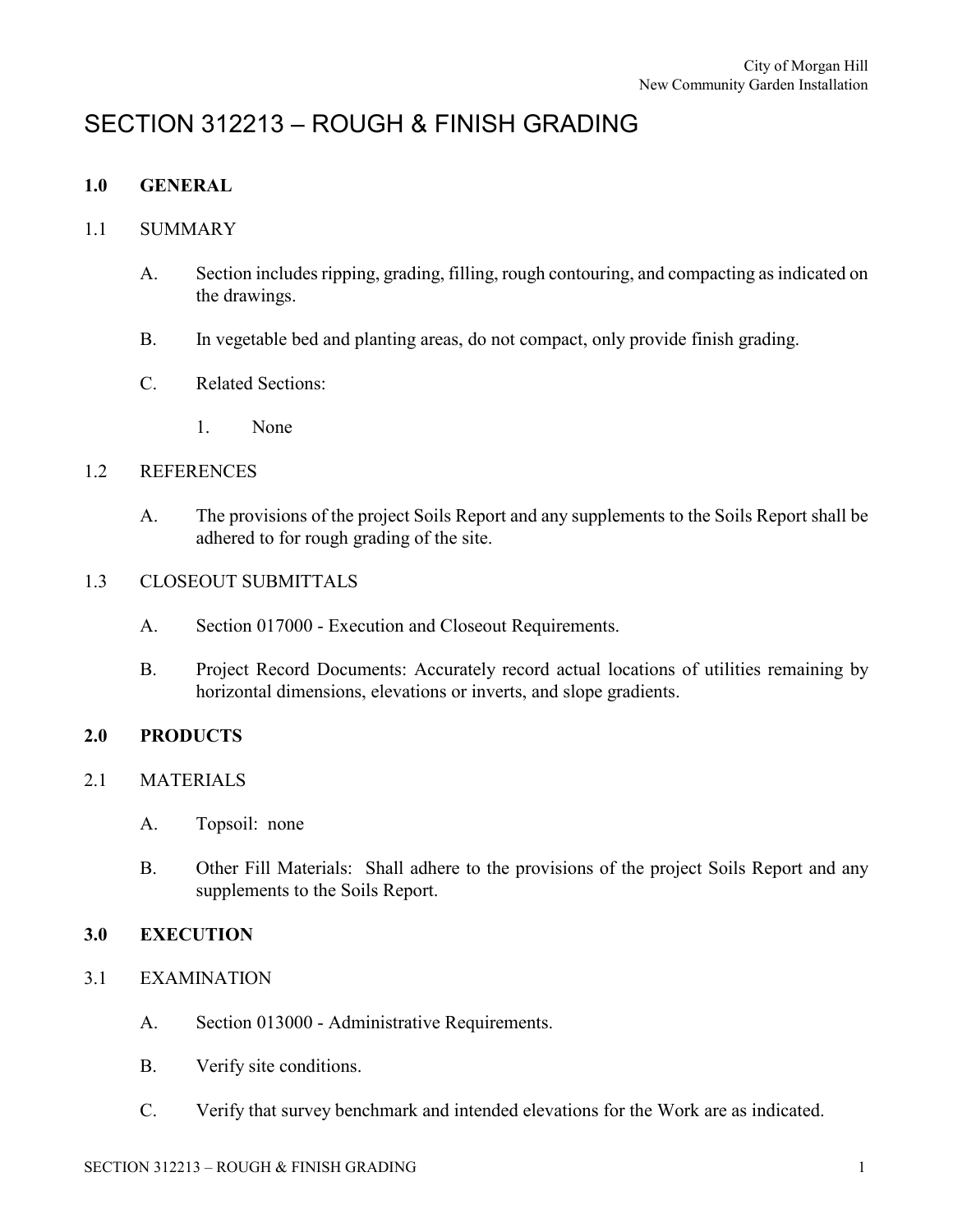# 3.2 PREPARATION

- A. Identify required lines, levels, contours, and datum.
- B. Stake and flag locations of known utilities.
- C. Locate, identify, and protect from damage utilities that are to remain.
- D. Notify affected utility companies to remove or relocate public utilities indicated on the plans to be removed or relocated by the utility company.
- E. Protect above and below grade utilities that are to remain.
- F. Protect plant life, lawns, and other features remaining as a portion of final landscaping.
- G. Protect bench marks, survey control point, existing structures, fences, sidewalks, paving, and curbs from excavating equipment and vehicular traffic.

# 3.3 SOIL EXCAVATION

- A. Excavate soil from areas to be further excavated, relandscaped, or regraded. as shown on the drawings.
- B. When excavating through roots, for trees to remain, perform work by hand and cut roots with sharp axe.
- C. Benching Slopes: Horizontally bench existing slopes greater than 1:4 to key placed fill material to slope to provide firm bearing as required by the Soils Report and any supplements to the Soils Report.
- D. Stability: Replace damaged or displaced subsoil to same requirements as for specified fill.

# 3.4 FILLING

- A. Install Work in accordance with the project Soils Report and any supplements to the Soils Report.
- B. Fill areas to contours and elevations with suitable materials.
- C. Place fill material on continuous layers and compact in accordance with the project Soils Report and any supplements to the Soils Report.
- D. Maintain optimum moisture content of fill materials to attain required compaction density.
- E. Slope grade away from buildings at a minimum slope of two (2%) percent unless noted otherwise.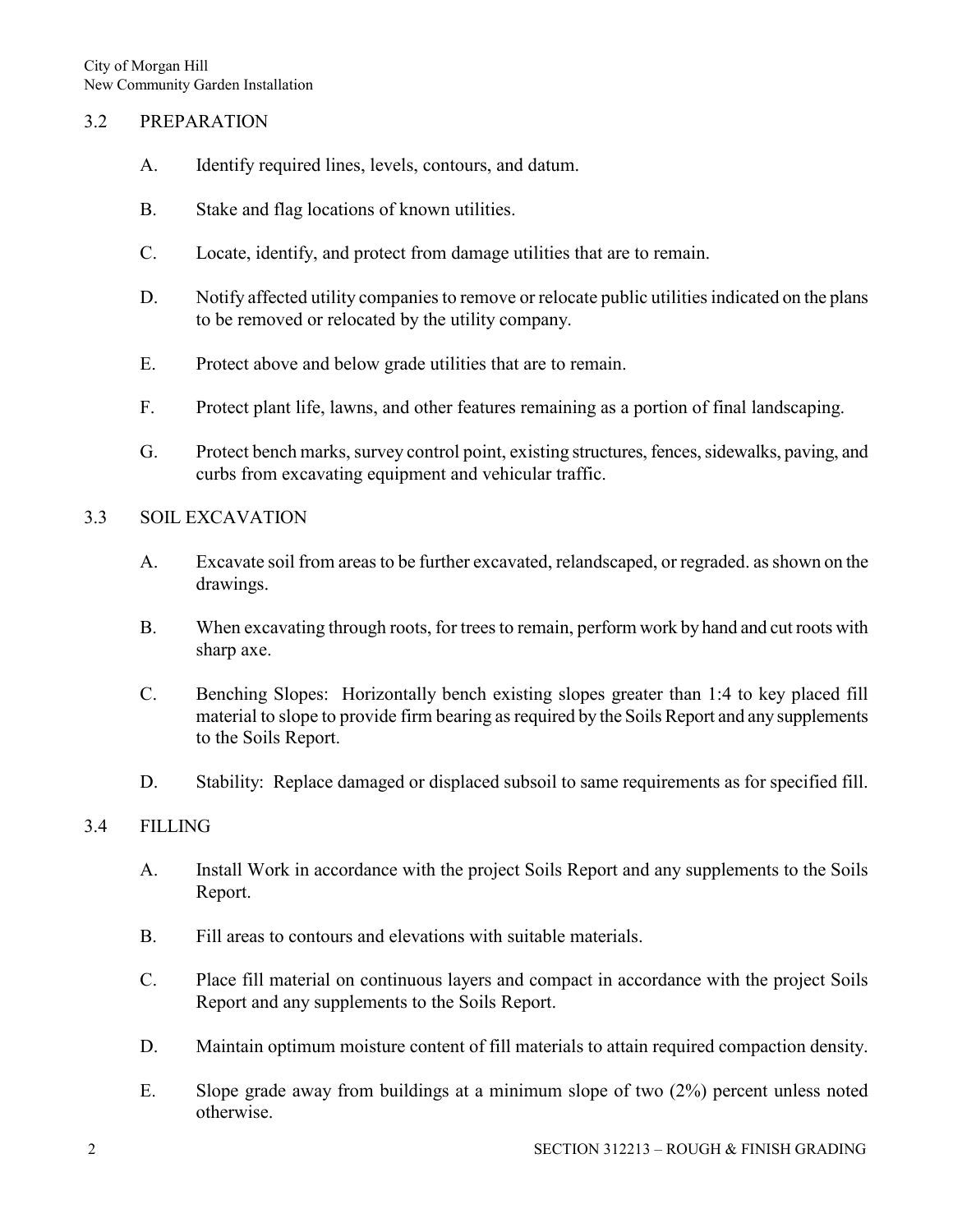- F. Make grade changes gradual. Blend slope into level areas.
- G. Remove surplus fill materials from site.

# 3.5 TOLERANCES

- A. Section 014000 Quality Requirements.
- B. Top Surface of Subgrade: Plus or minus 0.05 feet from required elevation on paved or walkway areas and zero (0) feet to minus 0.10 foot in building pad areas.

# 3.6 FIELD QUALITY CONTROL

- A. Testing and inspection shall be provided by the testing agency.
- B. If tests indicate Work does not meet specified requirements, remove Work, replace and retest.

# **END OF SECTION**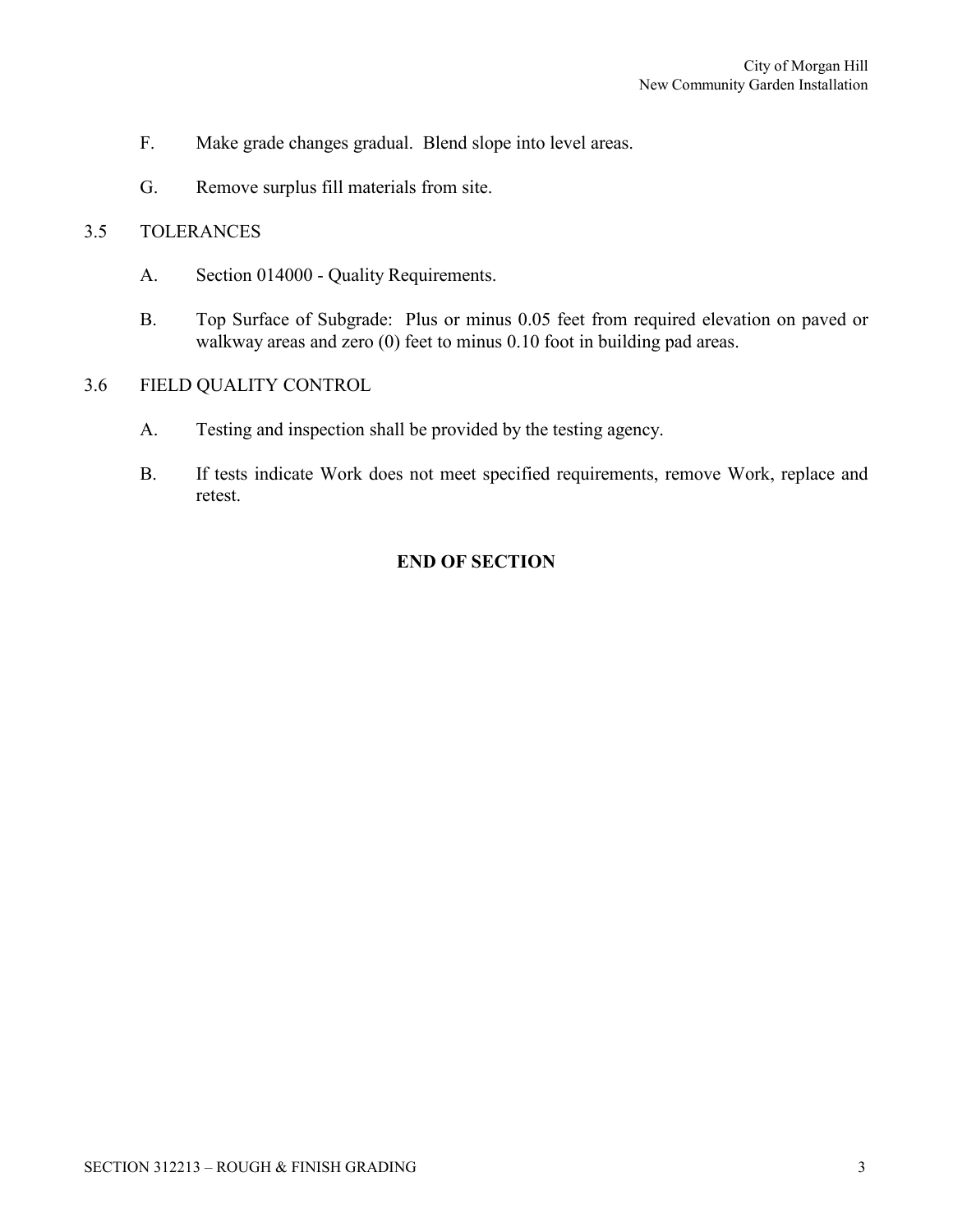# SECTION 312300 – EXCAVATION AND FILL

# **1.0 GENERAL**

# 1.1 SUMMARY

- A. This Section includes all labor, materials, equipment, operations, or methods listed, mentioned or scheduled on the plans and/or herein specified, including all incidentals necessary and required for completion of work under this Section.
- B. Provide and install excavation services for building foundations, roads, parking areas, site grading, slabsongrade, landscaping areas, and for site structures.

# 1.2 RELATED SECTIONS

- A. Documents affecting work of this Section include, but are not necessarily limited to, General Conditions, Special Conditions and Division 1 of these Contract Documents.
- B. Section 312213, Rough Grading: Topsoil and subsoil removal from site surface.
- C. Section 312323, Backfill.
- D. Section 312316, Trenching: Excavating for utility trenches.

# 1.3 REFERENCES

- A. The project Soils Report: Geotechnical Investigation Report & Geologic and Seismic Hazards Assessment, Prepared by Geo-Logic Associate, bda Pacific Geotechnical engineering, December 1, 2015.
- B. Local utility standards when working within 24 inches of the respective utility lines.

# **2.0 PRODUCTS**

Not applicable to this Section.

# **3.0 EXECUTION**

- 3.1 PREPARATION
	- A. Identify required lines, levels, contours, and datum locations.

# 3.2 EXCAVATING

A. Underpin adjacent structures which may be damaged by excavating work.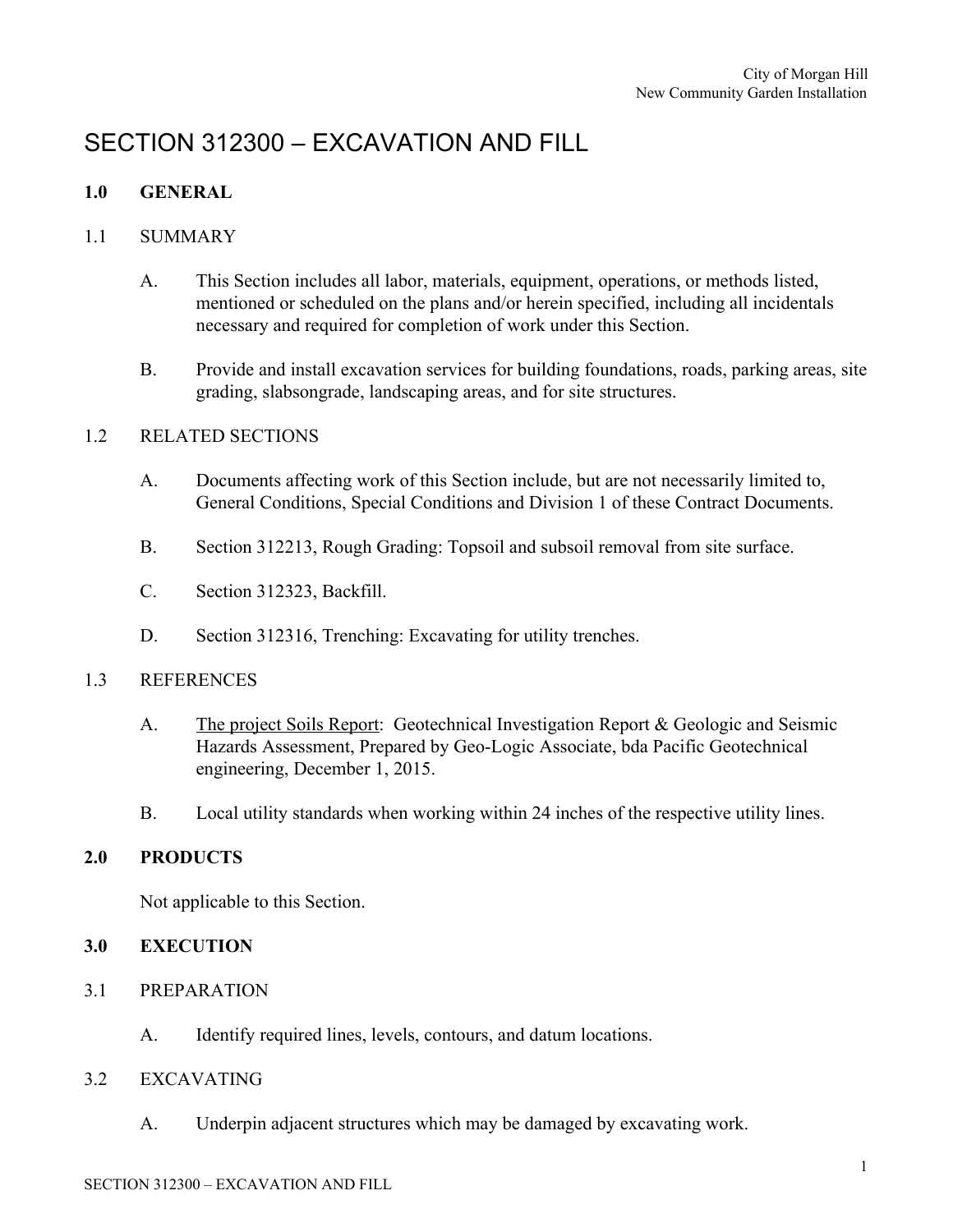- B. Excavate subsoil to accommodate building foundations, slabsongrade, paving and site structures.
- C. Compact disturbed load bearing soil in direct contact with foundations to original bearing capacity; perform compaction in accordance with Sections 312323, Backfill and 312316, Trenching.
- D. Slope banks with machine to angle of repose or less until shored.
- E. Do not interfere with 45 degree bearing splay of foundations.
- F. Grade top perimeter of excavating to prevent surface water from draining into excavation.
- G. Hand trim excavation. Remove loose matter.
- H. Remove lumped subsoil, boulders, and rock in accordance with the provisions of the Soils Report.
- I. Notify Architect/Engineer of unexpected subsurface conditions and discontinue affected Work in area until notified to resume work.
- J. Correct areas over excavated with backfill and compact replacement as specified for authorized excavation.
- K. Remove excess excavated material from site.

# 3.3 FIELD QUALITY CONTROL

A. The project Soils Engineer shall provide testing and inspection services.

# 3.4 PROTECTION

- A. Prevent displacement or loose soil from falling into excavation; maintain soil stability.
- B. Protect structures, utilities and other facilities from damage caused by settlement, lateral movement, undermining, washout, and other hazards created by earth operations.

# **END OF SECTION**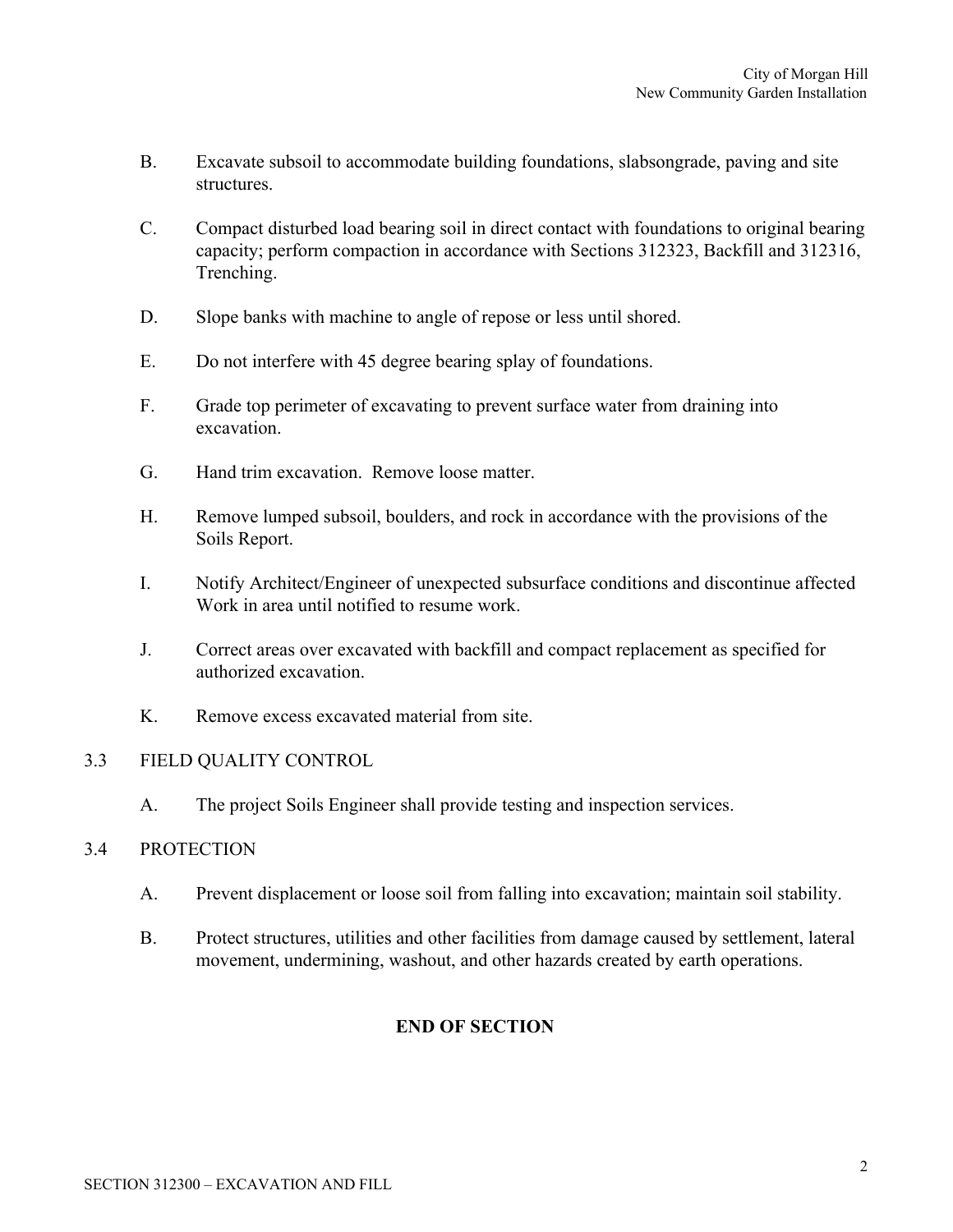# SECTION 312317 - TRENCHING

# **1.00 - GENERAL**

# 1.01 SECTION INCLUDES

- A. Compacted fill from top of utility bedding to subgrade elevations.
- B. Backfilling and compaction.

# 1.02 RELATED SECTIONS

- A. Section 312213 Rough Grading
- B. Section 312316 Excavation and Fill
- C. Section 312333 Backfill

# 1.03 UNIT PRICE - MEASUREMENT AND PAYMENT

Not Used.

# 1.04 REFERENCES

A. City Standards.

#### 1.05 DEFINITIONS

A. Utility: Any buried pipe, conduit, or cable.

#### 1.06 FIELD MEASUREMENTS

- Verify that survey bench mark and intended elevations for the Work are as shown on drawings.
- 1.07 COORDINATION
	- Verify work associated with lower elevation utilities are complete before placing higher elevation utilities.

#### **2.00 - PRODUCTS**

#### 2.01 FILL MATERIALS

A. Per Geotechnical report.

SECTION 312317 - TRENCHING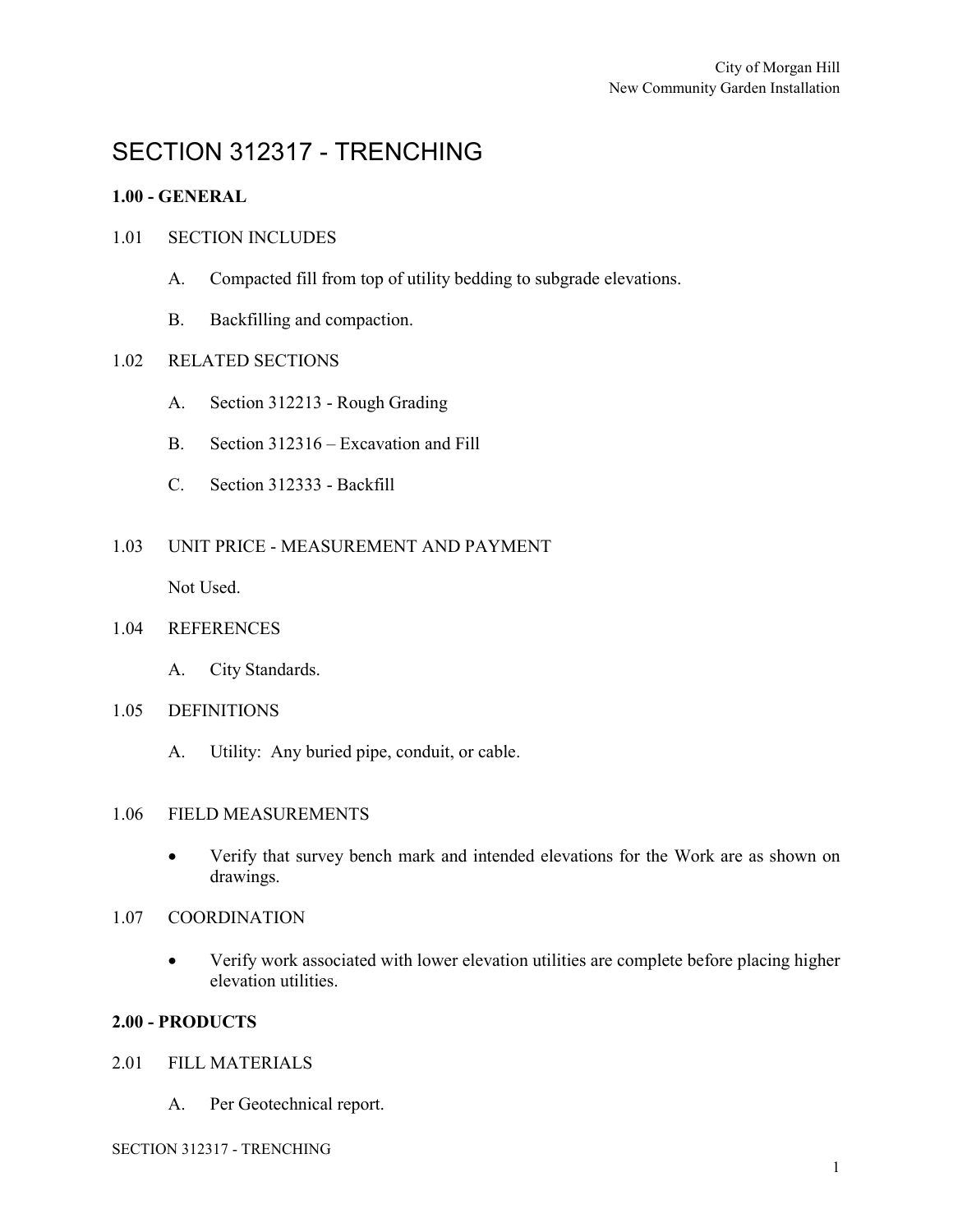#### 2.02 ACCESSORIES

- A. Geotextile Fabric: Per Geotechnical report.
- B. Filter Fabric: Per Geotechnical report.

#### **3.00 - EXECUTION**

#### 3.01 PREPARATION

- A. Identify required lines, levels, contours, and datum.
- B. Protect plant life, lawns, and other features remaining as a portion of final landscaping.
- Protect bench marks, existing structures, fences, sidewalks, paving, and curbs from excavation equipment and vehicular traffic.
- D. Maintain and protect above and below grade utilities which are to remain.
- E. Cut out soft areas of subgrade not capable of in situ compaction. Backfill with fill per Geotechnical report and compact to density equal to or greater than requirements for subsequent backfill material.

# 3.02 EXCAVATION

- A. Excavate subsoil required for utilities to municipal utilities.
- B. Cut trenches sufficiently wide to enable installation and allow inspection.
- C. Do not interfere with 45 degree bearing splay of foundations.
- Hand trim excavation. Hand trim for bell and spigot pipe joints. Remove loose matter.
- Remove lumped subsoil, boulders, and rock up to 1/3 cu yd (0.25 cu m), measured by volume.
- Correct areas over excavated in accordance with Section 312316.
- Stockpile excavated material in area designated on site and remove excess material not being used, from site.

#### 3.03 BACKFILLING

A. Backfill trenches to contours and elevations with materials recommended in Soil Report and City Standards.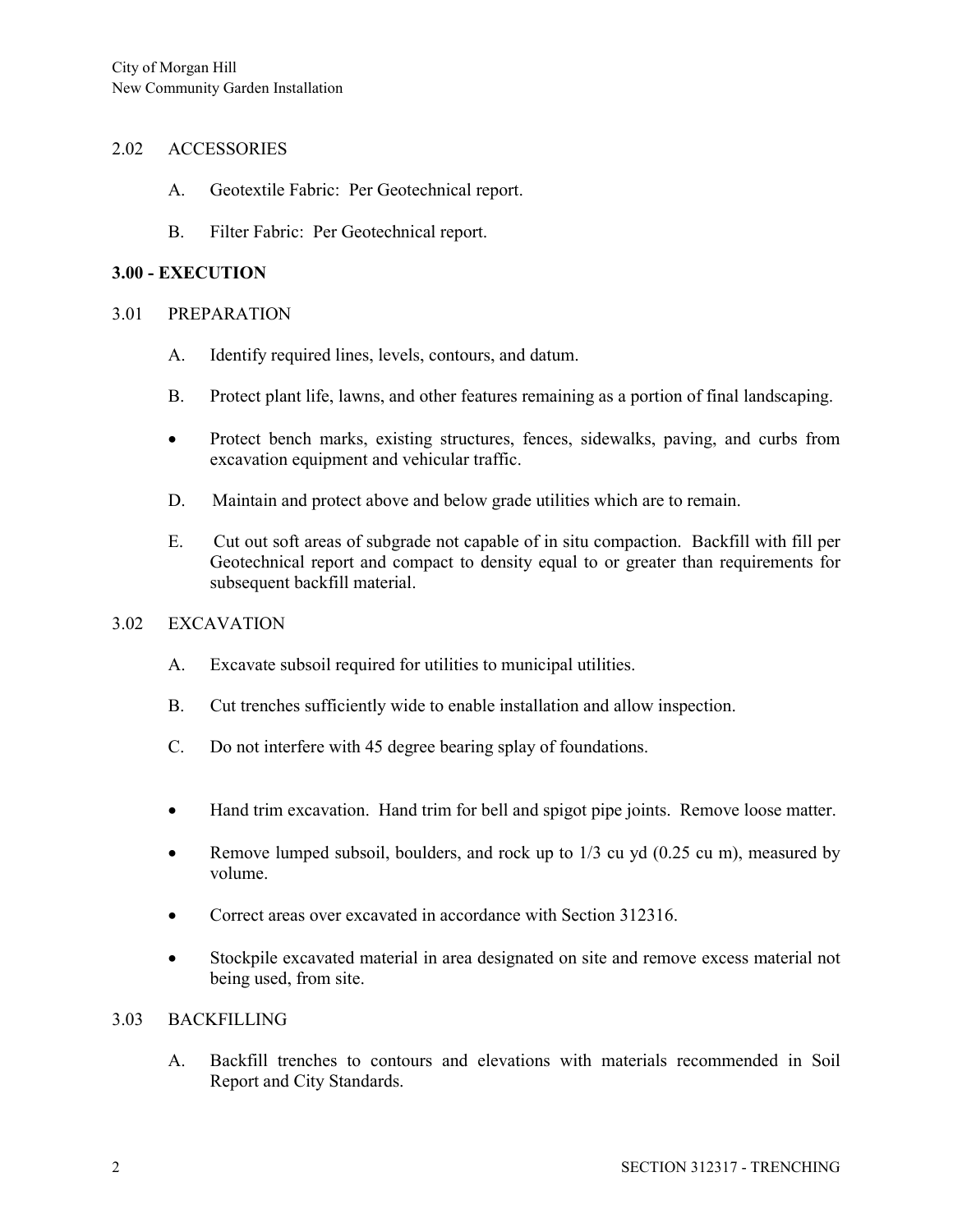- B. Systematically backfill to allow maximum time for natural settlement. Do not backfill over porous, wet, frozen or spongy subgrade surfaces.
- C. Granular Fill: Place and compact materials in continuous layers not exceeding 6 inches (150 mm) compacted depth.
- D. Soil Fill: Place and compact material in continuous layers not exceeding 8 inches (200 mm) compacted depth.
- E. Employ a placement method that does not disturb or damage foundation perimeter drainage, conduit, duct in trench.
- F. Maintain optimum moisture content of fill materials to attain required compaction density.
- G. Remove surplus fill materials from site.
- H. Leave fill material stockpile areas completely free of excess fill materials.

#### 3.04TOLERANCES

- A. Top Surface of Backfilling Under Paved Areas: Plus or minus 1 inch (25 mm) from required elevations.
- B. Top Surface of General Backfilling: Plus or minus 1 inch (25 mm) from required elevations.

#### **3.05 FIELD QUALITY CONTROL**

- A. Field inspection and testing will be performed.
- B. Compaction testing will be performed in accordance with Geotechnical report.
- A. If tests indicate Work does not meet specified requirements, remove Work, replace, compact, and retest.
- D. Frequency of Tests: Per Soils Engineer.

#### 3.06 PROTECTION OF FINISHED WORK

A. Reshape and re-compact fills subjected to vehicular traffic during construction.

# **END OF SECTION**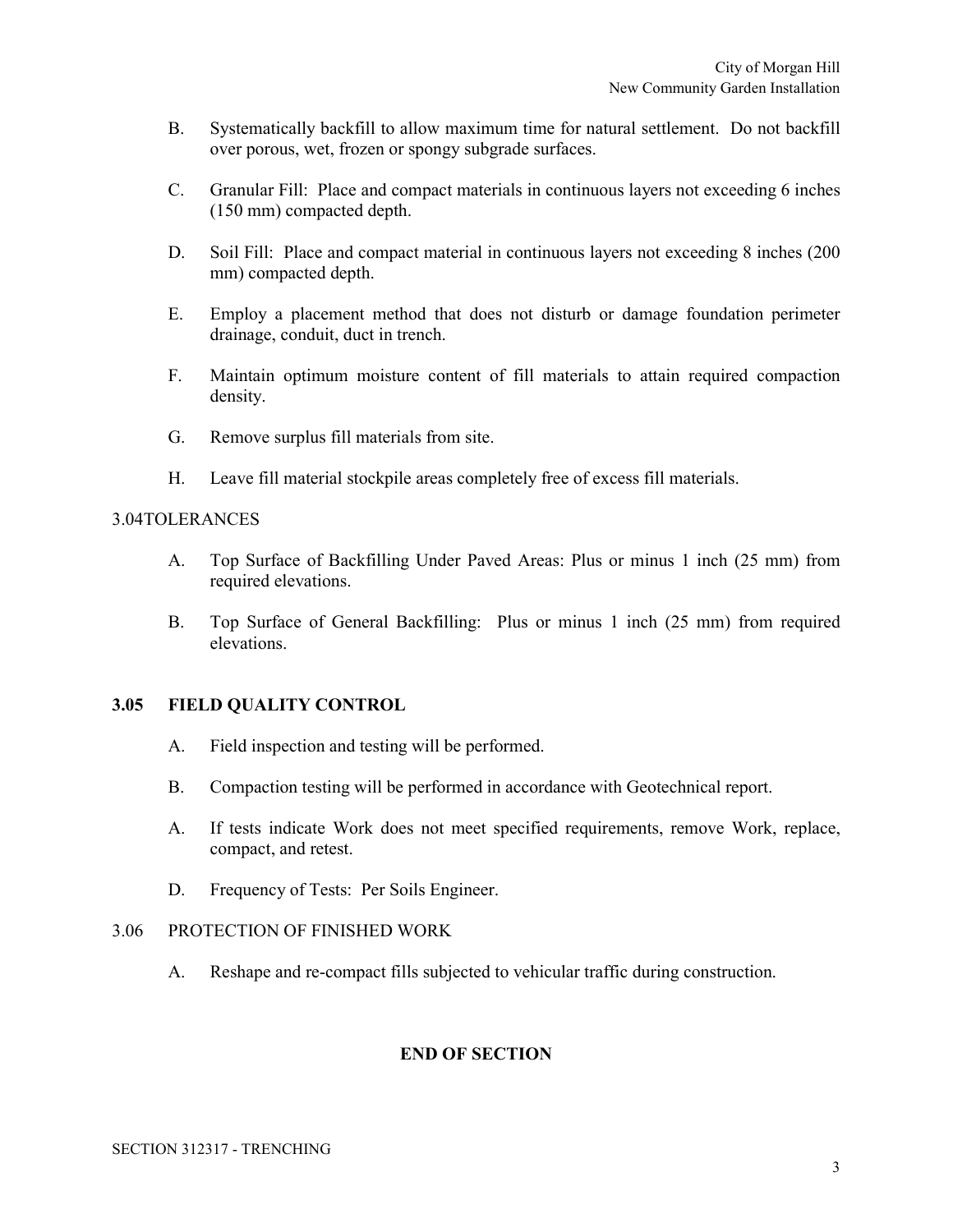# SECTION 312323 – BACKFILL

# **1.0 GENERAL**

# 1.1 SUMMARY

- A. Section includes building perimeter and site structure, filling and backfilling to subgrade elevations; fill under slabs-on-grade, paving; fill for over-excavation; consolidation and compaction as specified in the Soils Report and any supplements to the Soils Report.
- B. Related Sections:
	- 1. Section 033000 Cast-in-Place Concrete.
	- 2. Section 312300 Excavation and Fill.
	- 3. Section 312316 Trenching.

# 1.2 REFERENCES

A. None

# **2.0 PRODUCTS**

- 1.1 FILL MATERIALS
	- A. Fill and Structural Fill as specified in the Soils Report and any supplements to the Soils Report.
- 1.2 ACCESSORIES
	- A. None

# **3.0 EXECUTION**

- 3.1 EXAMINATION
	- A. Section 01 30 00 Administrative Requirements: Coordination and project conditions.
	- B. Verify subdrainage, dampproofing, or waterproofing installation has been inspected.
	- C. Verify structural ability of unsupported walls to support loads imposed by the fill.

#### 3.2 PREPARATION

SECTION 312323 – BACKFILL 1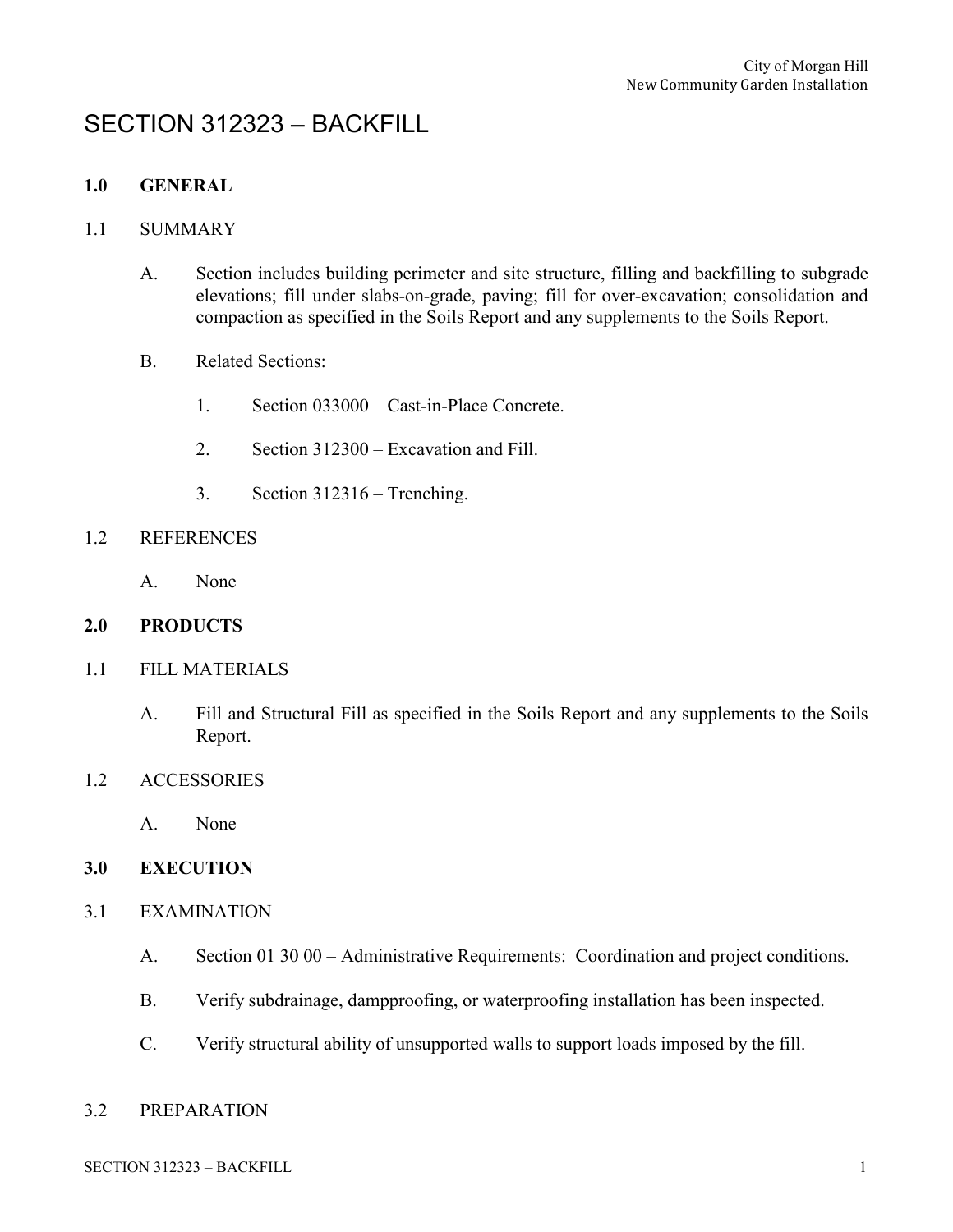- A. Compact subgrade to density requirements for subsequent backfill materials.
- B. Cut out soft areas of subgrade not capable of compaction in place. Backfill and compact to density equal to or greater than requirements for subsequent fill material.
- C. Roll subgrade surface to identify soft spots; fill and compact to density equal to or greater than requirements for subsequent fill material.

# 3.3 BACKFILLING

- A. Backfill areas to contours and elevations shown on drawings.
- B. Employ a placement method that does not disturb or damage other work.
- C. Maintain optimum moisture content of backfill materials to attain required compaction density.
- D. Backfill against supported walls and structures. Do not backfill against unsupported walls or structures.
- E. Backfill simultaneously on each side of unsupported walls and structures until supports are in place.
- F. Slope grade away from building at a minimum slope of two (2%) percent, unless noted otherwise.
- G. Make gradual grade changes. Blend slope into level areas.
- H. Remove surplus backfill materials from site.

# 3.4 TOLERANCES

- A. Section 014000 Quality Requirements.
- B. Top Surface of Backfilling Under Paved Areas: Plus or minus 0.05 feet from required elevations.
- C. Top Surface of General Backfilling: Plus or minus 1/10 feet from required elevations.

# 3.5 FIELD QUALITY CONTROL

A. The project Soils Engineer shall provide testing and inspection services.

# 3.6 PROTECTION OF FINISHED WORK

A. Section 017000 - Execution and Closeout Requirements.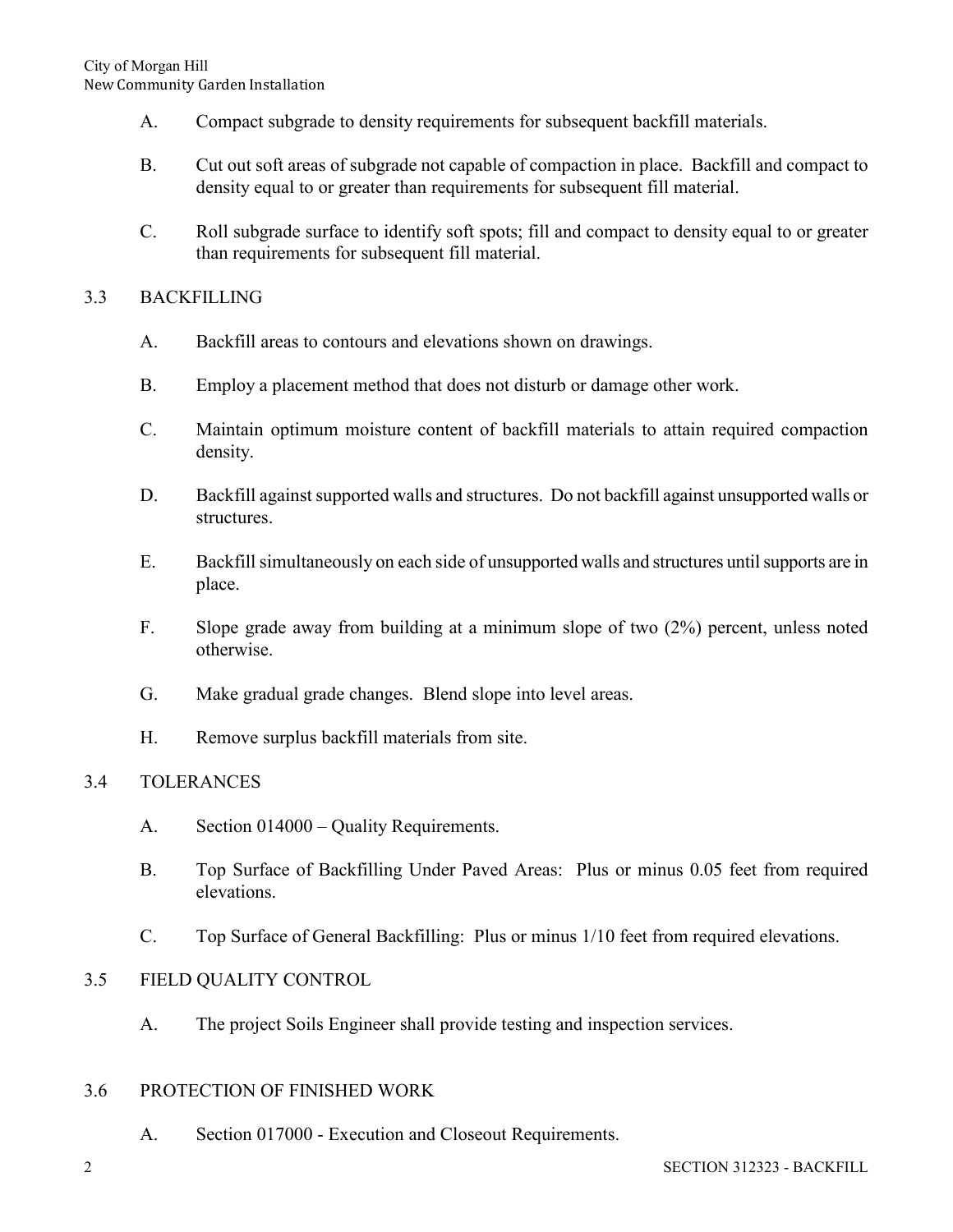B. Reshape and re-compact fills subjected to vehicular traffic.

# **END OF SECTION**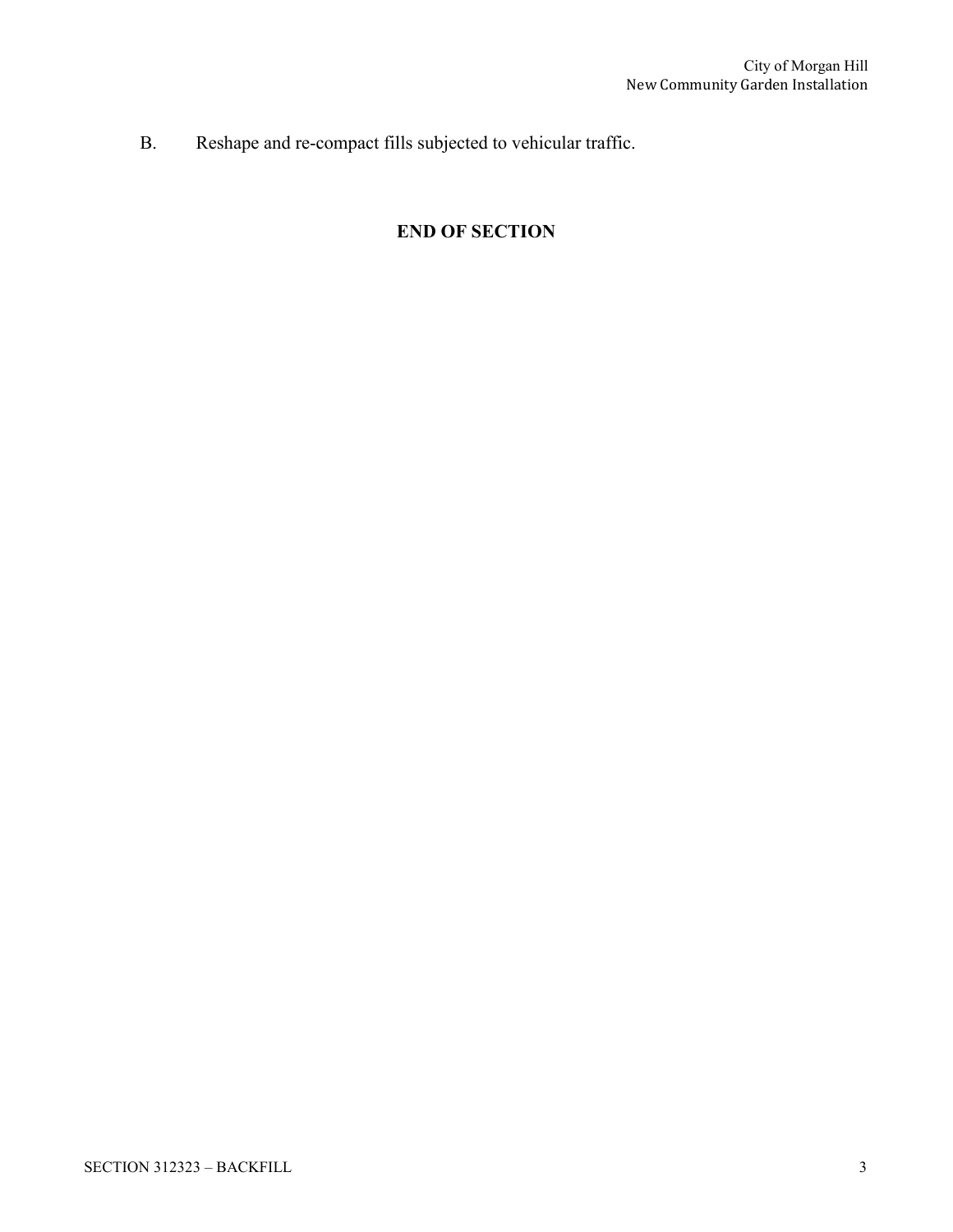# **Division 32: Exterior Improvements**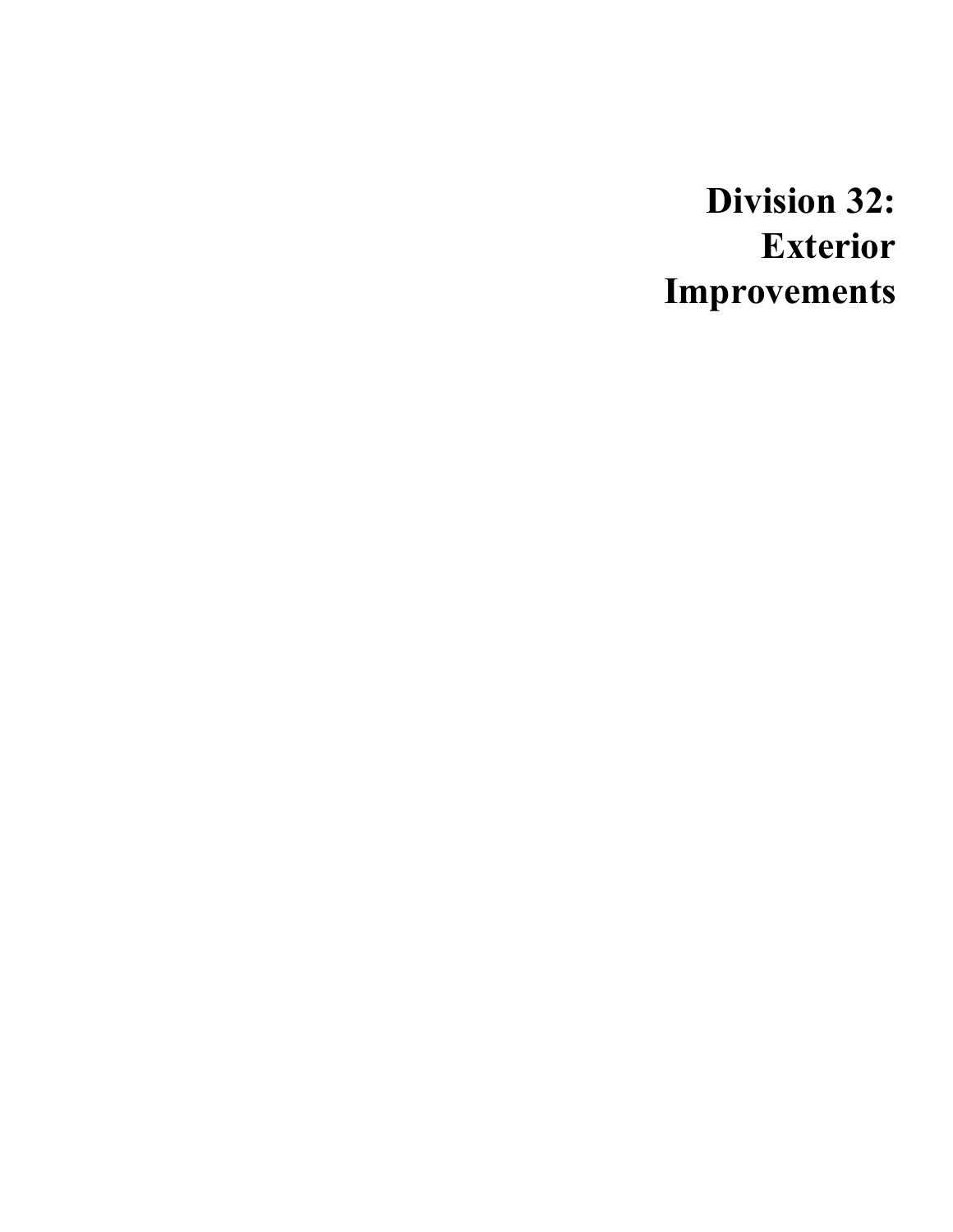# SECTION 321100 - SUBGRADE PREPARATION & BASE MATERIAL

# **1.0 - GENERAL**

# 1.1 SUMMARY

A. Provide subgrade preparation and the base material installation complete, including clearing, grading, excavation,and filling and watering.

# 1.2 QUALITY ASSURANCE

- A. Reference Standards
	- 1. Perform all work in accordance with all applicable laws, codes and regulations required by the City of Morgan Hill.
	- 2. Reference to "Standard Specifications" shall mean the Standard Specifications of the State of California, Business and Transportation Agency, Department of Transportation, CALTRANS.
- B. Related work specified elsewhere includes:
	- 1. None
- C. Stipulations
	- 1. The finished surface of the subgrade, at any point, shall not vary more than 0.05' above or below the elevation indicated on the drawings.
- D. ASTM Standards.

# 1.3 SOILS REPORT

A. A soil investigation report has not been prepared for the project.

# **2.0 MATERIALS**

# 2.1 AGGREGATED BASE - CLASS 2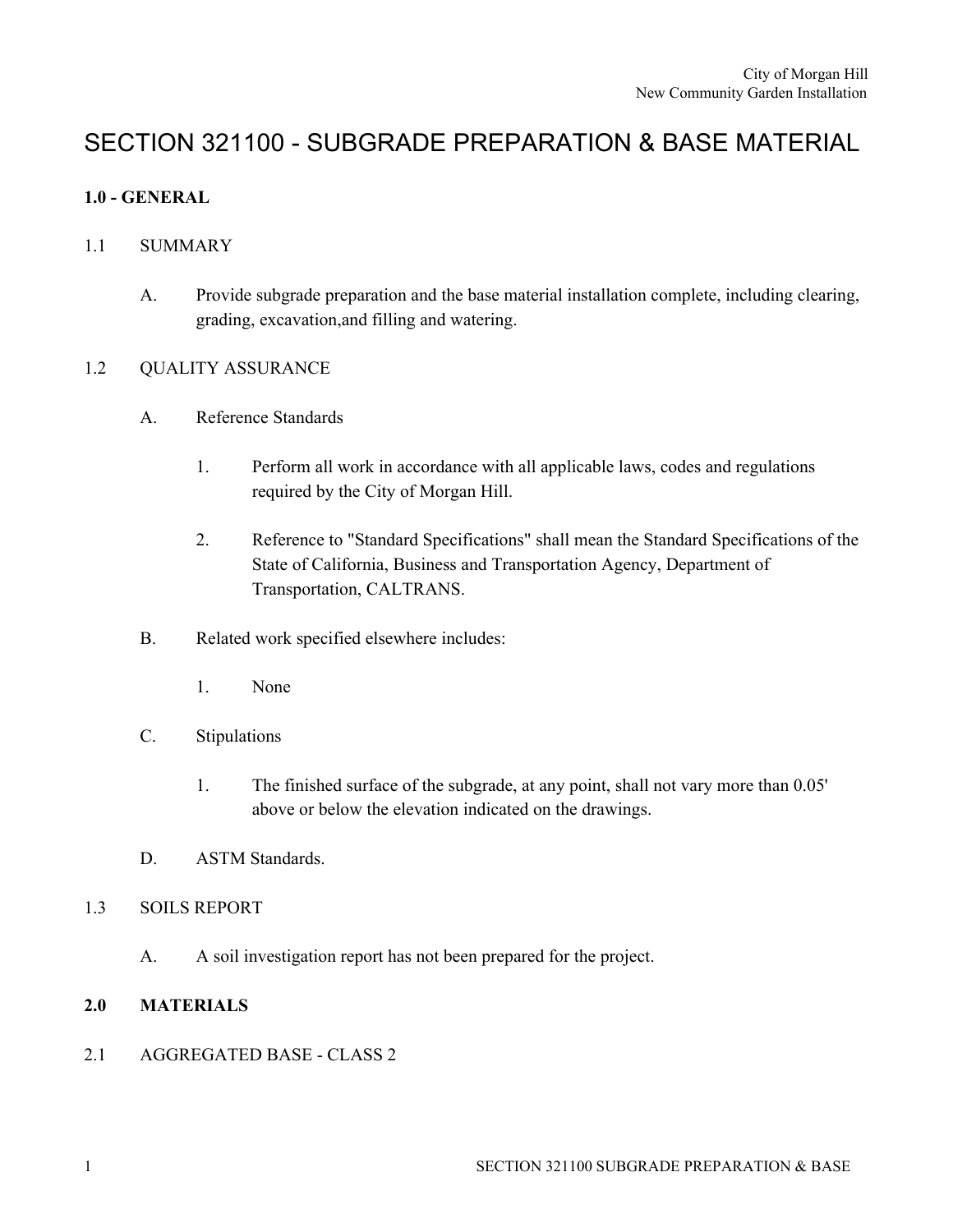A. Aggregate base shall be Class 2, and free from vegetable matter or other deleterious substances. The percentage composition by weight of aggregate base shall conform to Section 26 of thE Standard Specifications.

# 2.2 RECYCLED AGGREGATE BASE - CLASS 2

A. Subject to the approval of the Geotechnical testing Engineer, recycled aggregate base shall be Class 2, and free from vegetable matter or other deleterious substances. The percentage composition by weight of aggregate base shall conform to Section 26 of the Standard Specifications. Existing material may be reused if it meets the specifications for Aggregate Base -Class 2 and the required compaction and the approval of the Geotechnical Engineer.

# **3.0 EXECUTION**

# 3.1 TOPSOIL STRIPPING

- A. Limit to areas required by the need to prepare subgrade for improvements shown on material plans and grading plans and soil preparation plans including: paving, foundations, ramps, building pads and special soils required on the plans. Strip topsoil to required depths in a manner to prevent intermingling with underlying subsoil or other waste materials.
- B. Remove heavy growths of grass from areas before stripping. Remove trash, debris, weeds, roots, and other waste materials.
- C. Refer to Section 32 90 00 Planting and drawings for areas to receive Planting Soil Preparation.
- D. Stockpile topsoil materials away from edge of excavations without intermixing with subsoil. Grade and shape stockpiles to drain surface water. Cover to prevent windblown dust. Locate stockpiles where approved by Construction Manager.

# 3.2 SUBGRADE PREPARATION

- A. Refer to drawings for Fill Placement and Compaction.
- B. Subgrade is that area on which pavement, surfacing, base, sub-base or layer of any other material which may be specified is to be placed.
- C. Scarify subgrade to a depth of at least 12" below the final subgrade elevation, harrow, dry roll and break clods to achieve a finely divided condition. Remove all boulders, hardened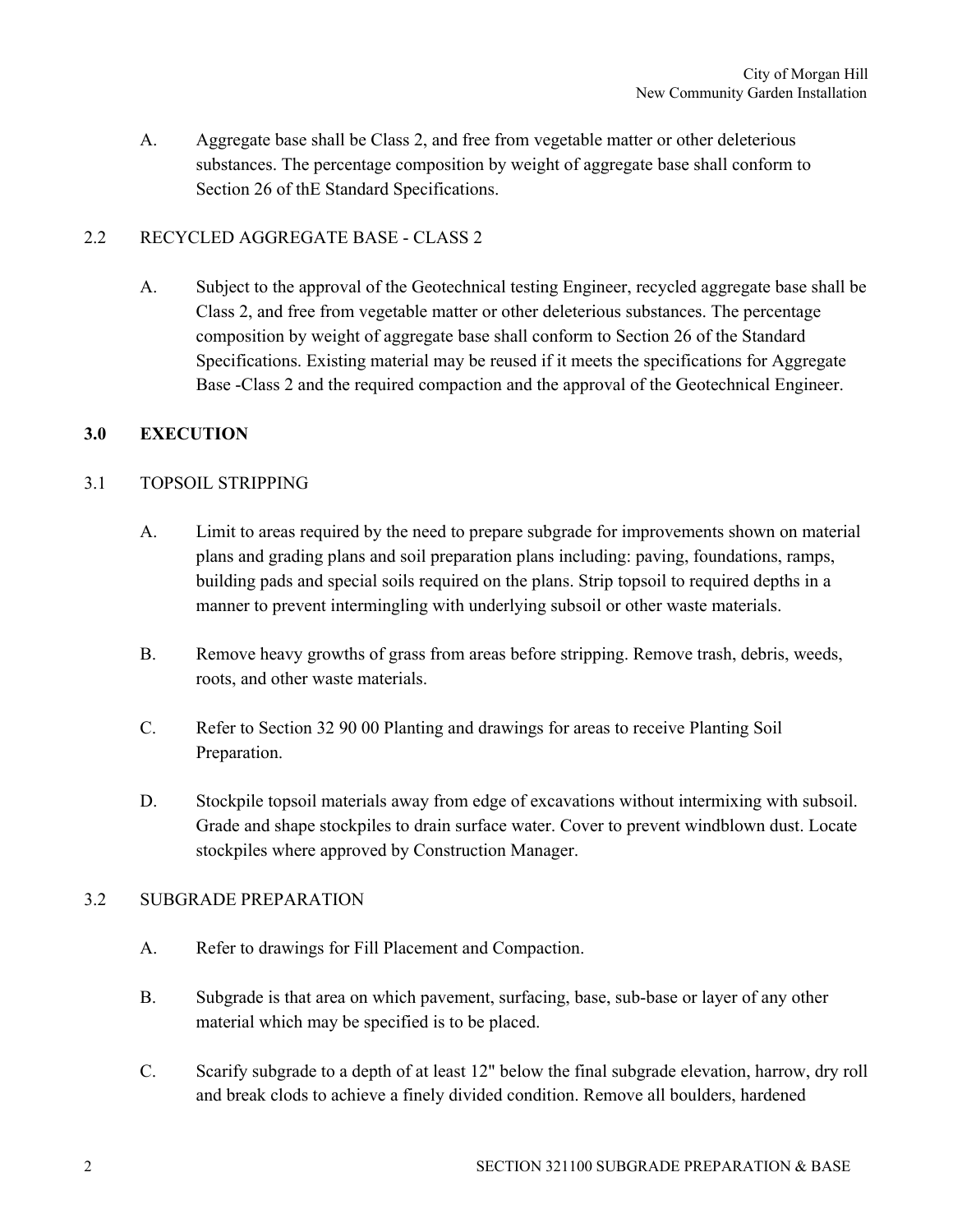material or rock encountered. The earth shall be uniform for the full depth and width of the subgrade.

- D. Water the loose earth in a uniform manner and quantity so that the penetration will be at least 4".
- E. Harrow the earth to mix the wet earth with the dry beneath, until the whole mass of loose material is at the proper state of moisture for compaction.
- F. The finished subgrade, immediately prior to placing subsequent material thereon, shall be in accordance with the Standard Specifications for Class 2 Aggregate Base.
- G. Compact Engineered Fill to at least 95 percent relative compaction as determined by ASTM Test Designation D1557.
- H. Compact Subgrade below Class 2 Aggregate Base to at least 95 percent relative compaction as determined by ASTM Test Designation D1557.

# 3.3 AGGREGATE BASE

- A. Deliver to site as a uniform mixture and spread each layer in one operation without segregation.
- B. Class II Aggregate Base shall be readily compacted and spread with equipment that will provide a uniform layer conforming to the planned section, and as specified in Section 26 of the Standard Specifications.
- C. Compact the Class 2 Aggregate base to at least 95 percent relative compaction as determined by ASTM Test Designation D1557.

# 3.4 CLEANUP PER SECTION 01700.

# **END OF SECTION 321100**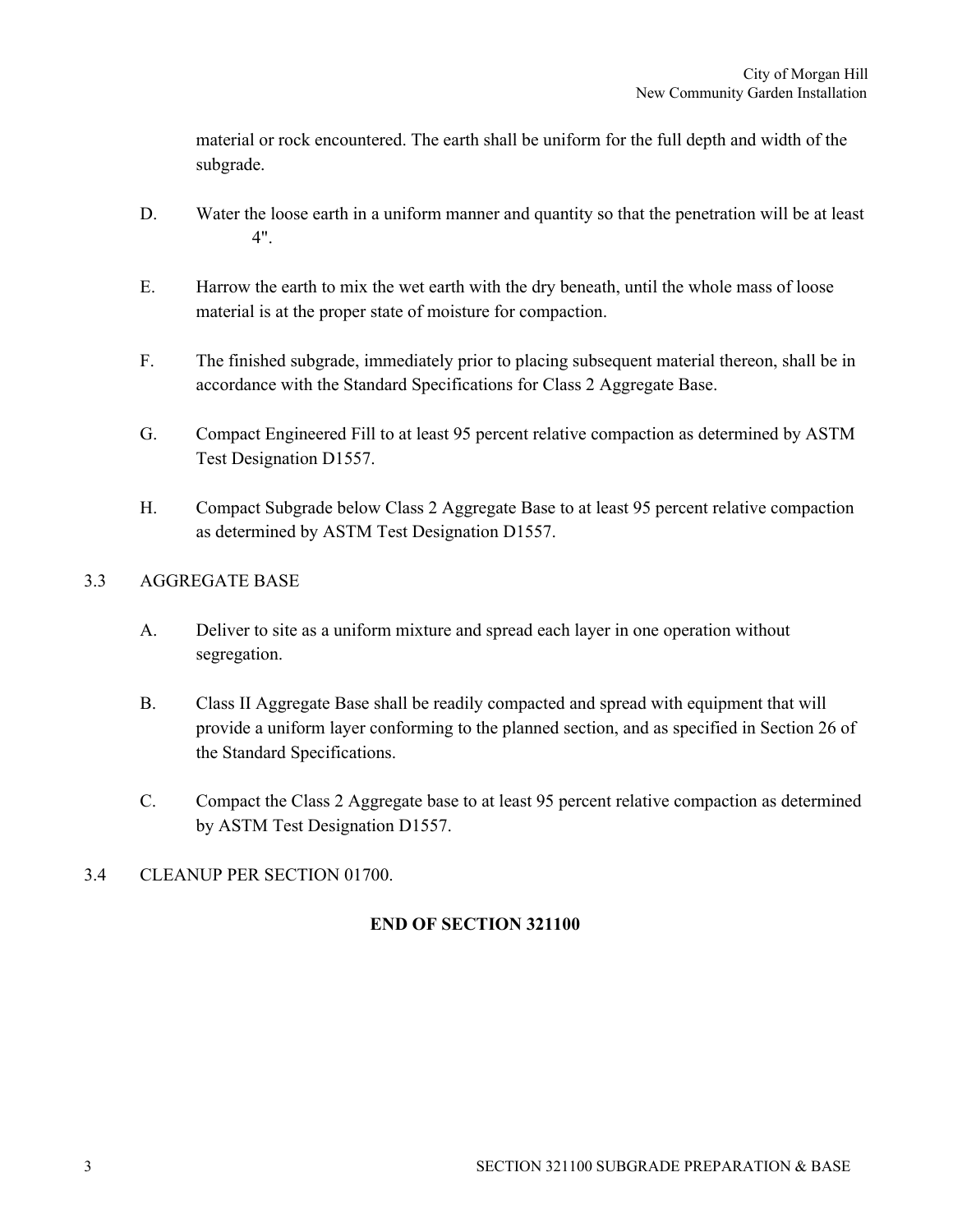# SECTION 321723 - PAVEMENT MARKINGS

# **1.0 GENERAL**

### 1.1 SUMMARY

- A. This Section includes all labor, materials, equipment, operations, or methods listed, mentioned or scheduled on the plans and/or herein specified, including all incidentals necessary and required for completion of work under this Section.
- B. Provide pavement markings for parking lot as indicated on project Drawings.

# 1.2 RELATED SECTIONS

- A. Documents affecting work of this Section include, but are not necessarily limited to, General Conditions, Special Conditions and Division 1 of these Contract Documents.
- B. Section 321216 Asphalt Paving

# 1.3 SUBMITTALS

- A. Comply with provisions of Section 013300, Submittal Procedures.
- B. Submit for approval manufacturer's product data and test reports.
- C. Submit manufacturer's full range of standard colors for selection.

# 1.4 QUALITY ASSURANCE

- A. Comply with governing codes and regulations in effect at time of project approval.
- B. Deliver, handle, and store materials in accordance with their manufacturer's instructions.

# **2.0 PRODUCTS**

# 2.1 MANUFACTURERS & MATERIALS

- A. Acceptable manufacturers and materials are as follows; select one for project and verify with Architect:
	- 1. Zone-Lac by Morton International, Inc.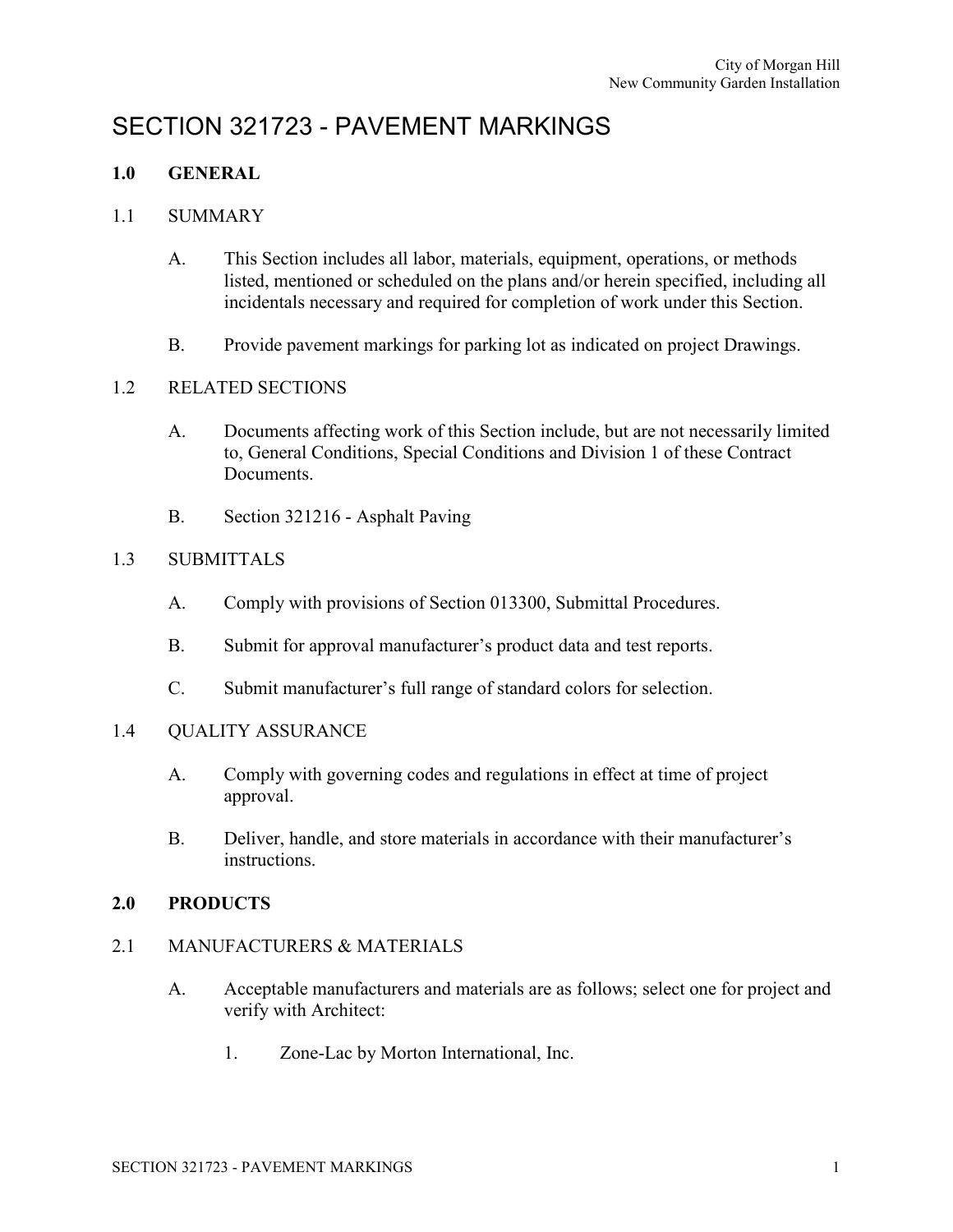- 2. Traffic Marking Paint 1P-901 or Vinyl-Stripe vinyl epoxy paint W-801 by Dunn Edwards Corporation.
- 3. 160 Vinyl Traffic Paint by ICI Deluxe Paints.
- 4. Traffic Zone Paint B46 Series by Sherwin Williams.
- B. Color Selection: Blue where called out on accessible parking stall details. White elsewhere.

# **3.0 EXECUTION**

# 3.1 PREPARATION

A. Remove dust, debris, curing and sealing compounds, and other foreign substances detrimental to paint bond. Use a commercial degreasing solution to remove grease and oil.

# 3.2 INSTALLATION

- A. Mix and apply paint in compliance with the paint manufacturer's printed instructions.
- B. Paint pavement lines and legends in compliance with the layout shown on the Drawings. The work shall be straight or curved as indicated, of uniform color and texture with edges parallel, clean, sharply defined and accurate.
- C. Modify existing pavement markings by grinding or sandblasting to remove paint.
- D. Stripe for 8-foot wide stalls, as required, to provide accessible space as indicated. Number of stalls requiring striping to be determined after field measurements.
- E. Dry film thickness of cured paint film shall be 15 mils, or more where required for complete opacity.
- F. Restore damaged finishes. Clean and protect work from damage.

# **END OF SECTION**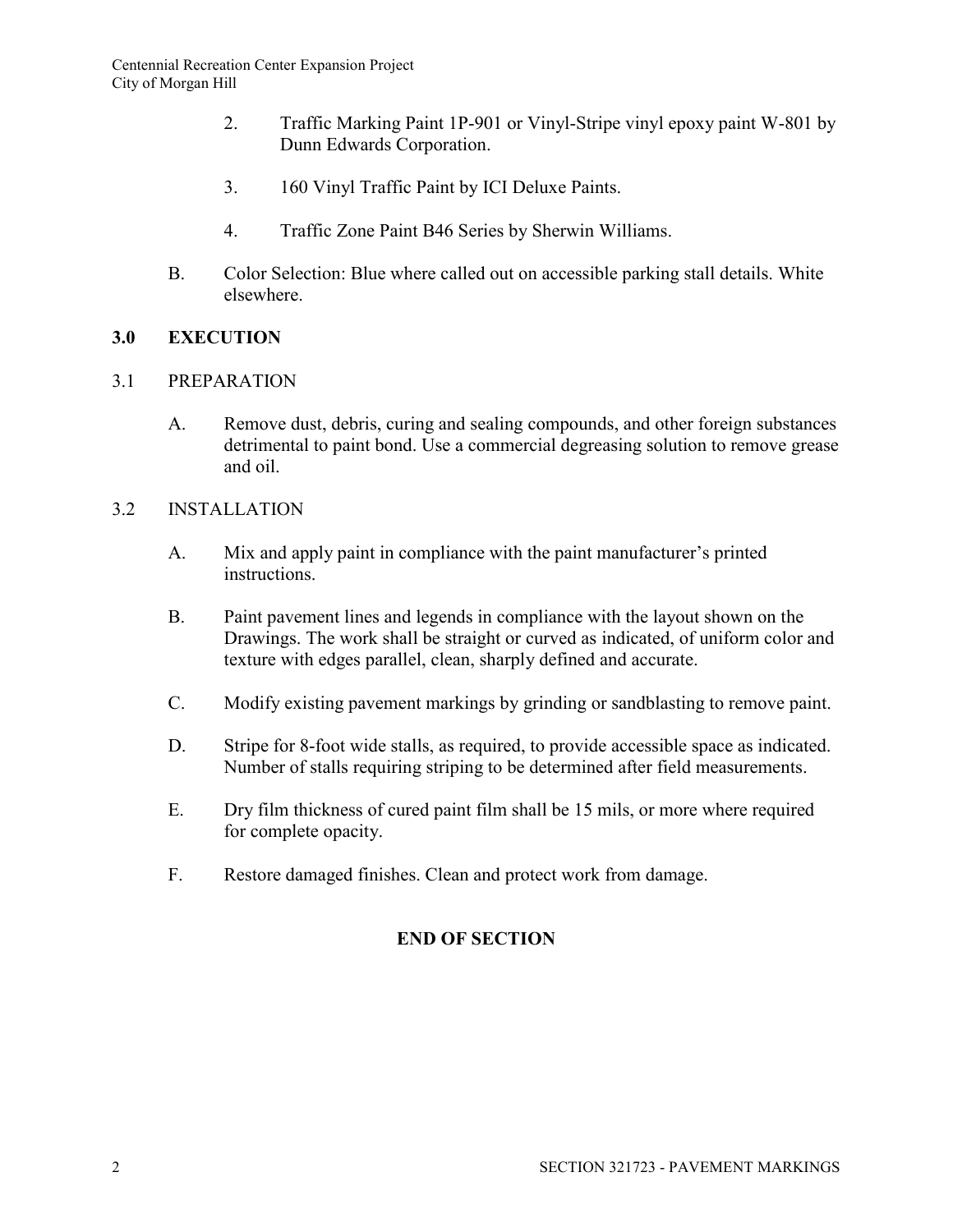# SECTION 321726 – TACTILE WARNING SURFACE

# **1.0 GENERAL**

# 1.1 SUMMARY

- A. This Section includes all labor, materials, equipment, operations, or methods listed, mentioned or scheduled on the plans and/or herein specified, including all incidentals necessary and required for completion of work under this Section.
- B. Provide and install cast-in-place tactile warning surfacing as shown on project Drawings.

# 1.2 RELATED SECTIONS

- A. Documents affecting work of this section include, but are not necessarily limited to, General Conditions, Special Conditions and Division 1 of these Contract Documents.
- B. Section 321216 Asphalt Paving
- C. Section 321313 Portland Cement Concrete Pavement

# 1.3 REFERENCES

- A. American Society for Testing and Materials (ASTM):
	- 1. ASTM D570-98 for water absorption.
	- 2. ASTM C1028-96 for slip resistance.
	- 3. ASTM D695-02a for compressive strength.
	- 4. ASTM D638-03 for tensile strength.
	- 5. ASTM D790-03 for flexural strength.
	- 6. ASTM D543-95 for chemical stain resistance.
	- 7. ASTM D2486-00 for abrasive wear.
	- 8. ASTM C501-84 for water resistance.
	- 9. ASTM E84-05 for fire resistance.
	- 10. ASTM D5420-04 for impact resistance.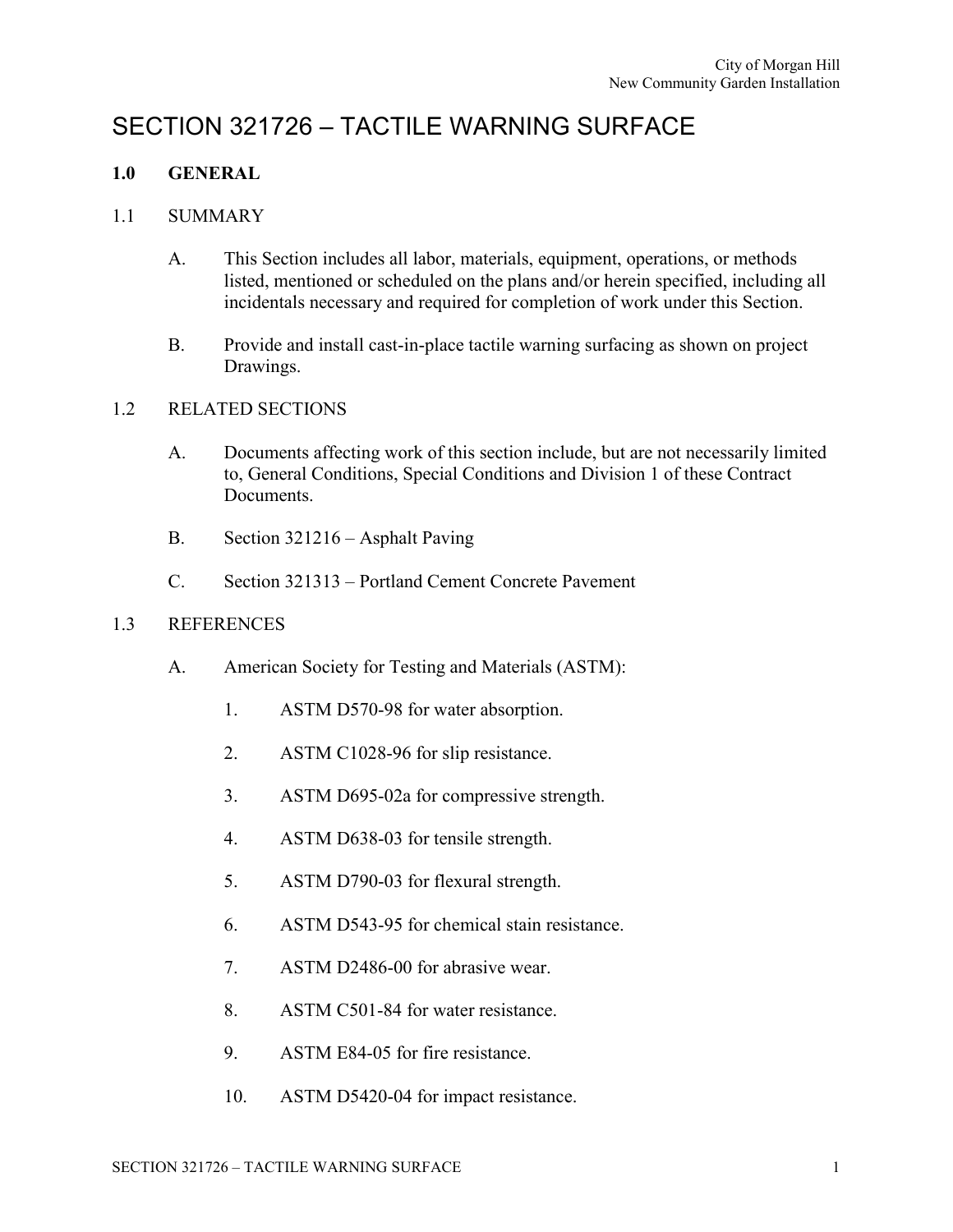11. ASTM G155-05a for accelerated weathering.

# 1.4 SUBMITTALS

- A. Comply with provisions of Section 013300, Submittal Procedures.
- B. Product Data: Submit manufacturer's literature describing products, instructions for installation, and maintenance procedures.
	- 1. Provide manufacturer's color chart for selection by the Architect.
- C. Samples: Provide samples as directed by Architect for verification purposes.
- D. Shop Drawings: provide Shop Drawings showing fabrication details, tile placement, installation materials and procedure.
- E. Materials Test Reports: Provide materials test reports from a qualified independent testing laboratory showing that materials for use are in compliance with all applicable requirements and meet the properties indicated.
- F. Warranty: Provide manufacturer's standard warranty.

# 1.5 DELIVERY, STORAGE AND HANDLING

- A. Materials shall arrive in manufacturer's original product packaging and shall be stored unopened until installation.
- B. Materials shall be stored on a flat, level, and dry surface.

# 1.6 QUALITY ASSURANCE

- A. Provide materials from a single manufacturer.
- B. Tactile warning surfacing must comply with ADA requirements as well as the California Code of Regulations (CCR) Title 24, Part 2.
- C. Installer Qualifications: Contractor conducting installation shall conform to all local and state licensing and bonding requirements.

# **2.0 PRODUCTS**

# 2.1 MANUFACTURER

A. Engineered Plastics, Inc., 300 International Drive # 100, Williamsville, NY 14221, 1-800-682-2525, [www.armor-tile.com.](http://www.armor-tile.com/)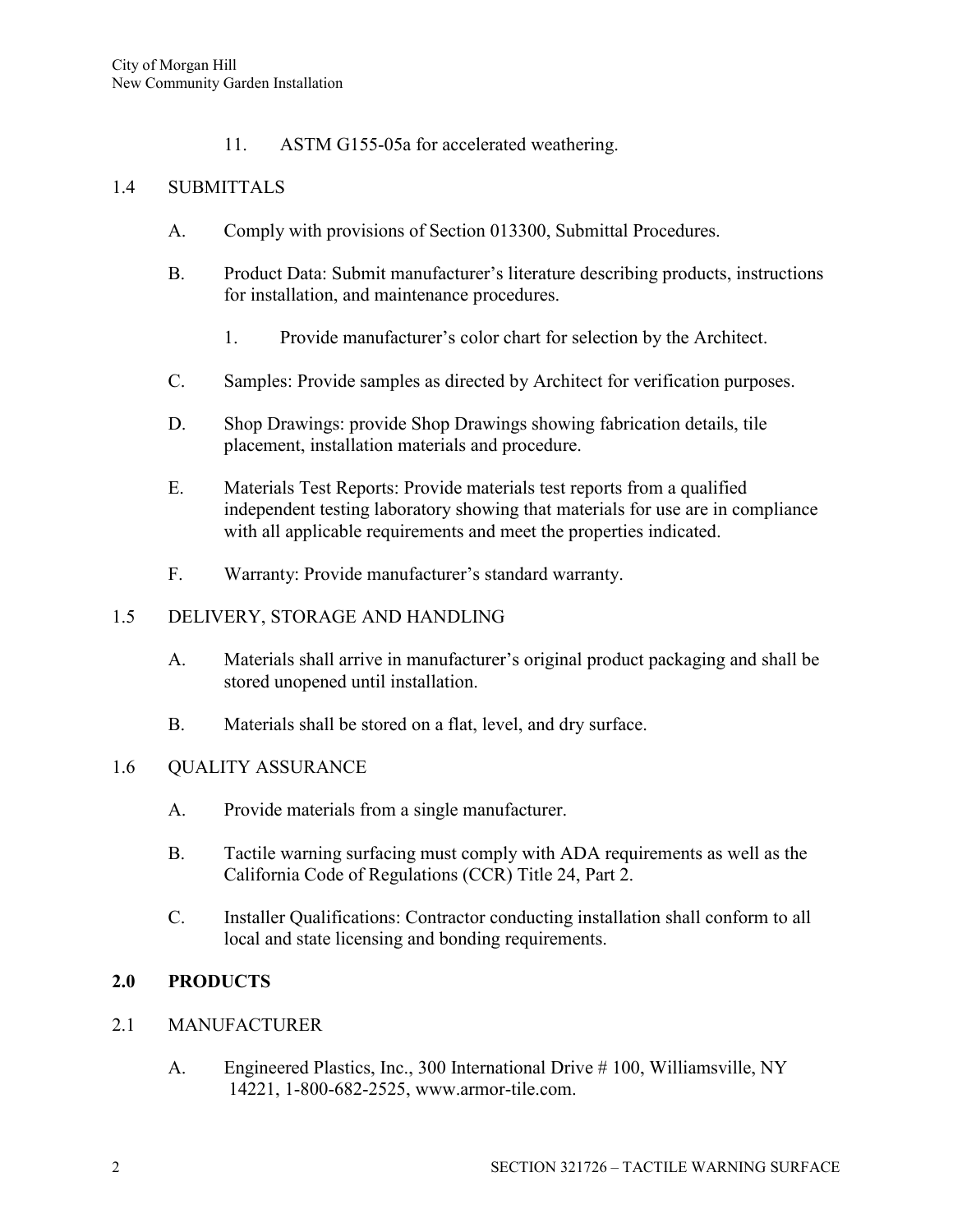# 2.2 MATERIALS

- A. Tactile Warning Pavers: Vitrified Polymer Composite (VPC) Surface Applied Detectable/Tactile Warning Surface Tiles shall be an epoxy polymer composition with an ultra violet stabilized coating employing aluminum oxide particles in the truncated domes
	- 1. Paver shall meet the following requirements:
		- a. Compressive Strength: greater than 28,000 psi.
		- b. Tensile Strength: greater than 19,000 psi.
		- c. Slip Resistance: greater than .80.
		- d. Water Absorption: less than .05%.
		- e. Flexural Strength: greater than 25,000 psi.
		- f. Chemical Stain Resistance: shall not discolor or stain.
		- g. Abrasive Wear: less than .060 after 1,000 cycles.
		- h. Water Resistance: greater than 500.
		- i. Fire Resistance: flame spread less than 15.
		- j. Impact Resistance: greater than 550 in. lbf/in.
	- 2. Color:
		- a. Vehicular hazardous area: Yellow
	- 3. Size: 36" x 48" x 3/16"
- B. Fasteners: Color match, corrosion resistant, flat head drive anchor,  $\frac{1}{4}$ " diameter x 1 ½" long as supplied by Manufacturer.
- C. Adhesive: As supplied by Manufacturer
- D. Sealant: As supplied by Manufacturer

# **3.0 EXECUTION**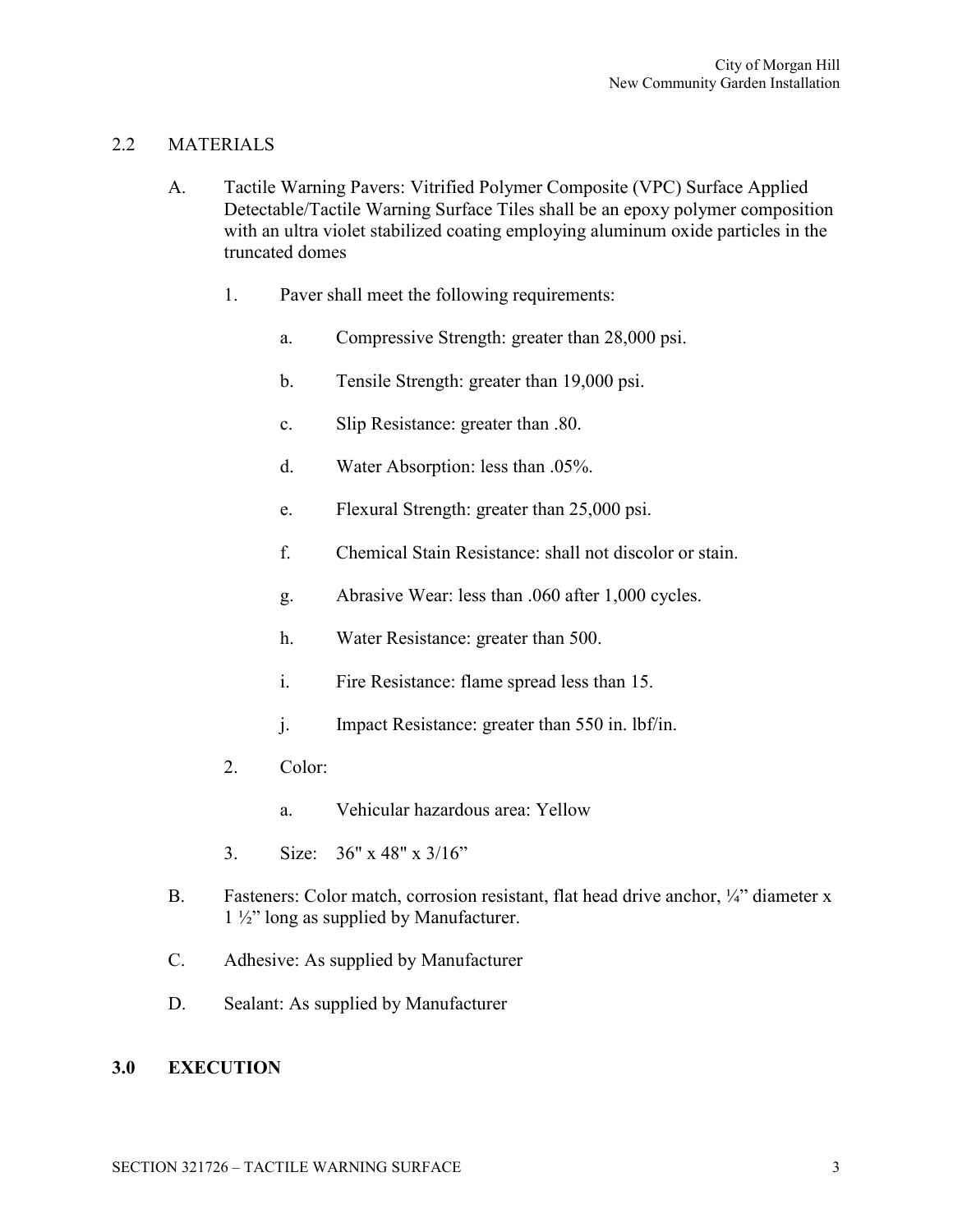# 3.1 INSTALLATION

- A. Install in accordance with manufacturer's instructions.
- B. The surface to receive the Surface Applied Tactile Warning Surface Tile is to be mechanically cleaned with a diamond cup grinder or shot blaster to remove any dirt or foreign material. This cleaning and roughening of the concrete surface should include at least 4 inches around the perimeter of the area to receive the tile, and also along the cross pattern established by the corresponding areas on the backside of the tile. Those same areas should then be cleaned with a clean rag soaked in Acetone.
- C. Immediately prior to installing the Surface Applied Detectable/Tactile Warning Surface Tile, the concrete surfaces must be inspected to ensure that they are clean, dry, free of voids, curing compounds, projections, loose material, dust, oil, grease, sealers and determined to be structurally sound and cured for a minimum of 30 days.
- D. Using Acetone, wipe the backside of the tile around the perimeter and along the internal cross pattern, to remove any dirt or dust particles from the area to receive the adhesive.
- E. Apply Tactile Bond & Seal adhesive to the backside of the tile, following the perimeter and internal cross pattern established by the tile manufacturer. Sufficient adhesive must be placed on the prescribed areas to have full coverage across the 2" width of the adhesive locator and shall be applied to within 1/4" continuously around the perimeter edge of the tile. The entire tube of adhesive shall be applied to the back of each tile, sizes 24" x 36" and greater.
- F. Working from the center of the tile outwards, proceed to drill and install all fasteners in the tile's molded recesses.
- G. Standing with both feet applying pressure around the molded recess provided in the tile, drill a hole true and straight to a depth of 3½" using a 1/4" masonry drill bit. Drill through the tile without hammer option (on the drill) until the tile has been successfully penetrated, then with hammer option (on the drill) to drill into the concrete. Maintaining foot pressure on both sides of the hole while drilling prevents concrete dust from accumulating between the tile and concrete which can affect the tile being installed flush and may compromise installation integrity.
- H. Immediately after drilling each hole, before moving on to the next, and while still applying foot pressure, mechanically fasten tiles to the concrete substrate using a leather bound or hard plastic mallet to set the fasteners. Ensure the fastener has been placed to full depth in the dome, straight, and flush to the top of dome. Drive the pin of the fastener with the mallet, taking care to avoid any inadvertent blows to the truncated dome or tile surface.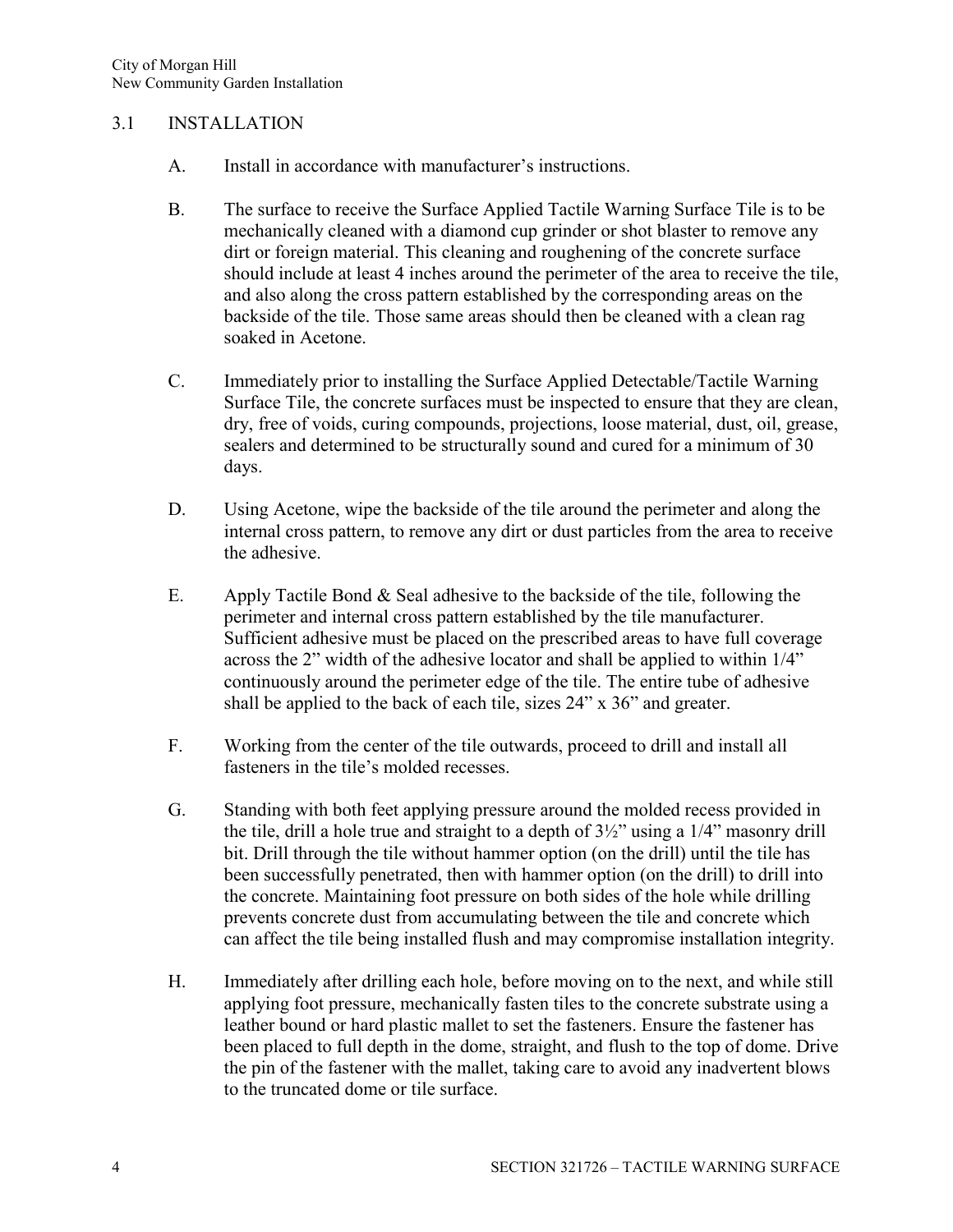- I. Following the installation of the fasteners, the concrete dust should be vacuumed, brushed or blown away from the tile's surface and adjacent concrete. Using Acetone on a rag, wipe the concrete around the tile's perimeter to ensure a clean, dry surface to receive perimeter sealant.
- J. Tactile Bond & Seal perimeter caulking sealant should be applied following the sealant manufacturer's recommendations. Tape all perimeter edges of the tile back 1/16" from the tile's perimeter edge and tape the adjacent concrete back 1/2" from the tile's perimeter edge to maintain a straight and even caulking line. Apply sealant around tile perimeter using care to work sealant into any void between the tile and concrete interface. Tool the perimeter caulking with a rounded plastic applicator or spatula to create a cove profile between the tile and adjacent concrete. Remove tape immediately after tooling perimeter caulking sealant.
- K. In order to maintain proper spacing between truncated domes on adjacent tiles, the tapered edge should be trimmed off using a continuous rim diamond blade in a circular saw or mini-grinder. The use of a straightedge to guide the cut is required. All cuts should be made prior to installation of the tiles. If installing adjacent tiles, care should be taken to leave a 1/8 inch gap between each tile to allow for expansion and contraction.

# 3.2 CLEAN UP AND PROTECTION

- A. Protect tiles against damage during project construction and tile installation period to comply with manufacturer's recommendations.
- B. In the event of rolling loads following installation, protect tiles by covering them with plywood or hardwood.
- C. Clean tiles by method as recommended by manufacturer not more than four days prior to final inspection.

# 3.3 WARRANTY

- A. Materials shall be free from all defects.
- B. Tactile warning tiles shall be guaranteed in writing for a period of five years from date of final completion.
- C. Warranty shall include defective work, breakage, deformation, and loosening of tiles.

# END OF SECTION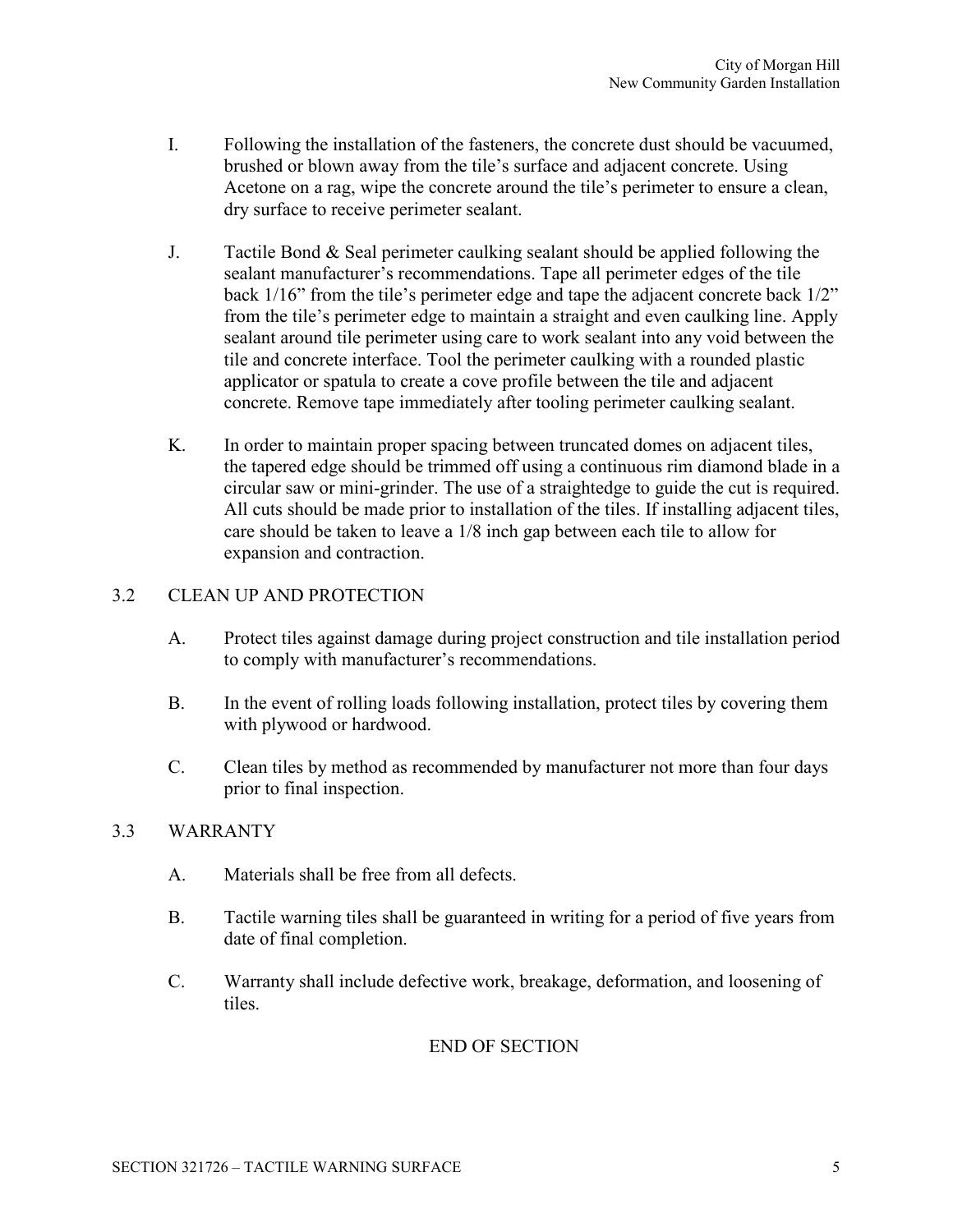# SECTION 323113 - CHAIN LINK FENCES AND GATES

# **1.0 GENERAL**

# 1.1 SUMMARY

- A. This Section includes all labor, materials, equipment, operations, or methods listed, mentioned or scheduled on the plans and/or herein specified, including all incidentals necessary and required for completion of work under this Section.
- B. Provide and install chain link swing gates, and all related accessories as shown on project Drawings and as specified herein.

# 1.2 RELATED SECTIONS

- A. Documents affecting work of this Section include, but are not necessarily limited to, General Conditions, Special Conditions and Division 1 of these Contract Documents.
- B. Section 033000 Cast-in-place Concrete

# 1.3 REFERENCES

- A. American Society for Testing and Materials (ASTM):
	- 1. ASTM F567 Standard Practice for Installation of Chain-Link Fence
	- 2. ASTM F626 Standard Specification for Fence Fittings
	- 3. ASTM F900 Standard Specification for Industrial and Commercial Swing **Gates**
	- 4. ASTM F1043 Standard Specification for Strength and Protective Coatings on Steel Industrial Chain Link Fence Framework
	- 5. ASTM F1083 Standard Specification for Pipe, Steel, Hot-Dipped Zinc-Coated (Galvanized) Welded, for Fence Structures
	- 6. ASTM A36 Standard Specification for Carbon Structural Steel
	- 7. ASTM A123 Standard Specification for Zinc (Hot-Dip Galvanized) Coatings on Iron and Steel Products
	- 8. ASTM B221 Standard Specification for Aluminum and Aluminum Ally Bars, Rods, Wire Profiles and Tubes.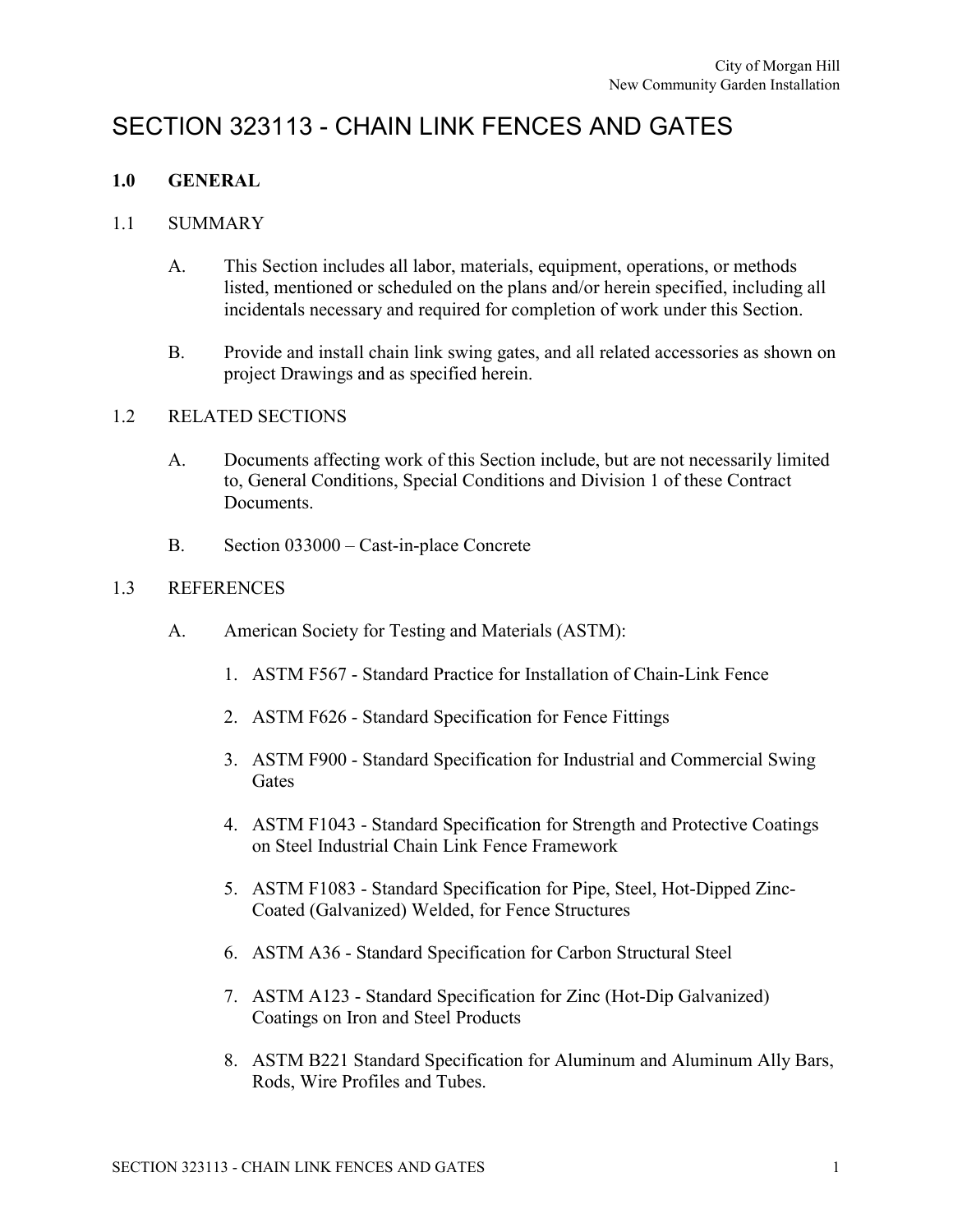- 8. ASTM A392 Standard Specification for Zinc-Coated Steel Chain-Link Fence Fabric
- 9. ASTM A500 Standard Specification for Cold-Formed Welded and Seamless Carbon Steel Structural Tubing in Rounds and Shapes
- 10. ASTM A525 Standard Specification for General Requirements for Steel Sheet, Zinc-Coated (Galvanized) by the Hot-Dip Process
- 11. ASTM F668 Standard Specification for Polyvinyl Chloride (PPVC) and Other Organic Polymer-Coated Steel Chain Link Fence Fabric
- 12. ASTM A780 Standard Practice for Repair of Damaged and Uncoated Areas of Hot-dip Galvanized Coatings
- 11. ASTM F1664 Standard Specification for Polyvinyl Chloride (PVC) and Other Conforming Organic Polymer-Coated Steel Tension Wire Used With Chain Link Fence

# 1.4 SUBMITTALS

- A. Comply with provisions of Section 013300, Submittal Procedures.
- B. Shop drawings: Layout of fences and gates with dimensions, details, and finishes of components, accessories, and post foundations.
- C. Product data: Manufacturer's catalog cuts indicating material compliance and specified options.
- D. Samples: Provide samples of materials, including wires and accessories.

# 1.5 QUALITY ASSURANCE

- A. Products from qualified manufacturers having a minimum of 5 years experience manufacturing galvanized chain link fencing and gates will be acceptable by the Architect as equal, if approved in writing, ten (10) days prior to bidding, and if they meet all of the following specifications for design, size gauge of metal parts and fabrication.
- B. Obtain chain link fences and gates, including accessories, fittings, and fastenings, from a single source.

# **2.0 PRODUCTS**

# 2.1 MANUFACTURER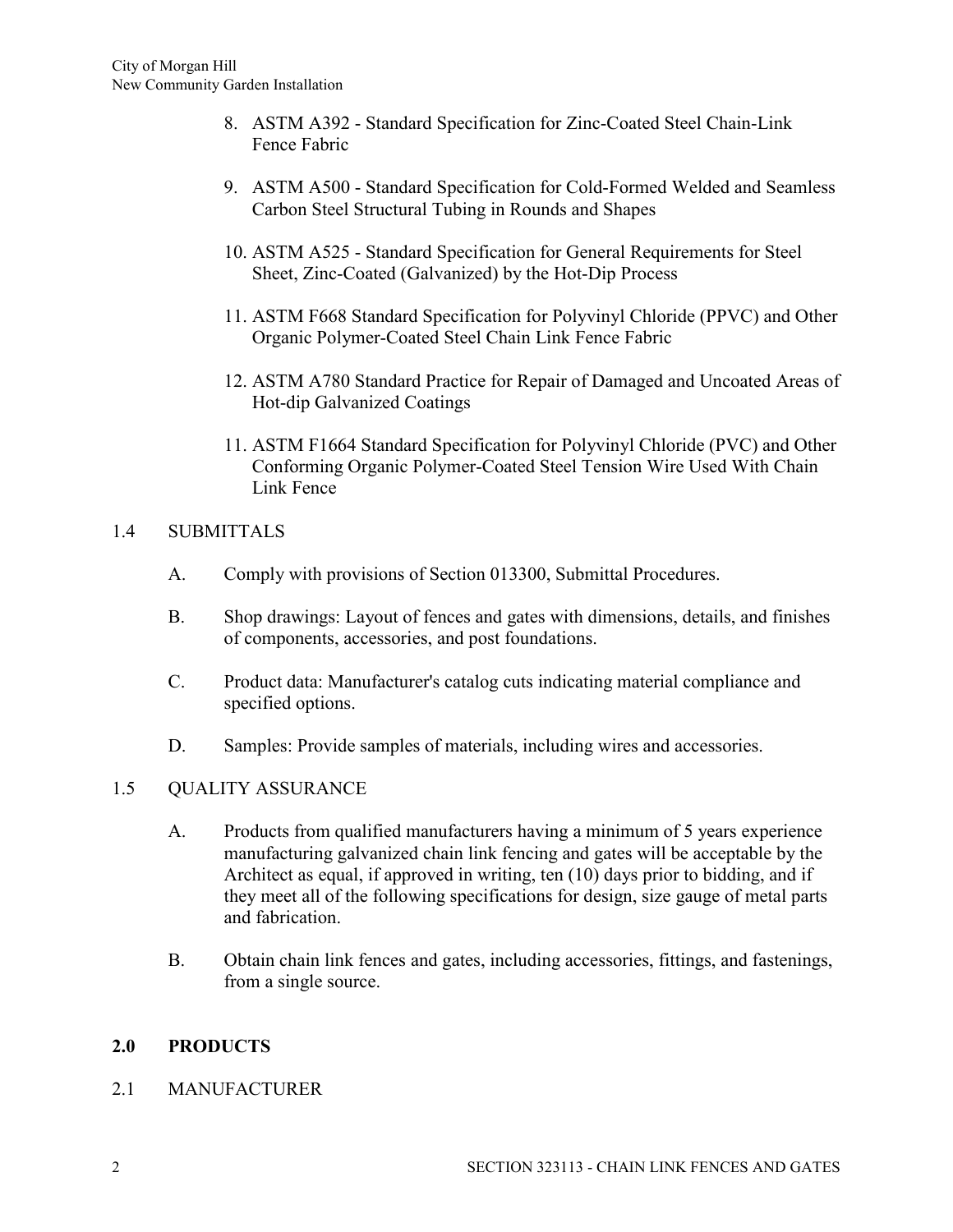A. Anchor Fence, 1015 East Market Street, Daly City, CA 94014, 1-650-757-2140, [www.anchorfencecompany.com](http://www.anchorfencecompany.com/)

OR

Master Halco, 3040 S. Cedar Ave., Fresno, CA 93725, www.fenceonline.com, or approved equal.

- 2.2 CHIN LINK FENCE FABRIC
	- A. Steel chain link fabric per ASTM F668 Class 2b.
	- B. Size and Height: Chain ink fabric 2 in. mesh, 9 gauge steel core wire having a break load of 1290 lbf, height per plans.
	- C. Selvage of fabric knuckle at top and knuckle at bottom.
- 2.3 STEEL FENCE FRAMING
	- A. Steel Pipe:
		- 1. Type I: ASTM F1083, standard weight schedule 40; minimum yield strength of 25,000 psi; sizes as indicated. Hot-dipped galvanized with minimum average 1.8 oz./ft.<sup>2</sup> of coated surface area on the inside and outside. Exterior of pipe to have F1043 PVC thermally fused color coating, minimum thickness 10 mils.
	- B. Formed Steel ("C") Sections: Roll formed steel shapes complying with ASTM F1043, Group II, produced from 45,000 psi yield strength steel; sizes as indicated. External coating per ASTM F1043, Type A, minimum average 2.0 oz./ft.<sup>2</sup> of zinc per ASTM A123, or 4.0 oz./ft.<sup>2</sup> per ASTM A525 plus a minimum 10 mil thermally fused PVC color coating in accordance with F1043.
	- C. Steel Square Sections: ASTM A500, Grade B Steel having minimum yield strength of 40,000 psi; sizes as indicated. Hot-dipped galvanized with minimum 1.8 oz./ft.<sup>2</sup> of coated surface area plus a minimum 10 mil thermally fused PVC color coating in accordance with F1043..
	- D. Corner Post 2-1/2 sq" 3.65 lbs/ft.
	- E. Line (intermediate) Post 1-5/8" od 3.65 lbs/ft.
	- F. Rail and Braces 1-5/8" od
- 2.4 CHAIN LINK SWING GATES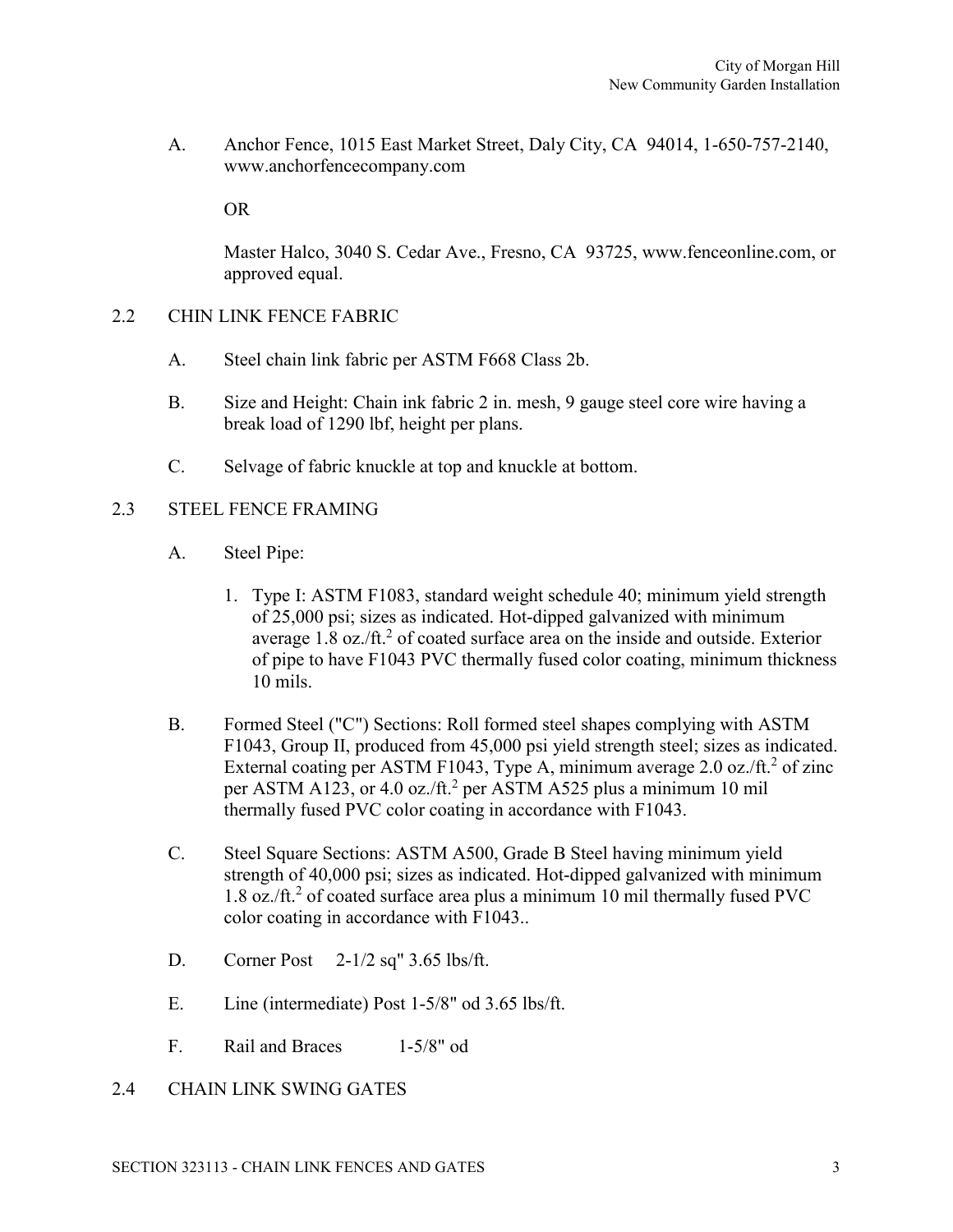- A. Gate frames: Fabricate chain link swing gates in accordance with ASTM F900 using galvanized steel tubular members, 2" round, weighing 2.60 lb/ft Fusion or stainless steel welded connections forming rigid one-piece unit. Welded areas to be protected with zinc-rich paint per ASTM A780 then over coated with liquid PVC to match frame. PVC coated pipe to be Grade 1 per section 2.03. Chain link fabric to match specifications of fence system.
- B. For gates over 8' high or 15' wide, provide minimum 1-1/2" round additional horizontal and vertical interior members to ensure proper strength.
- C. Hardware materials: Hot dipped galvanized steel or malleable iron shapes to suit gate size.
- D. Hinges: Structurally capable of supporting gate leaf and allow opening and closing without binding. Non-lift-off type hinge design shall permit gate to swing 180˚ inward or 180˚ outward per plan. May be field coated with liquid PVC.
- E. Latch: Forked type capable of retaining gate in closed position and have provision for padlock. Latch shall permit operation from either side of gate. May be field coated with liquid PVC.
- F. Keeper: Provide keeper for each gate leaf over 5' wide. Gate keeper shall consist of mechanical device for securing free end of gate when in full open position.
- G. Gate posts: PVC color coated steel pipe ASTM F1083 standard weight schedule 40; minimum yield strength of 25,000 psi size as indicated. Hot-dipped galvanized with minimum 1.8 oz/ $\text{ft}^2$  of zinc or respective material finished in accordance with ASTM F1043.

| Gate Leaf Single Width | Post Size (round)  | Weight       |  |  |
|------------------------|--------------------|--------------|--|--|
| 6 feet or less         | 2.875 inches       | 5.79 lb/ft   |  |  |
| 6 feet to 12 feet      | 4.00 inches        | $9.11$ lb/ft |  |  |
| 12 feet to 19 feet     | 6.625 inches       | 18.97 lb/ft  |  |  |
| 19 feet                | 8.625 inches       | 28.55 lb/ft  |  |  |
| <b>OR</b>              |                    |              |  |  |
| Gate Leaf Single Width | Post Size (square) | Weight       |  |  |
| 6 feet                 | 2.5 inches         | $5.1$ lb/ft  |  |  |
| 6 feet                 | 4.0 inches         | 9.59 lb/ft   |  |  |
| 12 feet                | 6.0 inches         | 14.65 lb/ft  |  |  |
| 19 feet                | 8.0 inches         | 25.44 lb/ft  |  |  |

# 2.5 SETTING MATERIALS

A. Concrete: Minimum 28 day compressive strength of 2,500 psi.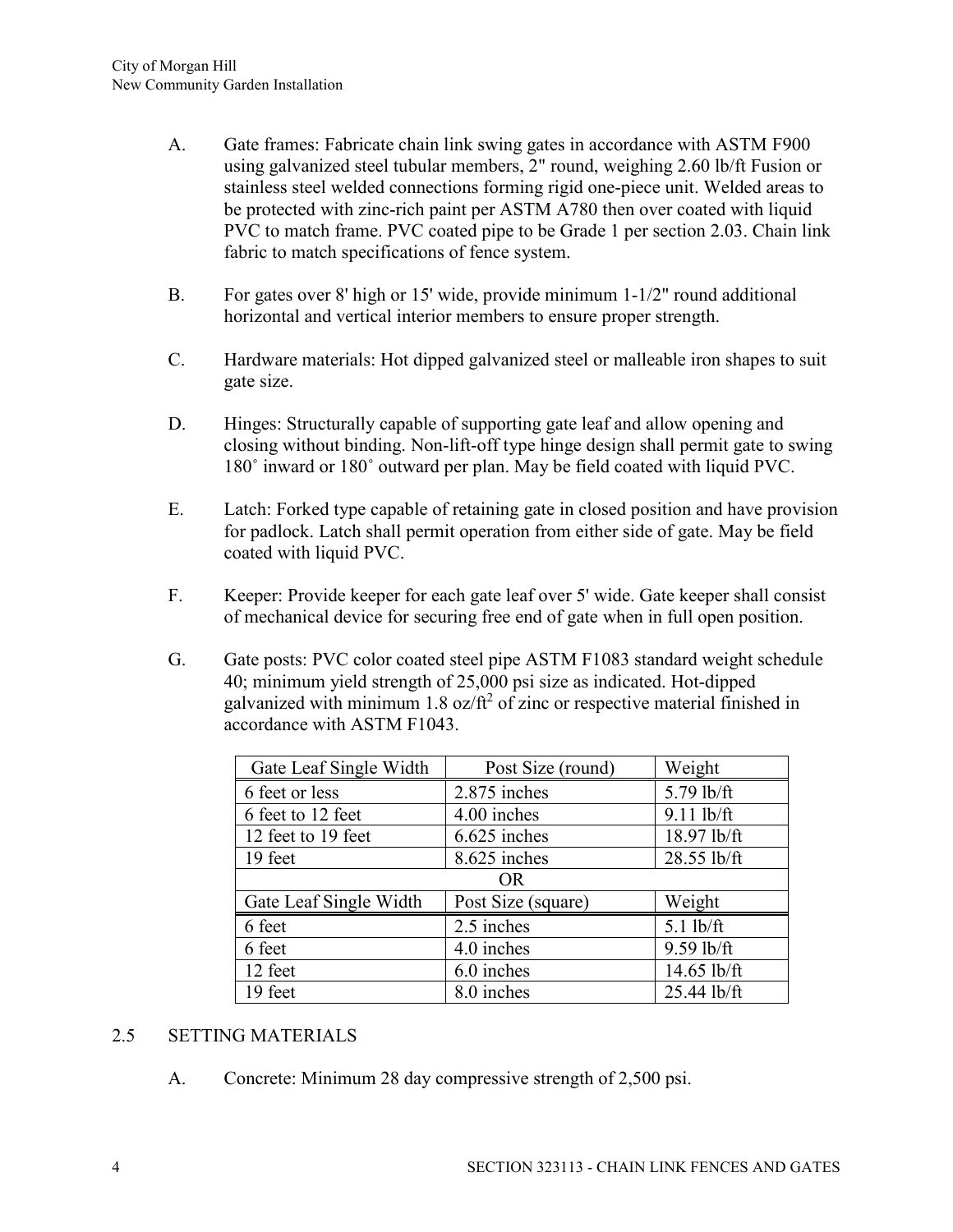# 2.6 ACCESSORIES

- A. Provide items required to complete fence system. Galvanize each ferrous metal item and finish to match framing in accordance with ASTM F626.
- B. All accessories and fittings to be PVC thermally fused color coated having a minimum thickness of 0.006" per ASTM F626. PVC color to match fabric and framework. Moveable parts, nuts and bolts to be field coated with PVC liquid touch up after installation.
- C. Post Caps: Formed steel, cast malleable iron, or aluminum alloy weathertight closure cap for tubular posts. Provide one cap for each post. Cap to have provision for barbed wire when necessary. "C" shaped line post without top rail or barbed wire supporting arms do not require post caps. (Where top rail is used, provide tops to permit passage of top rail.)
- D. Top Rail And Brace Rail Ends: Pressed steel per ASTM F626, for connection of rail and brace to terminal posts.
- E. Top Rail Sleeves: 7" expansion sleeve with spring, allowing for expansion and contraction of top rail.
- F. Wire Ties: Double wrap 13 gauge for rails and braces. Tie wire PVC coated and in compliance with ASTM F626. Color to match fabric color.
- G. Brace and Tension (stretcher bar) bands: Pressed steel. At square post provide tension bar clips.
- H. Tension Wire: Poly Vinyl Chloride (PVC) coated metallic coated steel tension wire per ASTM 1664, 7 gauge, diameter wire with tensile strength of 75,000 psi. PVC coating class and color to match chain link fabric.
- I. Truss Rods & Tightener: Steel rods with minimum diameter of 5/16". Capable of withstanding a tension of minimum 2,000 lbs.
- J. Nuts and bolts are galvanized. Standard PDS (self-locking using horizontal bottom channel system).

# **3.0 EXECUTION**

- 3.1 EXAMINATION
	- A. Verify areas to receive fencing are completed to final grades and elevations.
	- B. Ensure property lines and legal boundaries of work are clearly established.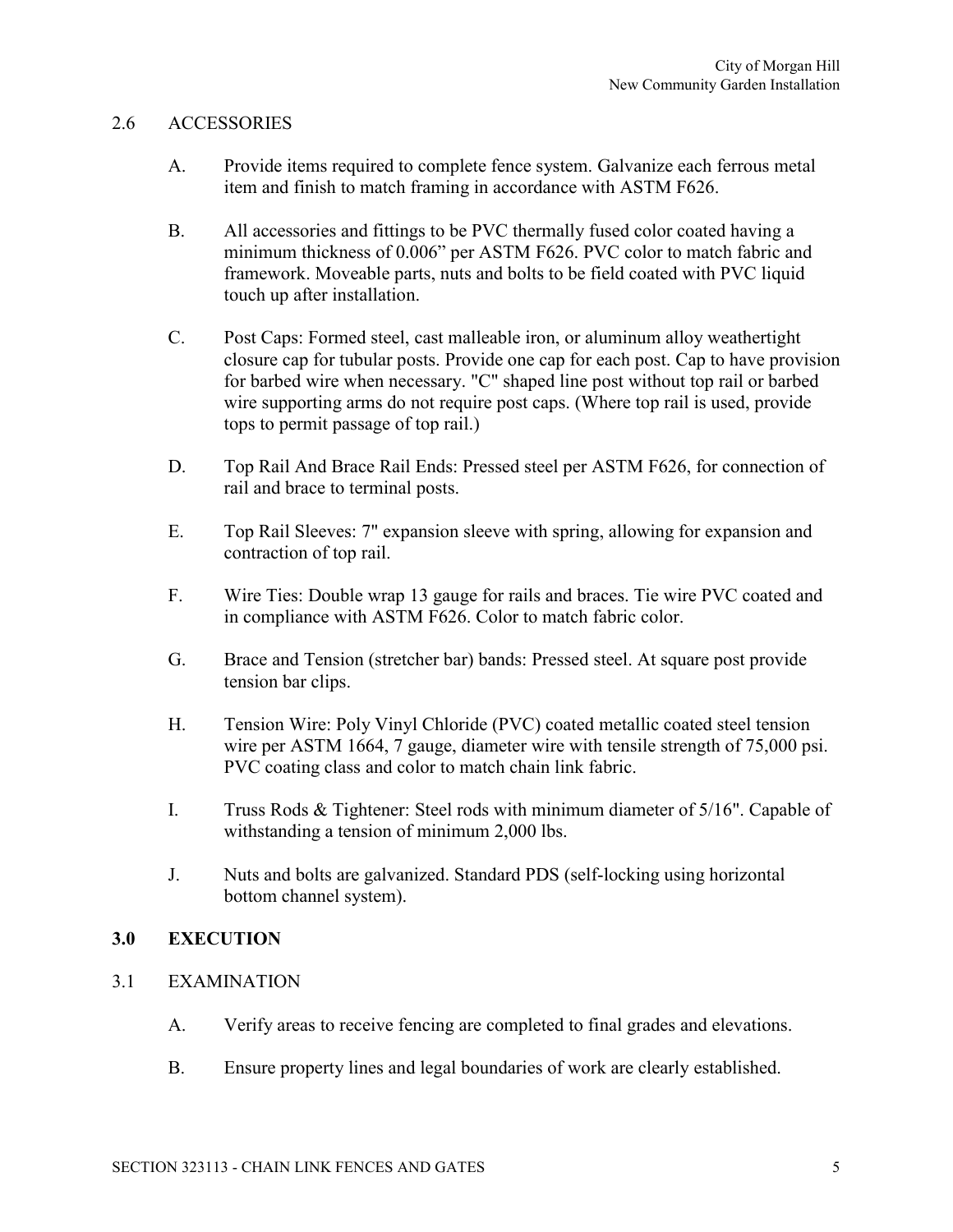# 3.2 CHAINLINK FENCE FRAMING INSTALLATION

- A. Install chain link fence in accordance with ASTM F567 and manufacturer's instructions.
- B. Locate terminal post at each fence termination and change in horizontal or vertical  $direction of 30<sup>o</sup>$  or more.
- C. Touch up any nicks or scratches of the PVC color coating with liquid PVC paint.

# 3.3 CHAIN LINK FABRIC INSTALLATION

- A. Fabric: Install fabric on security side, pull fabric taut; thread the tension bar through fabric and attach to terminal posts with tension bands spaced maximum of 15" on center and attach so that the fabric remains in tension after pulling force is released. Install fabric so that it is  $2" +/- 1"$  above finish grade.
- B. Secure fabric using wires ties to line posts at 15" on center and to rails and braces 24" on center, and to the tension wire using hog rings 24" on center. Tie wire shall be secured to the fabric by wrapping it two 360 degree turns around the chin link wire pickets. Cut off any excess wire and bend back so as not to protrude as to avoid injury id a pedestrian may come in contact with the fence.

# 3.4 CHAIN LINK SWING GATE POST INSTALLATION

- A. Install gate posts in accordance with manufacturer's instructions.
- B. Concrete set gate posts: Drill holes in firm, undisturbed or compacted soil. Holes shall have diameter **4 times** greater than outside dimension of post, and depths approximately **6"** deeper than post bottom. Excavate deeper as required for adequate support in soft and loose soils, and for posts with heavy lateral loads. Set post bottom **36"** below surface when in firm, undisturbed soil. Place concrete around posts in a continuous pour. Trowel finish around post and slope to direct water away from posts.
	- 1. Gate posts and hardware: Set keeper, stops, sleeves into concrete. Check each post for vertical and top alignment, and maintain in position during placement and finishing operations.
- C. Install gates plumb, level, and secure for full opening without interference.
- D. Attach hardware by means which will prevent unauthorized removal.
- E. Adjust hardware for smooth operation. Max operating pressure: 5#.
- F. Touch-up hardware as necessary and to the approval of the Architect.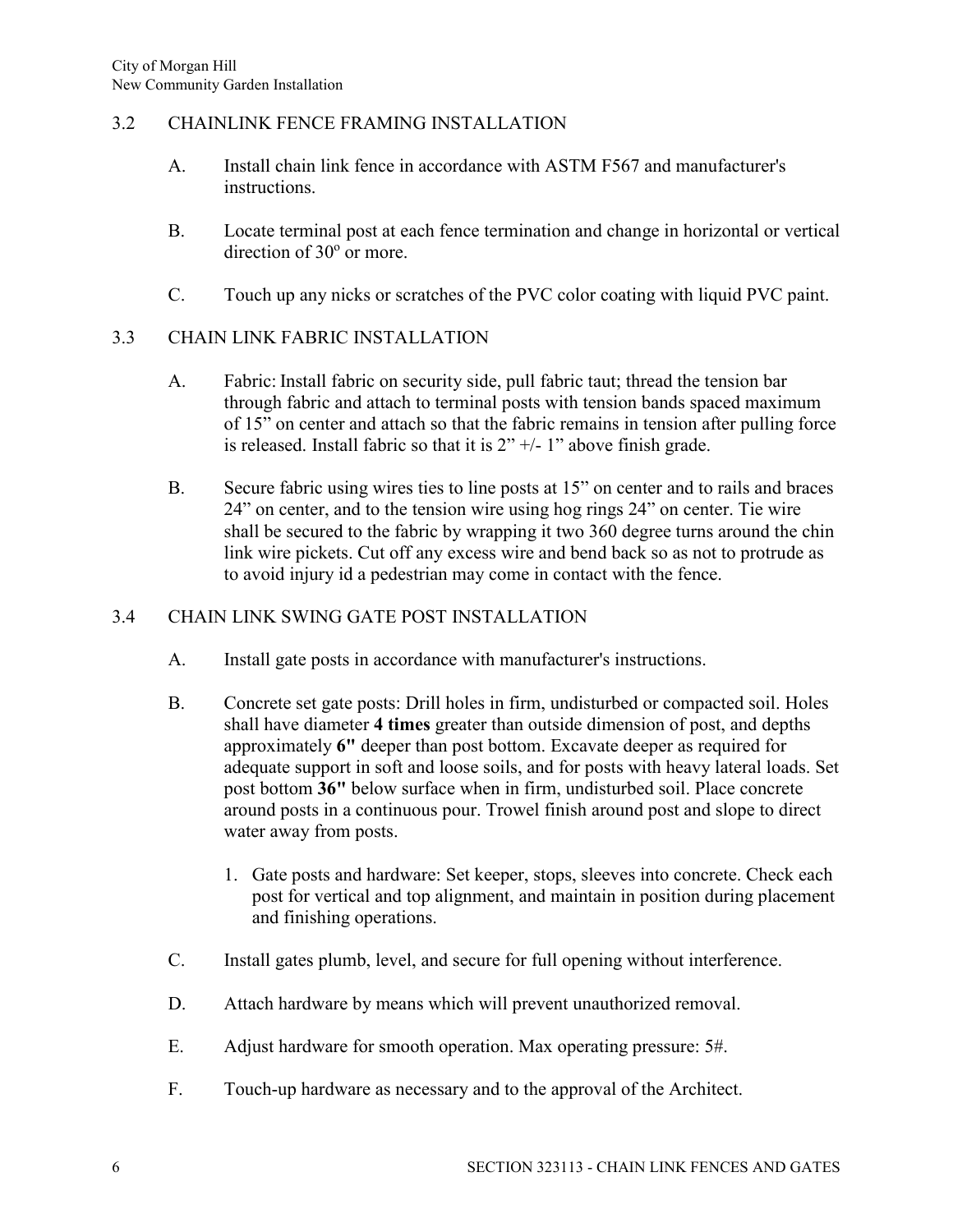# 3.5 ACCESSORIES INSTALLATION

- A. Tie Wires: Bend ends of wire to minimize hazard to persons and clothing.
- B. Fasteners: Install nuts on side of fence for added security.

# 3.6 CLEANING

A. Clean up debris and unused material, and remove from the site.

# **END OF SECTION**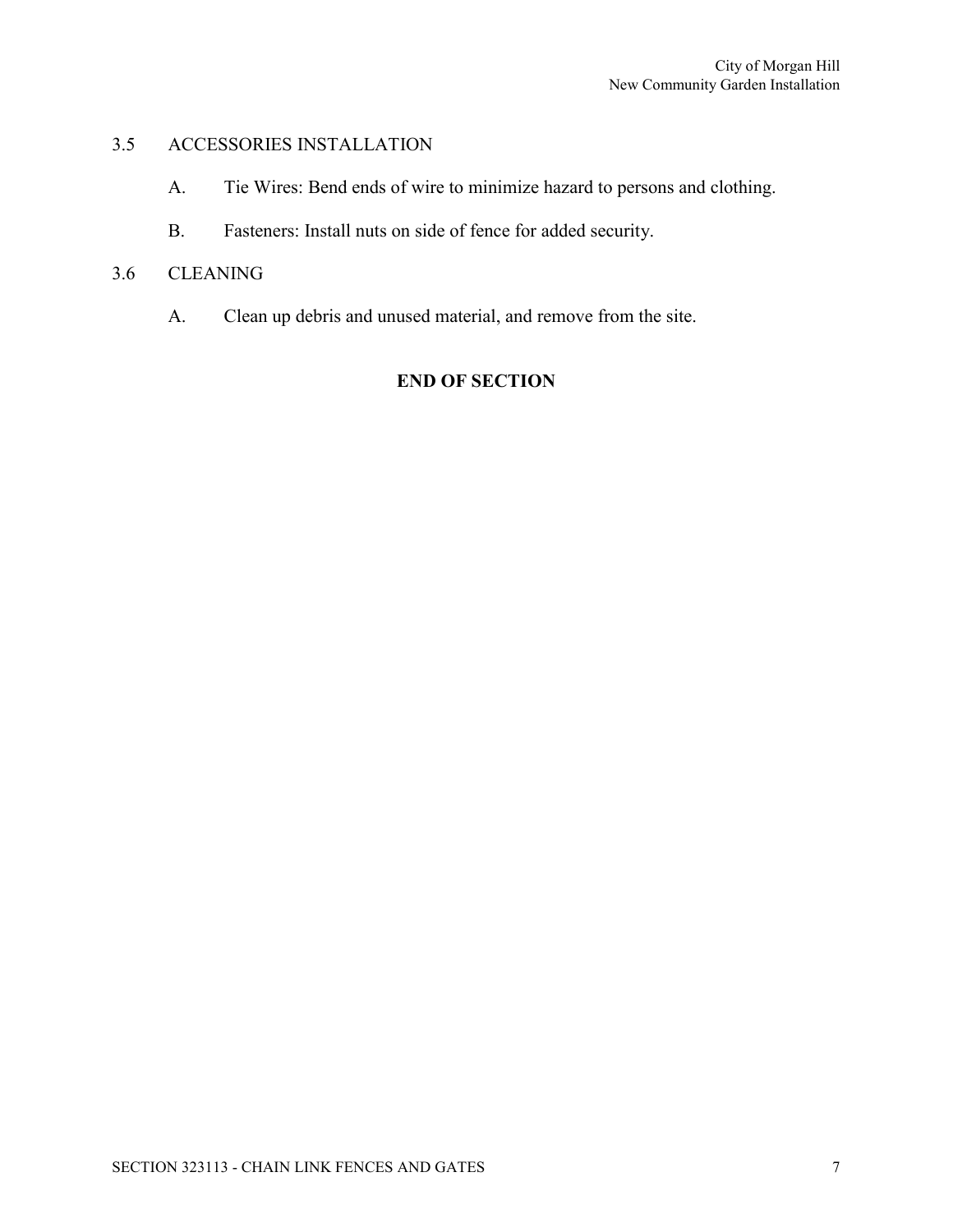# SECTION 325110 - DECOMPOSED GRANITE PAVING

# **1.0 GENERAL**

# 1.1 DESCRIPTION

A. Provide decomposed granite paving as indicated on the Drawings and as specified herein.

# 1.2 RELATED SECTIONS

A. None

# 1.4 QUALITY ASSURANCE

- A. Reference Standards
	- 1. Reference to "Standard Specifications" shall mean the Standard Specifications of the State of California, Business and Transportation Agency, Department of Transportation, CalTrans.
- B. Stipulations:
	- 1. At no point shall surface fail to drain.
	- 2. DG surface shall be firm, stable and slip-resistant.

# 1.4 SUBMITTALS

- A. Submit sample for approval prior to delivery of material to the site.
- B. Provide mock up showing finishes, color and edges indicated on the Drawings. Accepted mock-ups shall be kept at the job site to serve as a prerequisite for all finishes.

# **2.0 MATERIALS**

- 2.2 BASE
	- A. Planting Soil as specified in Section 02900 and free of organic amendment.
- 2.2 Decomposed Granite
	- A. High quality crushed rock, well graded between #4 and #200. Trade name "Desert Gold," gold track fines, uniform gold color available from Lyngso Garden Supply 650-364-1730, TMT Enterprises, Inc., San Jose, CA, 408-432-9040 or equal and shall conform to the following gradation.

Sieve Size % Passing

SECTION 325100 DECOMPOSED GRANITE PAVING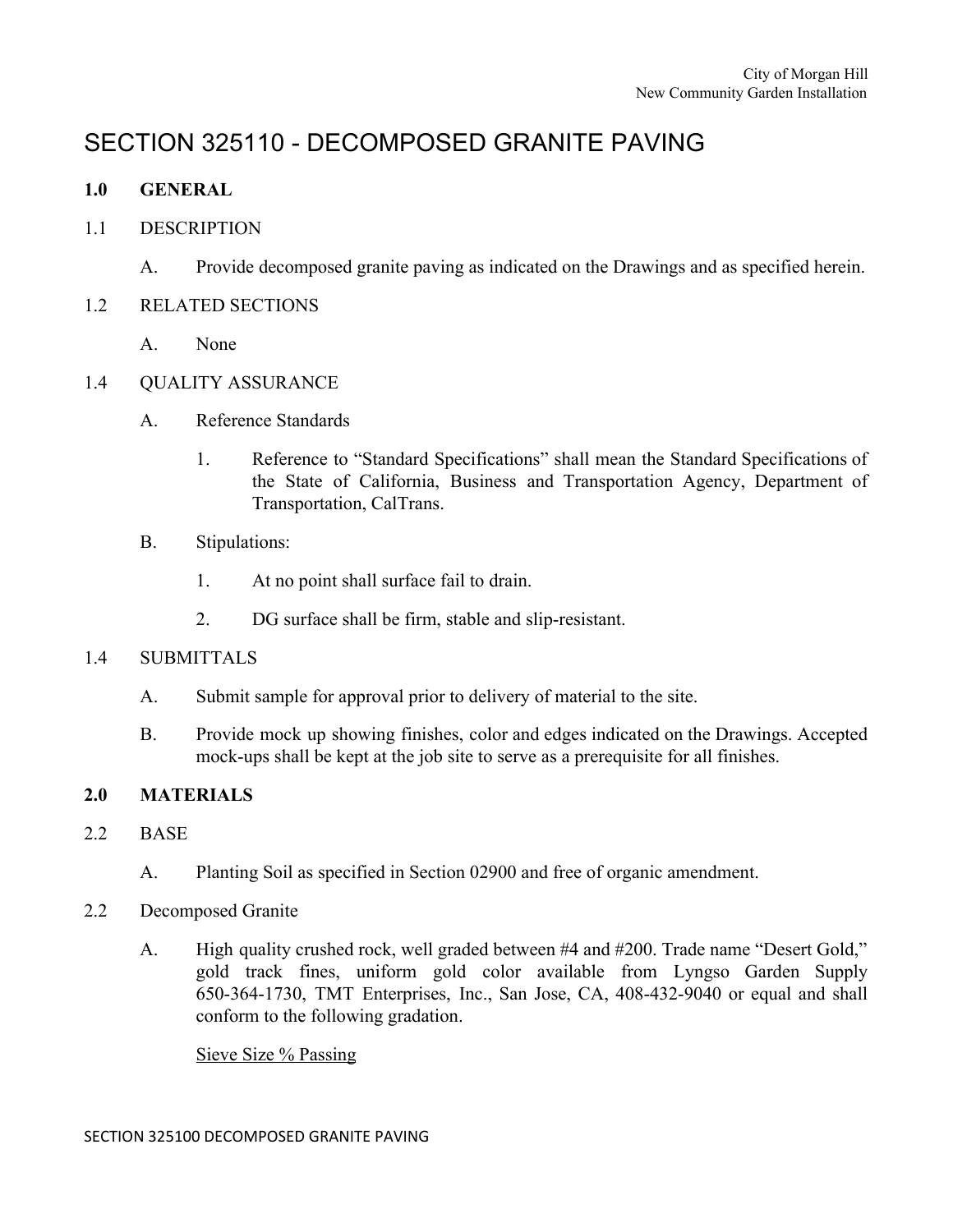#4 85-100 #8 55-80

#30 30-45 #200 10-20

Maximum dry density: 130 p.c.f

Optimum moisture: 8.8%

B. The performance characteristics of the decamped granite should not e impacted by minor variations of the gradation  $(+/-10\%)$ 

# 2.3 ORGANIC BINDING AGENT

- A. Stabilizer<sup>TM</sup> binder additive. The organic binding agent shall be a premium non-toxic, colorless, odorless concentrated powder that binds decomposed granite together to provide a firm surface. It is manufactured by Stabilizer Solutions of Phoenix, AZ, 800-336-2468 as supplied by TMT Enterprises, Inc., San Jose, CA, Phone 408-432-9040. The binding agent shall be premixed at a standard rate of 12-16 pounds per ton of decomposed granite. It is critical that Stabilizer be thoroughly and uniformly mixed throughout the decomposed granite.
- B. Or equal.
- 2.4 WEED BARRIER
	- A. Mirafi 140N.

# **3.0 EXECUTION**

- 3.1 PREPARATION
	- A. Clear the area to receive decomposed granite of all objectionable plant material, to include roots, snags, brush, grass, weeds and similar undesirable vegetation and any other debris found at the site not specified as improvements to be included as part of this project. All such materials shall be removed from the site and disposed of in an acceptable manner.
	- B. In addition to the clearing of vegetation growth, the area to receive decomposed granite shall be grubbed to a depth of six inches (6") below finish grade, of debris and rocks over one inch (1") in size. Said material shall be removed from the site and disposed of in an acceptable manner.
	- C. Dispose offsite, any site soil from area to receive decomposed granite on which are growing any noxious weeds such as Fennel, Morning Glory, Sorrel or Bermuda grass.
	- D. Install steel edge per manufacturer's specifications.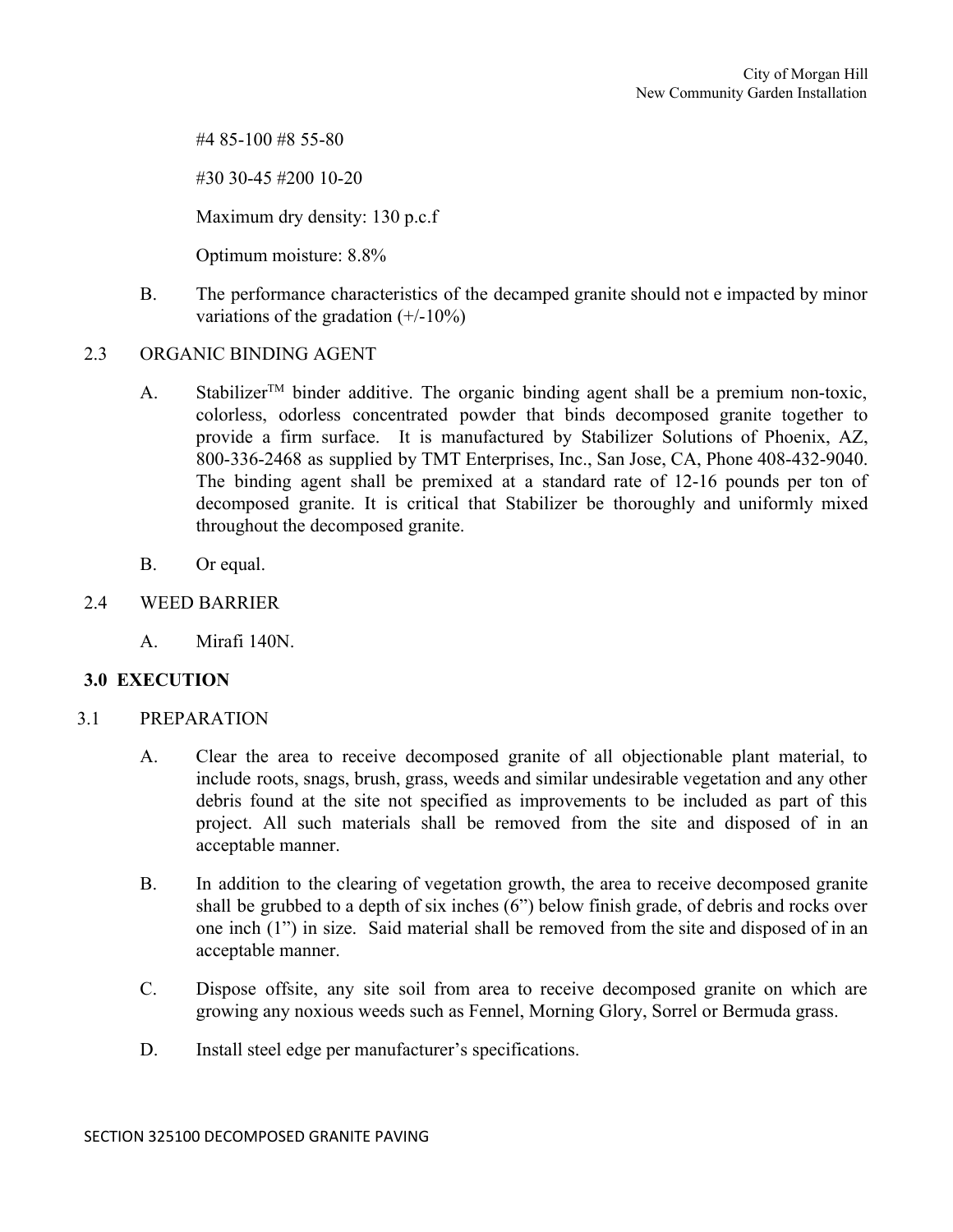- E. Earthwork, header and concrete mow band work shall be complete. Coordinate with tree planting, irrigation, site furnishings and concrete work as required.
- F. Complete finish grading and compaction to bring subgrades after final compaction to required grades and sections as indicated.

# 3.2 INSTALLATION

- A. Compact subgrade material to 90% relative compaction to achieve a smooth uniform surface.
- B. Upon thorough moisture penetration, compact decomposed granite to 90% relative compaction by compaction equipment such as: double drum roller (2-4 ton) or single drum roller (1,000 lbs.) vibratory plate tamp.
- C. Decomposed granite shall be installed in two lifts and compacted to a 1" depth. Each lift shall be wetted, rolled and compacted to 90% relative compaction in areas with tree planting to achieve a smooth uniform surface.
- D. Redress surface of decomposed granite areas with fines as necessary to correct any settlement, erosion or lack of crown, which develops after initial placement. Water and thoroughly compact surface until uniformly compacted.
- E. Remove and replace decomposed granite paving that is damaged, defective or does not meet requirements of this section.
- F. Maintain surface free of erosion and weeds through the extent of the Plant Establish Maintenance Period specified in Section 32 90 00.

# 3.3 CLEANUP:

A. Provide complete daily clean up and final finishing. Remove all unused materials from the site.

# **END SECTION 325110**